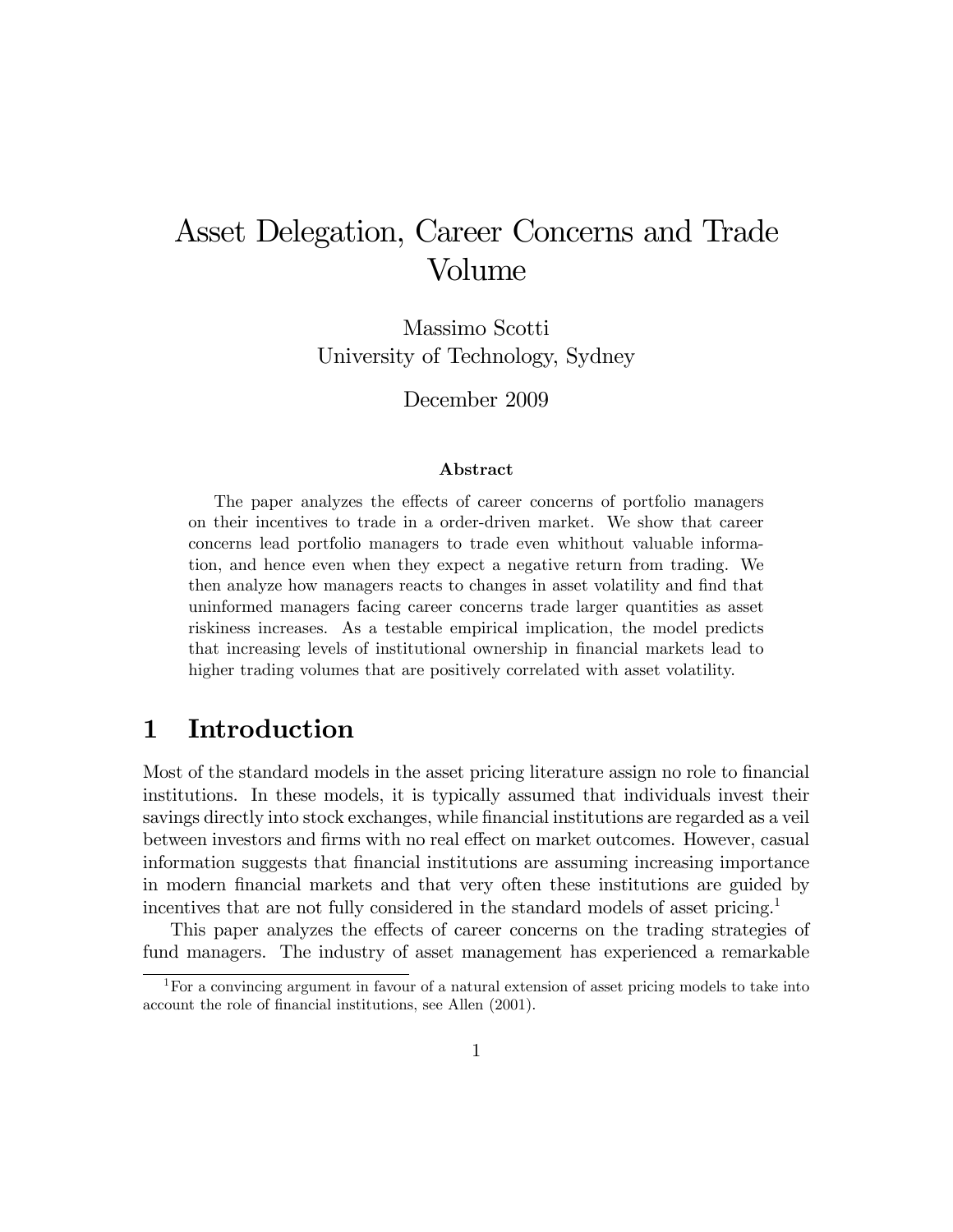expansion in the past few decades, and managed funds have arguably become the main vehicle channelling investors' savings into stock exchanges.<sup>2</sup> Thus, it seems natural to conjecture that the behavior of fund managers is likely to affect the features of the financial markets in which they operate. Though fund managers' behavior is certainly driven by the explicit incentives provided by delegation contacts, implicit incentives arising from career or reputation concerns are equally crucial, as witnessed by the broad literature on the subject (Trueman (1988), Chevalier and Ellison (1997, 1999), Hu et al. (2009), Dasgupta and Prat (2006, 2008), Malliaris and Yan (2009)).<sup>3</sup>

Building on a market microstructure model proposed by Biais and Rochet (1997), we develop a two-round model of asset delegation where fund managers differ in their abilities to obtain valuable information. Fund managers are risk-neutral and the delegation contract features a Öxed fee plus a performace-related component. Career concerns arise as investors use past performance to infer managers' abilities and dismiss those managers whose performance suggests low ability. Introducing asset delegation and career concerns into a market microstructure model allows me to examine the effects of career concerns on the trading strategies of fund managers under different level of asset riskiness and the impact that managers' strategies have on the overall volume of trade. In particular, the analysis leads to the following main findings:

1) Career concerns lead portfolio managers to trade even without information, that is, even when the expected return from trading is negative. This result follows from the fact that informed managers always trade in order to exploit their information. Thus, the absence of trading suggests that the manager is unskilled, leading to his certain termination. On the contrary, trading without information entails that with some positive probability the uninformed manager's choice is correct ex-post. In particular, the trading strategy that maximizes this probability is that of placing orders that are consistent with the optimal strategy of the informed managers. As long as the performance-related component of the delegation contract is relatively

<sup>&</sup>lt;sup>2</sup>In the U.S., mutual fund holdings of corporate equities have increased from \$2.9 billion in 1950 to \$2,005 billion in 2002 (NYSE Figures&Facts, 2005). From just 1999 to 2005, the number of U.S. households investing in stock mutual funds increased by 9.3 million. By the end of 2005, 90% of all equity-owning households were reported to hold stock mutual funds (ICI and SIA, 2005).

 ${}^{3}$ Career or reputation concerns refer to the manager's concern about the impact that performance has on the likelihood of his termination/promotion as well as on his future compensation. In the case of mutual funds, it is worthwhile to notice that though the typical delegation contract of a manager does not include a perfomance-incentive fee, an implicit performance-based compensation arises from the fact that net investment áow into mutual funds varies in a convex fashion as a function of recent performance, and mutual fund managers typically receive a fixed fraction of the value of the assets under management (see Chevalier and Ellison (1997)).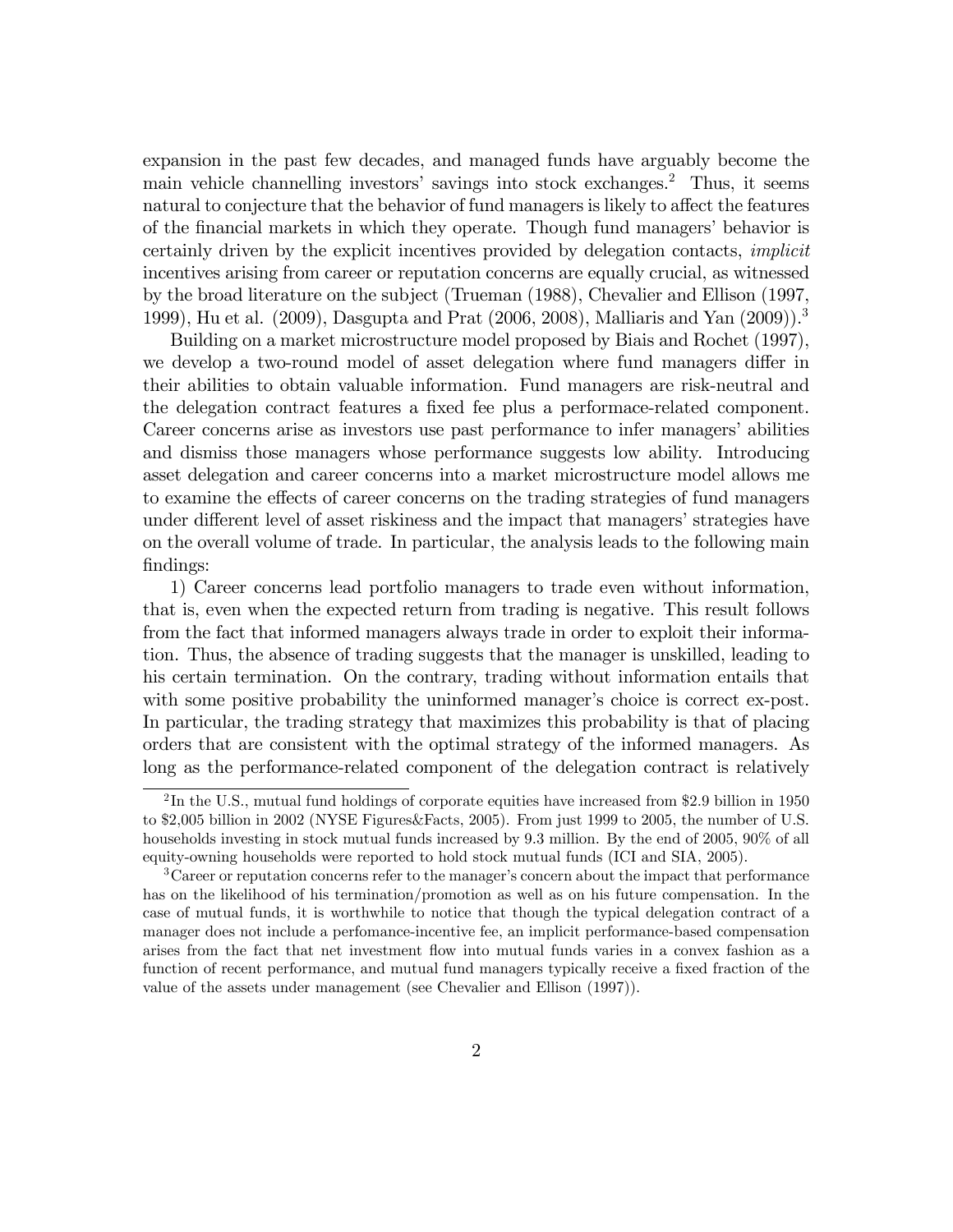small compared to the fixed component, an uninformed manager is willing to tradeoff the negative return from trading with the benefits that this trading might bring about in terms of enhancing the probability of being retained.

2) Career concerns lead to an increase in the expected volume of trade. Since trading with no information has an expected negative return, an uninformed manager never trades in the absence of career concerns. On the contrary, informed managers always trade according to the same trading strategy, independently from the presence of career concerns. Thus, career concerns lead to an increase in the overall expected volume of trade through the contribution of uninformed managers' churning.

3) As the volatility of the asset increases, uninformed managers trade larger quantities. This result follows from the fact that the in equilibrium the strategy of an informed manager is monotonically increasing in the value of the asset. Thus, when asset volatility increases and extreme realizations of the asset values become more likely, it is also more likely that a good manager will place larger orders. Since the uninformed manager mimics the strategy of the informed manager, he will also place larger orders as asset volatility increases.

4) Since under risk neutrality the trading strategy of informed fund managers is not affected by changes in asset volatility, an empirical implication of the previous result is that in the presence of career concerns the expected volume of trade is positively correlated with asset riskiness.

Our paper is closely related to the works of Trueman (1988) and Dasgupta and Prat (2006), who both develop models of asset delegation where career concerns induce managers to trade even when uninformed. While Trueman carries out the analysis within a partial equilibrium framework, Dasgupta and Prat model the Önancial market as a quote-driven market in the spirit of Glosten and Milgrom (1985). The general equilibrium approach taken by Dasgupta and Prat allows them to fully characterize the conditions for delegation and analyze the feedback that churning has on equilibrium prices and volume, showing that trade by uninformed managers leads to non-fully informative prices and high trade volume.

Our model extends Dasgupta and Pratís (2006) result to an alternative trading mechanism, namely an order-driven market that operates as a call auction, with fund managers able to buy or sell any desired amount of the risky asset at the marketclearing price set by the market maker. $4$  Most importantly, the specific modelling

<sup>&</sup>lt;sup>4</sup>The last decade has witnessed a series of upheavals in the methods exchanges are organized, with many markets moving from dealership systems to auction (or hybrid) systems. In October 1997, following demands from the Securities and Investments Board (in turn due to lobbying from the institutional users of the trading systems), the London Stock Exchange changed its trading system in the most liquid securities from a dealership system (SEAQ) to an auction system of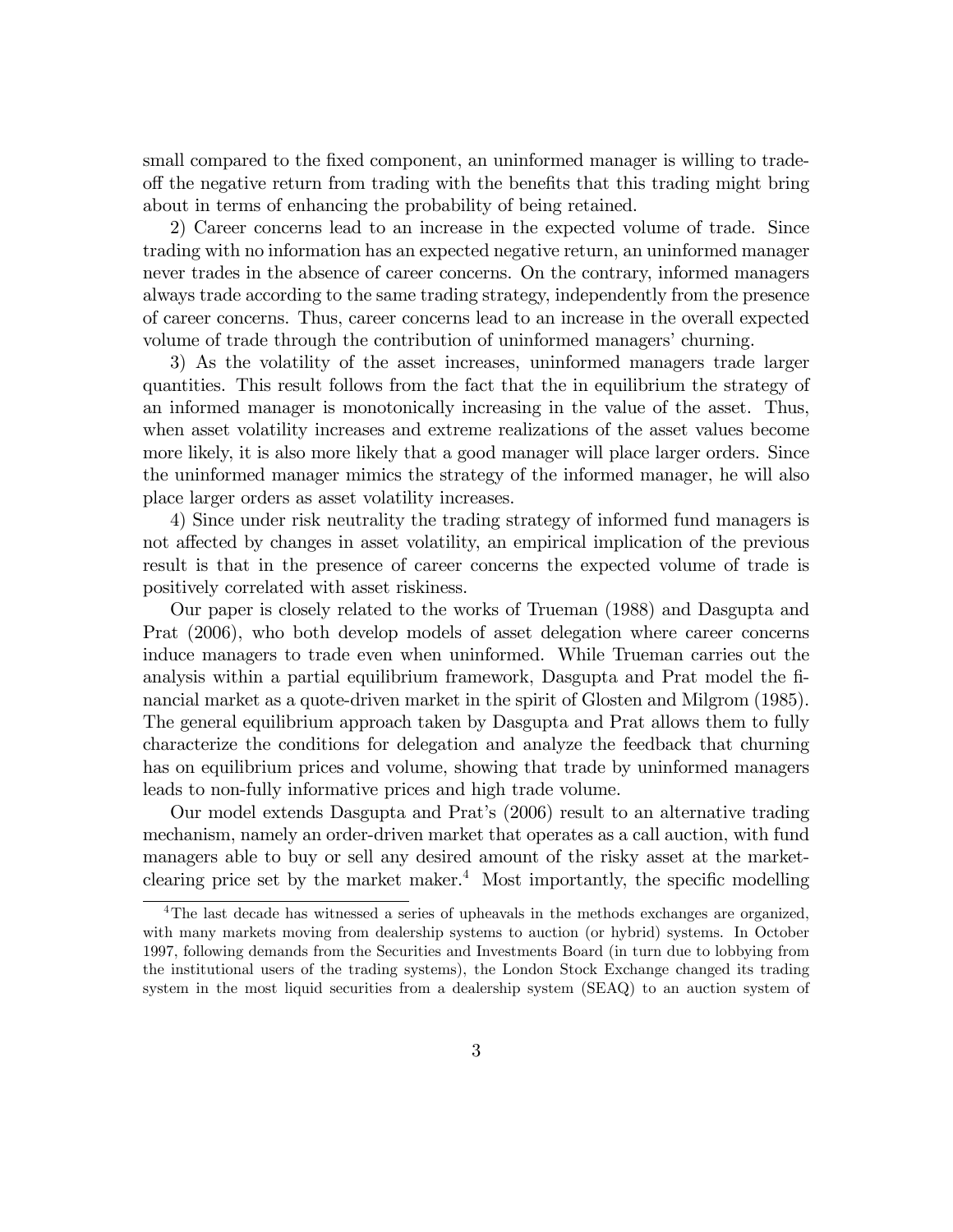choice adopted allows us to investigate the relationship between trade volume and asset volatility, an issue that cannot be addressed in Dasgupta and Prat's model, where managers are restricted to trade only one unit of the asset. Truman (1988) finds a positive relation between the probability that an uninformed manager engages in trade and asset volatility. However, his partial equilibrium framework prevents him to discuss the impact on trade volume.

The distorted effects of reputation on the portfolio choices of fund managers are also considered by Huberman and Kandel (1993). They present an adverse selection model where a manager's objective is the sum of the expected investment outcome plus an (expected) reward entailed by the market's inference regarding the manager's ability. Fund managers have to decide which fraction of the portfolio will be invested in a risky asset and make use of the portfolio weights to signal their ability. Huberman and Kandel show that there exists a unique separating equilibrium in which good managers distort their first best investment decision in order to distinguish themselves from bad managers. The distortion can be both in the direction of an overinvestment or of an under-investment in the risky asset. Thus, the model seems to better explain excessive risk taking rather that excessive trading. Furthermore, they frame the analysis in a partial equilibrium setup.

Huddart (1999) extends Huberman and Kandel (1993) to a set-up in which the reward to reputation is endogenous and both advisors and investors are risk-averse. The general conclusion is that either an increase in the degree of risk aversion by the advisor or in the fee makes separation easier to support. Notice that Huddart retains the partial equilibrium approach and the related limitations of Truemanís and Huberman-Kandel's analysis.

Finally, the present contribution bear some relation to the financial literature on the "trade volume puzzle." In standard models of trade with rational agents, individuals trade because of information advantages or because they have been hit by an exogenous shock that forces them to trade (or both). This latter type of trading

limit orders (SETS). London is not alone in changing its trading system. In 1997, the Deutsche Bourse adopted the Xetra electronic order book system. In 2001, the Amsterdam, Brussels, Lisbon, LIFFE and Paris stock exchanges merged to form Euronext, a pan-European exchange, using a single order-driven trading platform based on the French NSC electronic order book system. And NASDAQ, the US technology stock exchange, set up a pan-European technology exchange in 2002 based on the SuperMontage trading platform, a fully integrated central limit order book and quotedriven montage facility and execution system. Most of the on-going debate about dealer systems vs auction systems are in large part attributable to these innovations in trading protocols. In general, theory suggests that multilateral trading systems (such as single-price call auctions) are efficient mechanisms to aggregate diverse information. Consequently, there is interest in how call auctions operate and whether such systems can be used more widely to trade securities.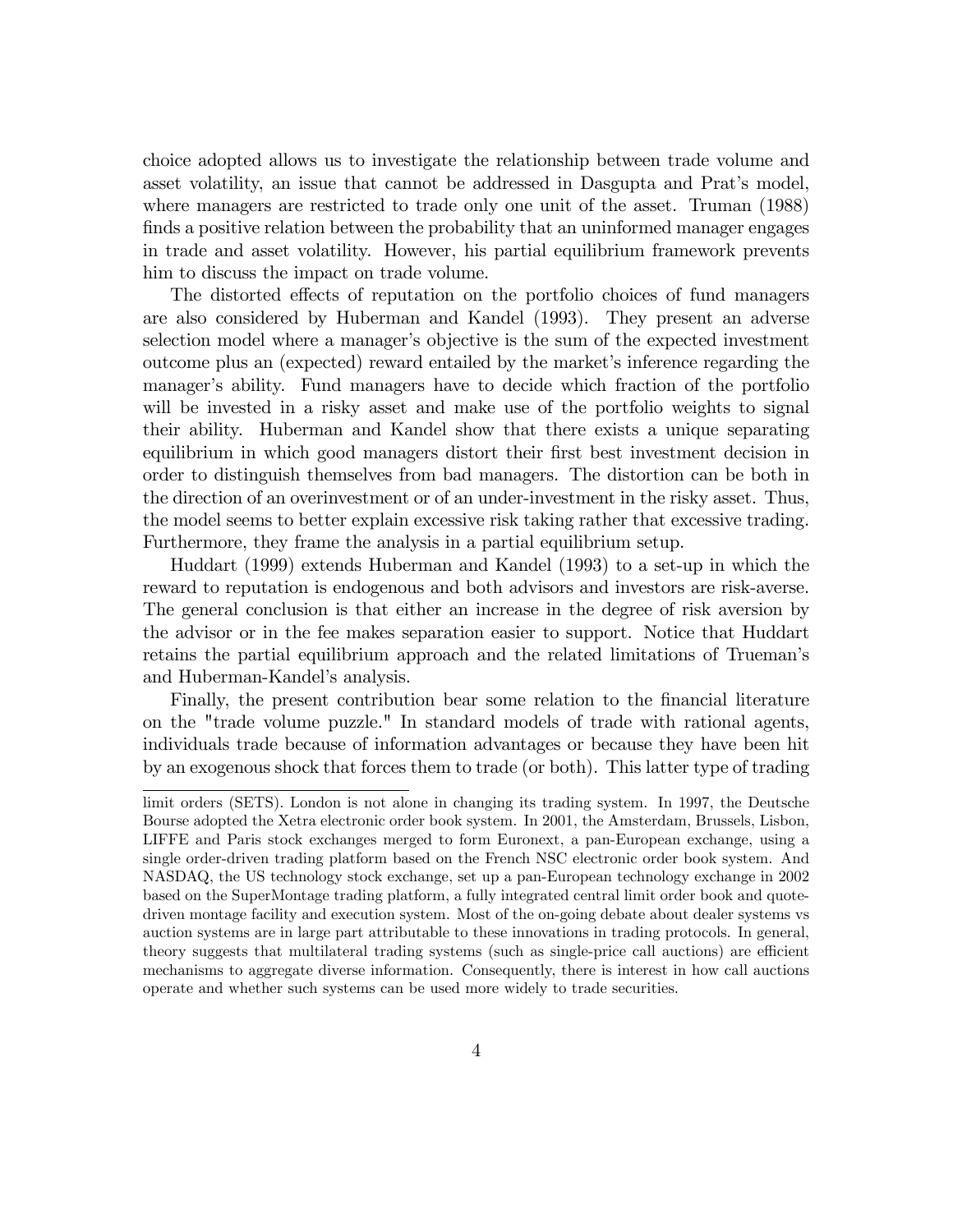has been named "noise trading" or "uninformed trading" exactly because it is not driven by any information about the underlying asset that is traded. On strictly theoretical terms, in any model with rational traders, the presence of noise trading is a necessary condition for trading based on information, which would otherwise conflict with the no-trade theorem. The classical justification given by the literature for the presence of noise trade are represented by unexpected liquidity shocks and hedging needs. At an empirical level, there is broad agreement about the fact that only a small fraction of the total volume of trade takes place either for liquidity or hedging purposes. Thus, in keeping with classical explanations, the remaining volume of trade should be due to information. However, it seems highly implausible that a small amount of noise trade can support the remaining large fraction of informative trade. $5,6$ 

The paper is organized as follows. In section 2, I introduce delegation in the static framework taken from Bias and Rochet (1997) and characterize the equilibrium strategies of investors, fund managers and market makers. In section 3, I extend the analysis to a two-period dynamic setup and compare the equilibrium in which fund managers have career concerns with the equilibrium in which career concerns are absent. In section 4, I analyze how the presence of career concerns affects the trading behavior of fund managers in contexts characterized by different degrees of asset volatility. In section 5, I draw conclusions and discuss the results of the paper.

### 2 The basic model

In this section, I will first present the way in which the financial market for the risky asset is modelled. Basically, the structure of the market is taken from Rochet and Vila (1994). This is a discrete and static variant of Kyle (1985) in which a perfectly informed trader (the insider) trades along with noise traders and market makers, but both the distributions of the liquidation value of the risky asset and of noise trade are assumed to be discrete. I will take this structure and introduce the delegation process between investors and mutual funds. In the next section, I will consider a dynamic version of the model and reputation issues will be introduced as well.

<sup>&</sup>lt;sup>5</sup>Hence, the appeal to theories based on the irrationality (or limited rationality) of investors.

 $6Dow$  and Gorton (1997) present a static (one-round-of-trade) model with complete contracts in which fund managers' churning does not originate from career concerns but as a consequence of the optimal contract that is implemented in order to screen good managers from uninformed ones. The optimal contract is designed such that, in equilibrium, only good managers trade. In fact, however, sometimes good managers engage in churning.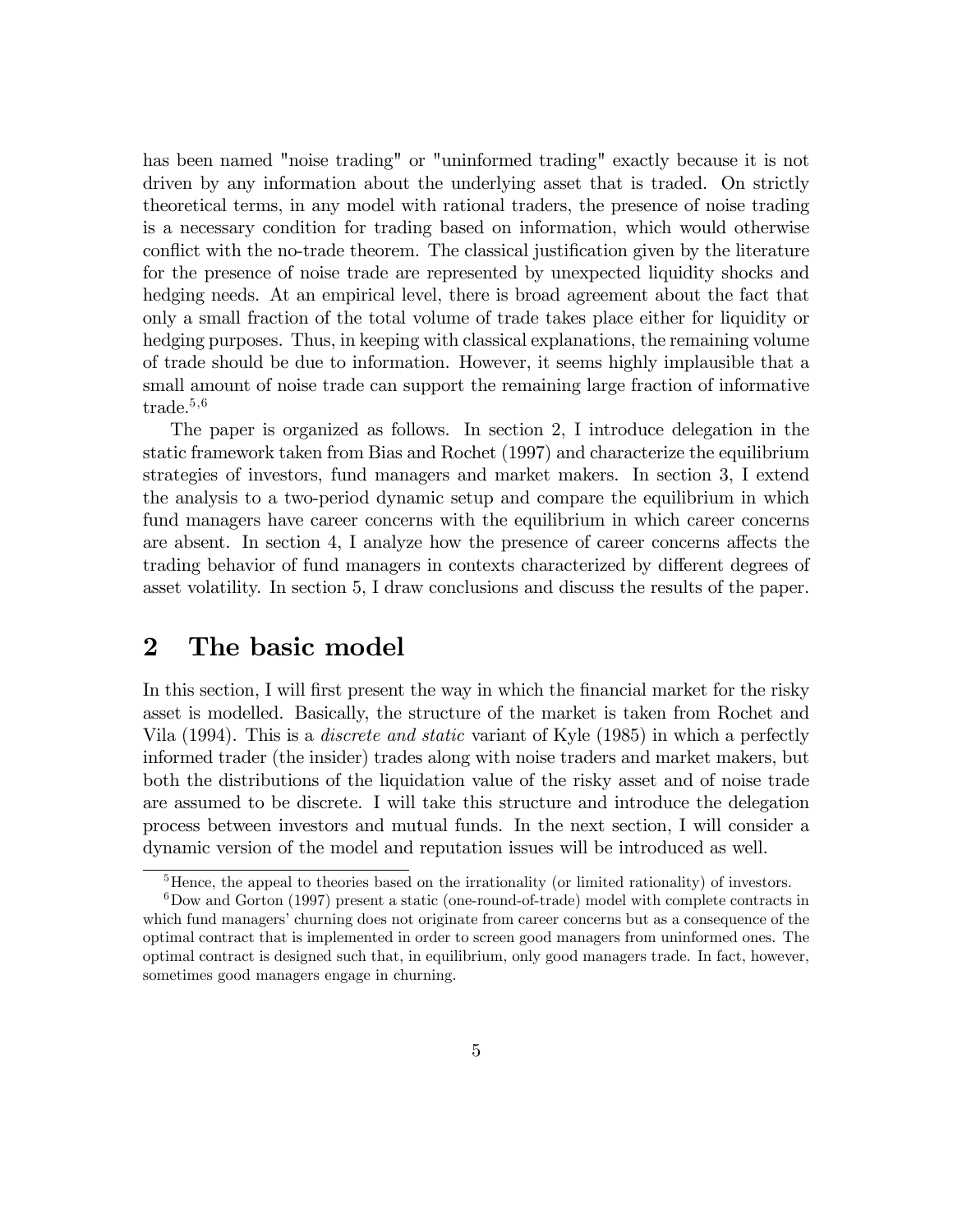### 2.1 Structure of the market

Consider the financial market for a risky asset. Denote with  $v$  the liquidation value of the asset and assume that v can take on values  $-2, -1, 1, 2$  with equal probability 1  $\frac{1}{4}$ .

There are four classes of agents: noise traders, fund managers, investors and market makers. For simplicity, they are all assumed to be risk neutral.

**Noise traders.** I denote with  $u$  the total order from noise traders and assume that u can take on values 1 and  $-1$  with equal probability  $\frac{1}{2}$ .<sup>7</sup> Furthermore, u and v are assume to be independently distributed.

Fund managers. I assume that there is a large population of fund managers. There are two types of fund managers in the population, indexed with  $i = \{g, b\}$ . Types g are perfectly informed about the true liquidation value of the risky asset, while types b are completely uninformed. I assume that a fund manager knows his own type and that this is private information. It is instead common knowledge that  $Pr(i = g) = \theta$ . If a fund manager is hired, he decides the order  $x \in \mathbb{R}$  to trade.

Investors. Investors are completely uninformed about the true liquidation value of the asset and cannot invest directly.<sup>8</sup> An investor is given the choice either to refrain from trading or to delegate trade to a fund manager.

Market makers. Finally, there is a large population of market makers who compete  $\hat{a}$  la Bertrand to set the price p at which the asset is traded. Market makers observe only the aggregate market order  $z = x + u$  and not the single orders x and u. Based on the observation of z, the market maker sets the price  $p$  at which trade takes place. The assumption of competition à la Bertrand coupled with that of risk neutrality implies that each market maker will set a semi-strong efficient price:

$$
p = E(v|z = x + u)
$$
\n<sup>(1)</sup>

Basically, (1) implies that market makers get zero profits in expectation, reflecting competition à la Bertrand.

All previous agents are assumed to be risk neutral.

The delegation contract. I assume that if an investor chooses to delegate trade, he hires the manager according to the following exogenously specified linear contract. Denote with  $R(x) = x(v - p)$  the return that a fund manager delivers

 ${}^{7}$ A negative order is to be interpreted as a supply of the asset.

<sup>8</sup>This is done for simplicity and is without loss of generality Giving the investor the possibility of trading directly does not alter our results. Indeed, since the investor is assumed to be completely uninformed, the choice of investing directly produces zero payoffs in expectation, that is the same expected payoff obtained by refraining from trading.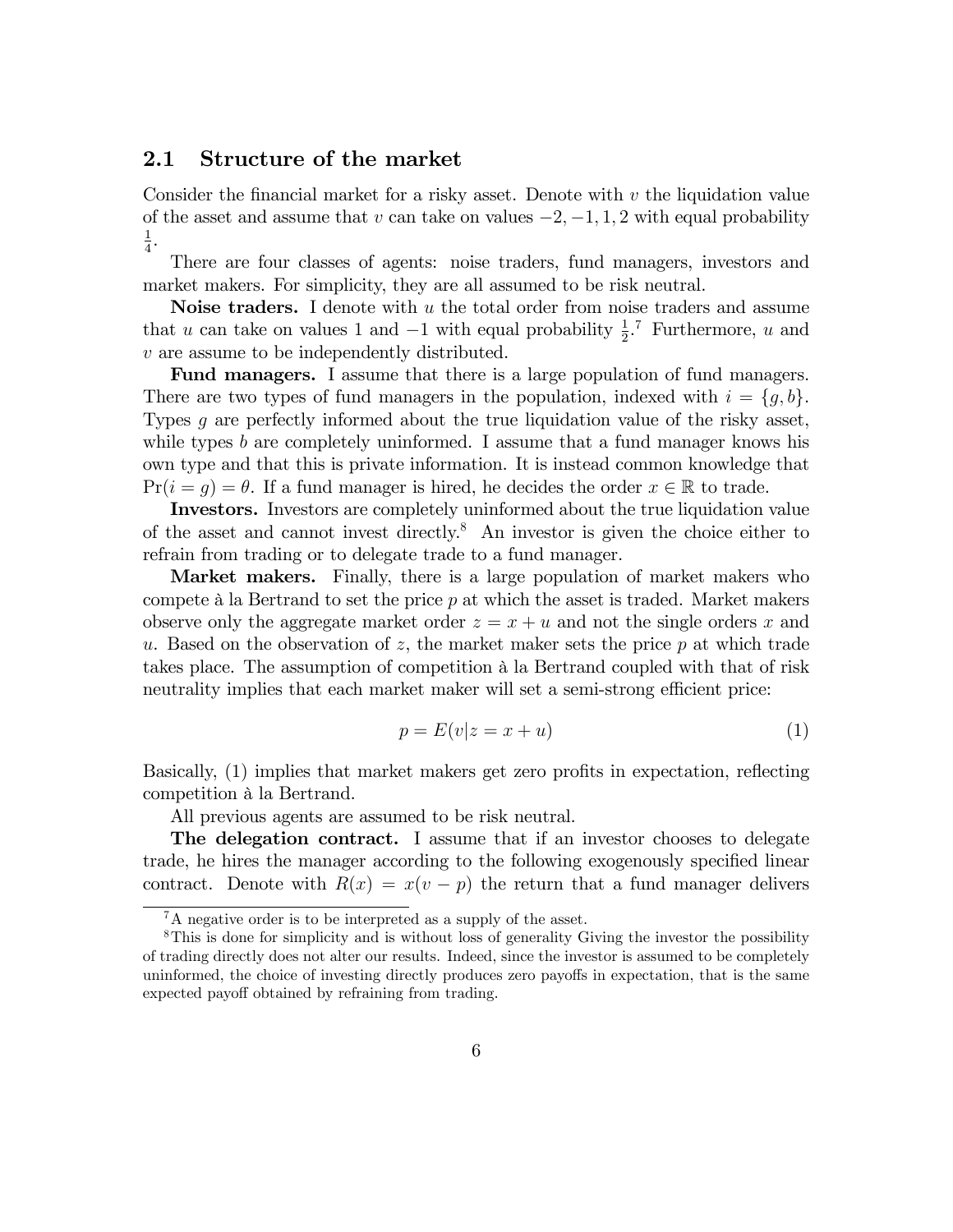by trading quantity x when the liquidation value of the asset is  $v$  and the price set by the market maker is p. Then, the fund manager gets the fraction  $\alpha \in (0,1)$  of the return delivered plus a fixed fee  $\beta > 0$ . Both  $\alpha$  and  $\beta$  are exogenous (i.e. they are parameters of the game). Basically, a fund manager trading x gets  $\alpha R(x) + \beta$ , while the investor who has hired him gets  $(1 - \alpha)R(x) - \beta$ .<sup>9</sup> There are a couple of considerations that are worth to be done.

First, in the present setup, the linear contract under consideration does not represent a performance-related compensation scheme. Performance-related fees refers to relative performance, that is, they are fees that the manager receives (pays) for over-performing (under-performing) a given benchmark. They do not refer to absolute performance, which is instead the case of the linear contract  $\alpha R(x) + \beta$  at hand. In fact, this linear contract (with  $\alpha > 0$ ) represents pretty well the form of payment used by large in the industry. Indeed, most of the mutual funds charge a fee that is given by a fixed percentage of the total amount of money under management. Now, let this percentage be  $\tau$ . Then, if the total funds initially received by the manager are equal to F, after management they will be equal to  $F(1+r)$ , where  $r$  is the percentage return delivered by the manager. Accordingly, the payment from the investor to the manager is equal to  $\tau F(1 + r) = \tau F + \tau F r$ , from which it is clear that there is a fixed payment ( $\tau F$ ) plus a payment that is related to absolute performance  $(\tau F r)$ .

Second, in the dynamic extension of the basic model presented here, the Öxed component  $\beta$  plays a key role in determining the result that bad managers trade with positive probability when career concerns are at play. Indeed, career concerns are represented by the concern of a manager of being fired and giving up future profits. As it will be clear later, in the present model  $\beta$  represents the only source of future profits for a bad managers. In other words, while the retaining decision of the investor represents the implicit incentive related to having a good reputation,  $\beta$ is the explicit incentive that makes reputation effects be effective.

Timing. At the beginning of the trading session, the following events take place. First, an investor is randomly selected from the pool of all investors and given the choice of refraining from trading or hiring a fund manager. If the fund manager is hired, he observes his own type and then chooses the quantity  $x$  he desires to trade on behalf of the investor: At the same time, noise trade u realizes. The fund manager does not observe the realization of u. Once orders x and u have been formed, they are submitted to the market maker who sets the price according to (1) and trade takes place. At the end of the trading session, the true liquidation value of the asset is realized and payoffs are distributed. Of course, payoffs depend on the terms of the

<sup>&</sup>lt;sup>9</sup>Notice that noise traders get  $\pi_n = u(v - p)$ , while market makers  $\pi_{mm} = -z(v - p)$ .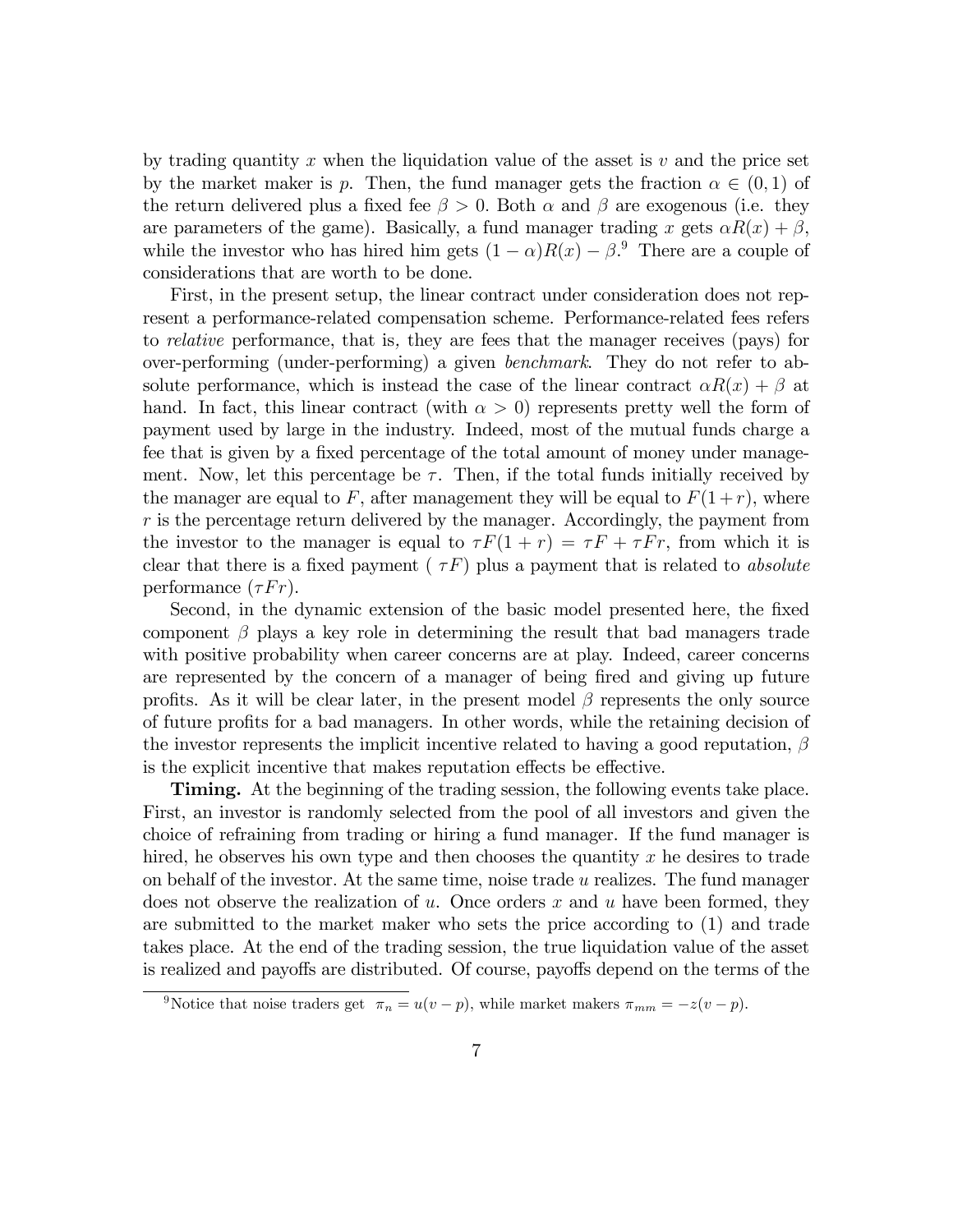delegation contract between the investor and the manager.

### 2.2 Equilibrium analysis

In the absence of career concerns, a set of equilibria is described by the following proposition.

Proposition 1 Given the previous assumptions and market structure, for any pair  $(\alpha, \beta)$  such that  $\alpha \in (0, 1)$  and  $\beta \in \left(0, \frac{3}{4}\right)$  $\frac{3}{4}\theta(1-\alpha)$  there exists an uncountable family of perfect Bayesian equilibria, indexed by  $q \in \left[\frac{2}{5}\right]$  $\frac{2}{5}$ ,  $\frac{2}{3}$  $\frac{2}{3}$ ) such that:

i) An investor always hires a fund manager

ii) The trading strategies of good and bad managers are respectively given by:

$$
X_{g,q}(v) = \begin{cases} 1+q & when \ v = 2 \\ 1-q & when \ v = 1 \end{cases}, X_{g,q}^*(-v) = -X_{g,q}^*(v) \tag{2}
$$

$$
X_{b,q}^* = 0 \tag{3}
$$

iii) The pricing strategy of market makers is such that for the set of equilibrium  $trades \ z \in \Psi = \{-2 - q, -2 + q, -1, -q, q, 1, 2 - q, 2 + q\},\$ 

$$
P_q(z) = \begin{cases} 0 & when \ z = 1 \\ \frac{1}{2} & when \ z = q \\ 1 & when \ z = 2 - q \\ 2 & when \ z = 2 + q \end{cases}, P_q^*(-z) = -P_q^*(z) \tag{4}
$$

while for the set of out-of-equilibrium trades  $z \in \mathbb{R} \setminus \Psi$ ,

$$
P_q(z) = \begin{cases} 2 & \forall z > 1 \\ 2z & \forall z \in [0, 1] \end{cases}, P_q(-z) = -P_q(z) \tag{5}
$$

The formal proof of proposition 1 can be found in appendix A. The intuition of the previous result is straightforward. Due to the presence of noise trade, prices do not fully reflect private information. Hence, good managers with complete information trade whenever they are hired by an investor. Being aware of the fact that with positive probability an informed manager is active in the market, market makers set semi-strong efficient prices to protect themselves from the presence of asymmetric information. Consequently, a manager with no information always expects a negative return on his trade and thus never trades. Since bad managers do not trade while good managers always trade and do it under complete information, on average the return delivered by a manager is positive. Under the linear delegation contract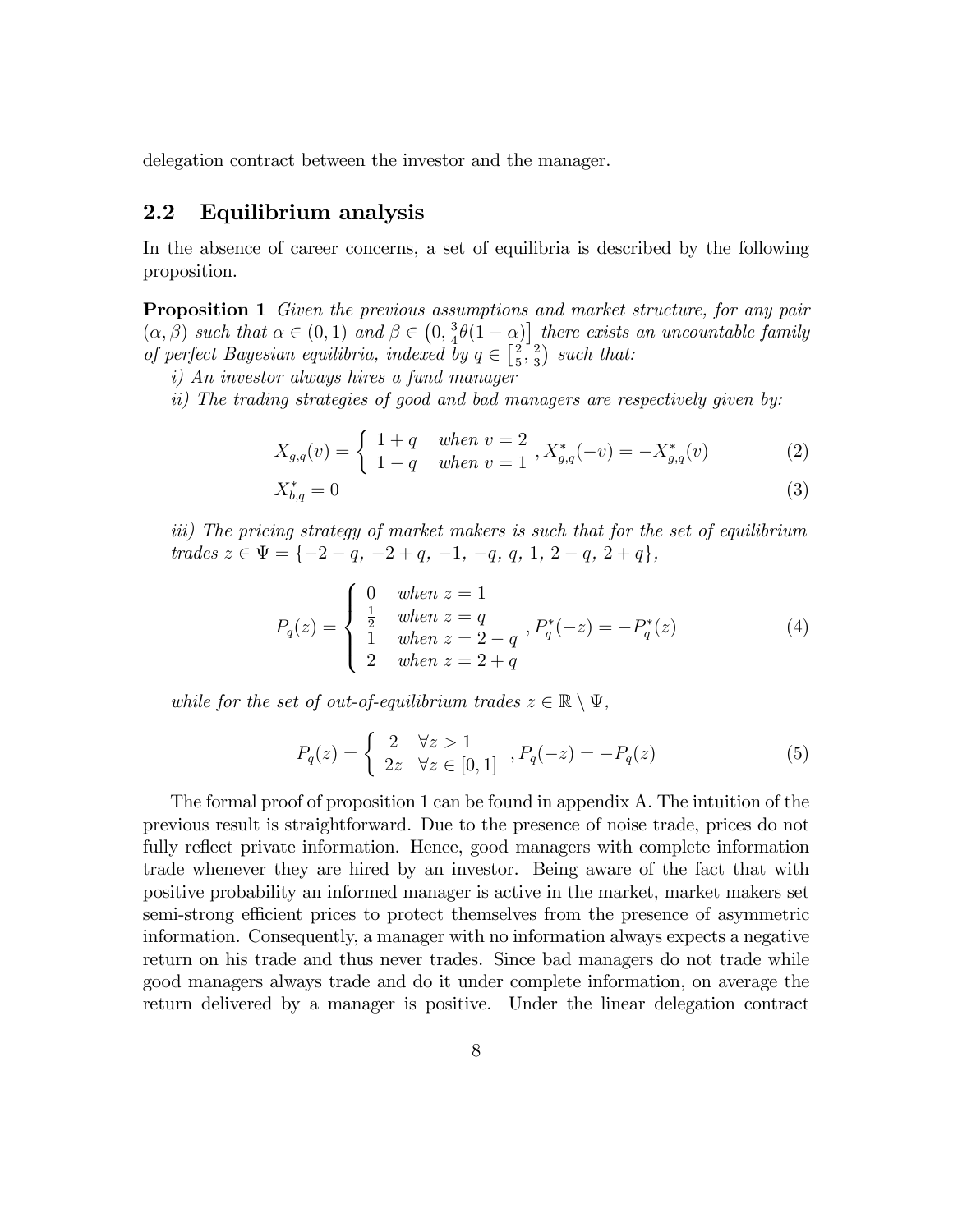described above, the investor enjoys the fraction  $(1 - \alpha)$  of this average return, while paying a fixed fee equal to  $\beta$  for delegating trade to a manager. Since an investor has the option of staying out of the market, he will delegate trade if and only if the expected payoff of delegation is positive. In the equilibria identified by proposition 1, the average return of the mutual fund industry is equal to  $\frac{3}{4}\theta$ . Thus, as long as  $\beta < \frac{3}{4}\theta(1-\alpha)$ , the cost of hiring a manager is lower that its benefits and delegation always takes place.

The bounds on q guarantee that the optimal trading strategy of the good manager is strictly monotonic with respect to his signal and "non-perverse", that is, the good manager buys when observing positive values of the asset and sells when observing negative values. Notice that these two properties would in general be guaranteed by simply imposing that  $0 < q < 1$ . In fact, the stricter condition required by proposition 1 comes from the incentive compatible constraints of the good manager and thus also guarantees that the good manager has not any incentive to deviate from the prescribed equilibrium strategy.<sup>10</sup> There is a simple intuition for why q must be not too small. In equilibrium, the "scale of trade" does not affect prices in this model: changing q does not change the prices at which orders  $1-q$  and  $1+q$  are respectively liquidated. However, choosing  $1 + q$  will lead on average to higher prices than choosing  $1-q$ . When informed managers observe that the asset is worth 2, they might be tempted to trade  $1 - q$  in order to induce a lower price and make a higher profit on each unit of the asset. To avoid this occurrence,  $q$  must be high enough to make  $1 + q$  sufficiently large so as to offset the lower margin that informed mangers make on each unit when trading  $1-q$ . The same logic applies to explain why q must be not too high. Given the price schedule for out of equilibrium aggregate orders, the good manager could be tempted to place very small orders to induce low prices. Since changing q does not change the prices at which orders  $1 - q$  are liquidated, the size of any order  $1-q$  must be large enough to guarantee that equilibrium profits be sufficiently high to make such deviations not appealing.

It is useful to remind that proposition 1 identifies a family of perfect Bayesian equilibria of the static game described above. First of all, the specification of the out of equilibrium beliefs and of the consequent out of equilibrium price function is crucial in determining the bounds of  $q$  within which the class of equilibria of proposition 1 is defined.<sup>11</sup> Furthermore, proposition 1 focuses on good managers' "symmetric"

 $10$ See conditions (26) and (32) in the proof of proposition 1

<sup>&</sup>lt;sup>11</sup>It can be shown that there always exists a continuous price function that prevents the good manager from deviating from his equilibrium strategy  $X_g^*$  as long as q takes values in subsets of  $\left[\frac{1}{3}, \frac{2\sqrt{2}}{3}\right]$ . Thus,  $\left[\frac{1}{3}, \frac{2\sqrt{2}}{3}\right]$ is also the largest set of values that  $q$  can in principle assume in an equilibrium where the good manager trade according to  $X_g^*$  (proof available under request).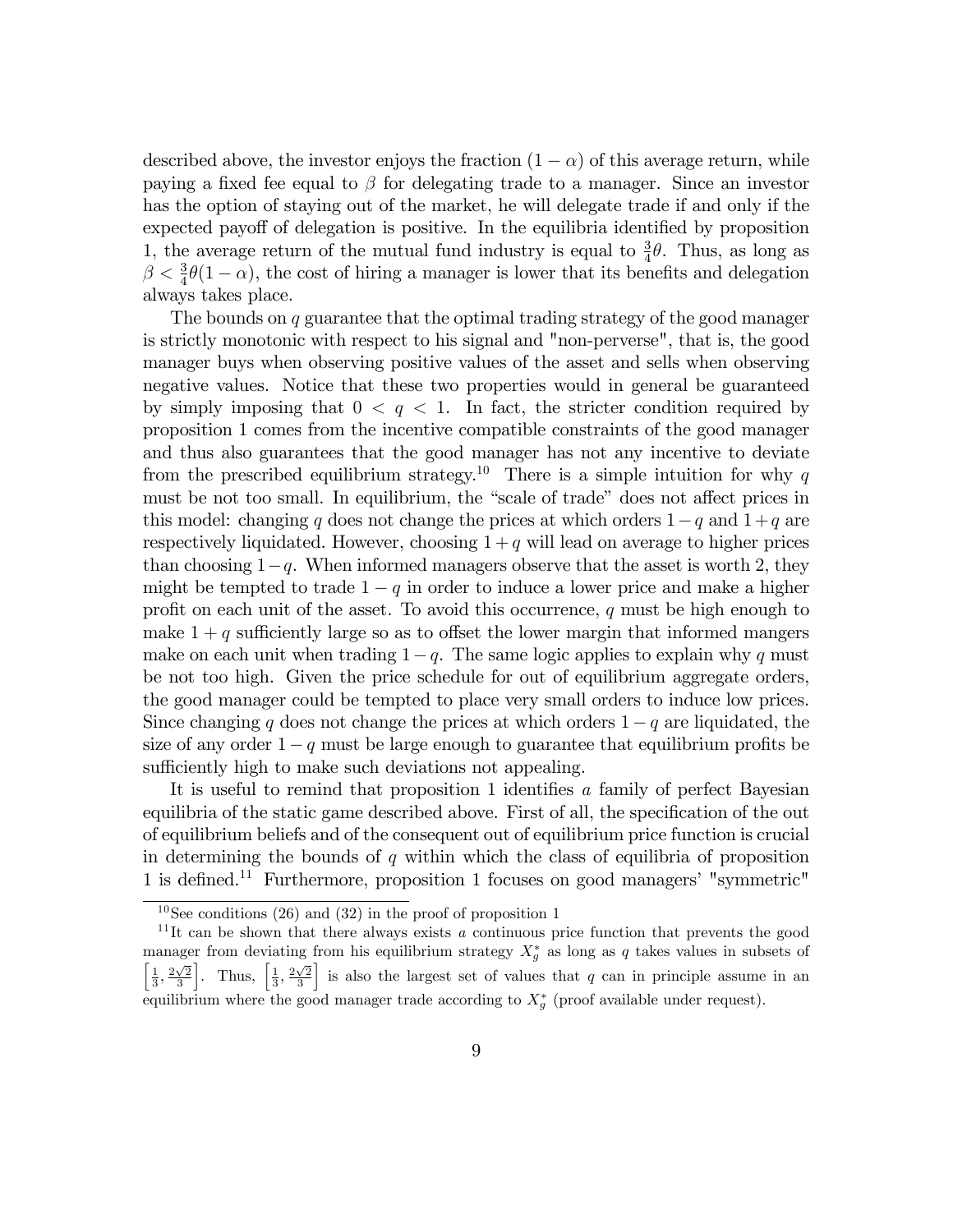strategies, that is, strategies represented by  $(2)$ . If not explicitly specified, in what follows I will focus only on perfect Bayesian equilibria with symmetric strategies for good managers. This keeps the analysis more tractable without losing anything from a qualitative point of view.<sup>12</sup>

# 3 A Dynamic framework

Let me consider the simplest dynamic extension of the basic model analyzed in the previous section. I will assume that the risky asset can now be traded in two sequential rounds of trade  $s = 1, 2$ . At the end of each round, the asset pays some dividends, which I denote with  $v_1$  and  $v_2$  respectively. For simplicity, I assume that  $v_1$ can take on values  $-2, -1, 1, 2$  with equal probability  $\frac{1}{4}$  and that  $v_1$  and  $v_2$  are *i.i.d.*<sup>13</sup> In each round of trade, noise trade can take on values  $-1$ , 1 with equal probability 1  $\frac{1}{2}$ . Let  $u_1$  and  $u_2$  denote respectively noise trade at  $s = 1$  and 2 and assume that  $u_1$ and  $u_2$  are *i.i.d.* Furthermore,  $u_1$ ,  $u_2$ ,  $v_1$  and  $v_2$  are assumed to be independently distributed.

In each round of trade  $s = 1, 2$ , the trading protocol is the same as that described for the static model presented in the previous section. A fund manager active at round s observes his own type and accordingly chooses the quantity  $x<sub>s</sub>$  to trade on behalf of the investor who has hired him. At the same time, noise trade  $u_s$  realizes (the active manager does not observe the realization of  $u_s$ ). Then, orders  $x_s$  and  $u_s$ are submitted to a market maker who observes only the aggregate order  $z_s = x_s + u_s$ and accordingly sets a semi-strong efficient price  $p_s = E(v_s|z_s)$ .<sup>14</sup> At the end of each round of trade  $s = 1, 2$ , dividends  $v_s$  realize.

I assume that at the beginning of the first round of trade, an investor is randomly drawn from the pool of all investors and given the choice to delegate trade to a fund manager or to stay out of the market. The delegation contract is exogenously

 $12$ See appendix A for more details about equilibria where good managers use "non-symmetric" strategies.

<sup>&</sup>lt;sup>13</sup>The idea is that between period 1 and 2 there occurs an event unpredictable at the beginning of period 1 and relevant for the Önancial situation of the company that issued the asset.

<sup>&</sup>lt;sup>14</sup>In a dynamic model with more than two periods, say  $s = 1, 2, \dots T$ , it is important to specify what the market maker can observe (on top of  $v_s$ ) before setting prices at  $s + 1$ . Indeed, the way the market maker sets prices in a given round of trade, say  $s + 1$ , depends on his belief about the quality of the manager trading at  $s + 1$ . And this belief is formed based on all the information the manager has collected up to  $s+1$ . This assumption is not necessary in a two-period model. Indeed, as we will see soon, the equilibrium is such that only good managers do trade in the second and last period. Therefore, the market maker knows that the manager active in the last round of trade is good (notice that, in fact, the market does not close because of the presence of noise trade u).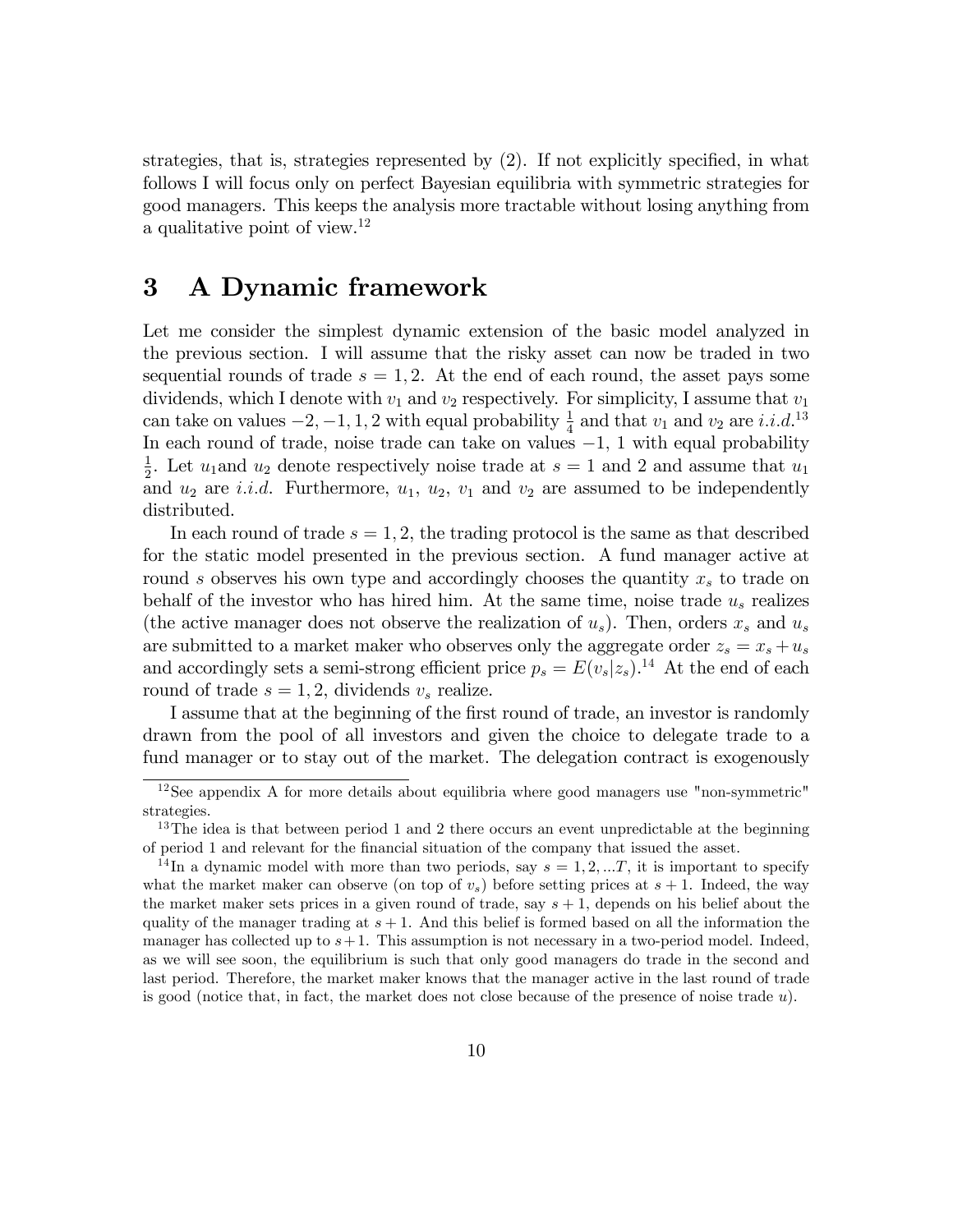specified and given by the linear contract described in the previous section. In order to evaluate the effects produced by the presence of career concerns, I will compare two different contractual setups. In the first setup, the linear delegation contract that is signed at the beginning of  $s = 1$  lasts until the end of  $s = 2$  (long-term contracting). It is apparent that under this contractual arrangement, there is no scope for career concerns since the manager hired at the beginning of the first round of trade is sure to remain in charge in the second round as well.<sup>15</sup> In the second setup, the delegation contract is assumed to last for only one round of trade (short-term contracting). Furthermore, it is assumed that at the end of  $s = 1$ , the investor observes the action taken by the incumbent manager, compares it with the realized value of the dividend and consequently chooses wether to retain the incumbent manager or fire  $\lim_{n \to \infty} 1^6$  If the incumbent manager is retained, he keeps his own type.<sup>17</sup> If instead the incumbent manager is fired, the investor can further choose either to hire a new manager by drawing him from the existing pool of managers or to stay out of the market.

For simplicity, I assume that there is no discounting.

### 3.1 No career concerns

Assume that the linear delegation contract that is possibly signed between an investor and a fund manager at the beginning of  $s = 1$  lasts until the end of  $s = 2$  (longterm contracting). In particular, in each round of trade the investor agrees to pay the manager a fixed fee  $\beta > 0$  plus a fraction  $\alpha \in (0,1)$  of the return delivered by the manager. The following proposition characterizes a family of perfect Bayesian equilibria of the dynamic game described above in the case of long-term contracting.

<sup>&</sup>lt;sup>15</sup>Alternatively, career concerns could have been eliminated by assuming that the decision of an investor to retain or to fire a manager is not affected by manager's performance in the first round, but depends on some other exogenously unspecified reasons. For example, by assuming that the incumbent manager is retained with an exogenous probability equal to  $\gamma \in [0,1]$  (see Dasgupta and Prat 2006).

<sup>&</sup>lt;sup>16</sup>Remember that at the end of  $s = 1$ ,  $v_1$  is realized and observed by all market participants. Investors can then compare it with the performance delivered by their manager and accordingly form a belief about the quality of the manager. As we will see, I will formally model this updating process by letting investors compare  $v_1$  with the order  $x_1$  submitted by the manager, rather than with his performance. In fact, if we assume that investors can also observe the price that has been paid/recieved by the manager, in equilibrium there is a one-to-one relation between performance and trade order.

<sup>&</sup>lt;sup>17</sup>The rationale behind this assumption is that if a fund manager is well informed about a given company, then he is likely to receive valuable information whenever a new relevant event that affects the company occurs (remember that in the present model there is only one asset). Clearly, this is not without loss of generality. One could easily pick "transition probabilities" on the manager's type to reverse or invalidate career concerns altogether.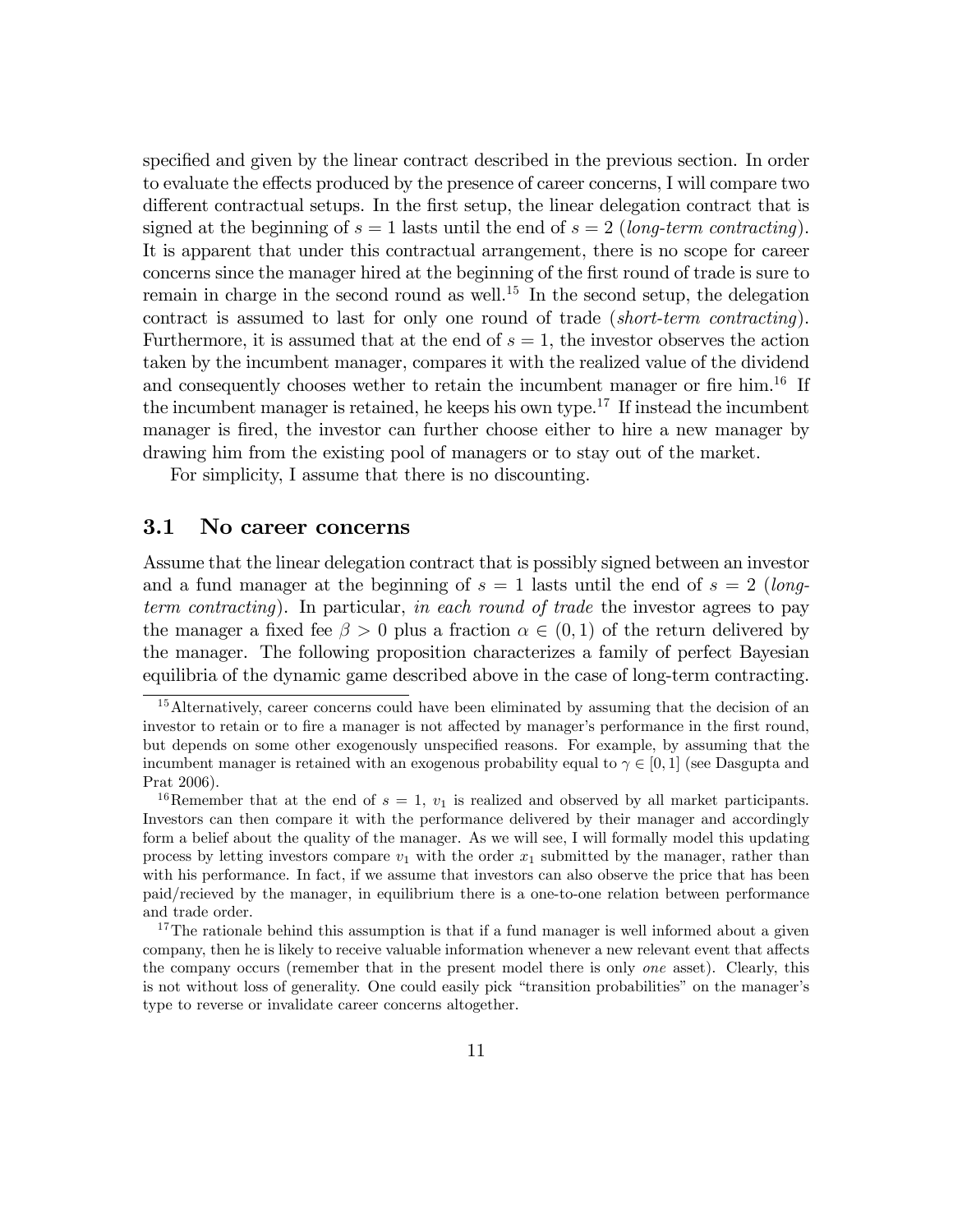**Proposition 2** Under long-term contracting, for any pair  $(\alpha, \beta)$  such that  $\alpha \in (0, 1)$ and  $\beta \in \left(0, \frac{3}{4}\right)$  $\frac{3}{4}\theta(1-\alpha)$  there exists an uncountable family of perfect Bayesian equilibria, indexed by  $q \in \left[\frac{2}{5}\right]$  $\frac{2}{5}, \frac{2}{3}$  $\frac{2}{3}$ ) such that delegation takes place and in each round of trade  $s = 1, 2$ , managers and market makers behave as prescribed by proposition 1

I will not formally prove the previous result, since it simply amounts to iteratively apply the prove of proposition 1 by backward induction. Notice that delegation takes as long as  $\beta$  is low enough to guarantee that the costs of hiring a manager through the two rounds of trade are less than the its benefits. It can be easily shown that if the investor hires a good manager, the expected return from his trade is equal to  $\frac{3}{4}$ in each round. If instead the manager is bad, the return delivered in each round is 0. Thus, the total return expected from an average manager hired at the beginning of  $s = 1$  is equal to  $\theta \left(\frac{3}{4} + \frac{3}{4}\right)$  $(\frac{3}{4}) + (1 - \theta) 0 = \frac{3}{2}\theta$  and the expected benefits from delegation  $(1 - \alpha) \frac{3}{2}$  $\frac{3}{2}\theta$ . On the other hand, the costs of hiring a manager for the two rounds of trade are equal to  $2\beta$ . Thus, as long as  $\beta < \frac{3}{4}\theta(1-\alpha)$  delegation takes place.

#### 3.1.1 Trade volume without career concerns

Let me consider the trade volume that is expected in a financial market where career concerns of portfolio managers are absent. In each round of trade, the volume of trade expected from noise traders amounts to 1:

$$
E(V_1^u) = E(V_2^u) = \frac{1}{2} |1| + \frac{1}{2} |1 - 1| = 1
$$

Thus, the total volume of trade coming from noise traders is equal to 2. Let me now consider the expected contribution of fund managers in the two rounds of trade. Based on managers' equilibrium strategies outlined in proposition 2, we can easily compute:

$$
E(V_1^i + V_2^i) = \theta E(V_1^i + V_2^i | i = G) + (1 - \theta) E(V_1^i + V_2^i | i = B) = 2\theta
$$

where the result comes from the fact that:

$$
E(V_1^i + V_2^i|i = G) = 2\left(\frac{1}{4}|1+q| + \frac{1}{4}|1-q| + \frac{1}{4}|-1+q| + \frac{1}{4}|-1-q|\right) = 2
$$
  

$$
E(V_1^i + V_2^i|i = B) = 2(1-\theta)0 = 0
$$

Accordingly, the aggregate volume of trade that is expected to take place in the market reads:

$$
E(V_1 + V_2) = 2 + 2\theta
$$
\n(6)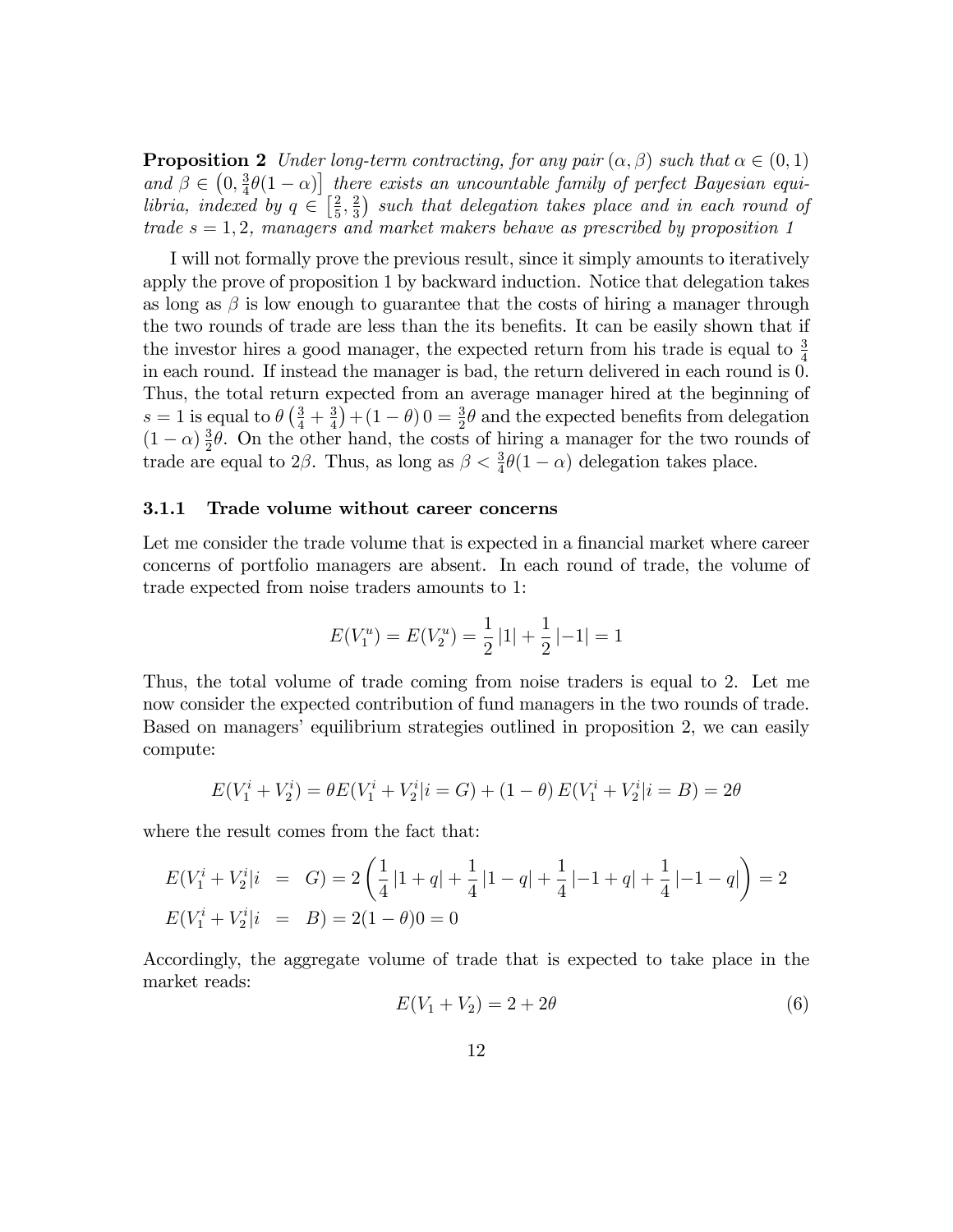### 3.2 Career concerns

Consider now the case in which the delegation contract lasts for only one round of trade (short-term contracting). Furthermore, assume that at the end of the first round of trade, the investor can decide whether to retain the incumbent manager or fire him and possibly hire a new one.

Loosely speaking, the investor makes this decision evaluating the behavior of the incumbent manager in the Örst round of trade: if at the eyes of the investor the manager has done a good job, he will be retained; if his performance is judged to be poorer than that of an average manager, he is Öred and possibly substituted with a new manager.

Formally, I assume that at the end of  $s = 1$ , the investor can observe both the realized value of the dividend,  $v_1$  and the trade choice of the incumbent manager,  $x_1$ . Hence, given these observations and the *equilibrium* strategies of good and bad managers, the investor forms a belief that the incumbent manager is good. Let me denote with  $\theta$  this belief, with

$$
\theta = \Pr(i = g|v_1, x_1)
$$

Since at the end of  $s = 1$  the investor has the option of replacing the incumbent manager with a new manager (who has probability  $\theta$  of being good), the incumbent will be retained if and only if  $\hat{\theta} > \theta$ , that is, if and only if according to the investor he is more likely to be good than an average manager<sup>18</sup> Thus, as long as staying in the market for an additional round of trade turns out to be appealing to a manager, this decisional process of the investor creates career concerns on the part of managers. Indeed, any manager trading in the first round is aware of the fact that his trade choice will affect his probability of being retained; accordingly, he will be more inclined to make those trade choices that are likely to increase the probability of being retained. As we will see, in the case of bad managers, these choices are not optimal.

In our simplified world, good managers have complete information about the true liquidation value of the asset. This implies that good managers expect a positive return from trading and thus *always* trade. Furthermore, complete information also implies that they always make the correct choice when trading and accordingly are always retained with probability 1 (we could state that in fact good managers do not face career concerns. On the other hand, bad managers are completely uninformed about the true liquidation value of the asset. Thus, the return that they expect

 $^{18}$ It is important to stress that this decisional rule is *endogenously* determined in equilibrium.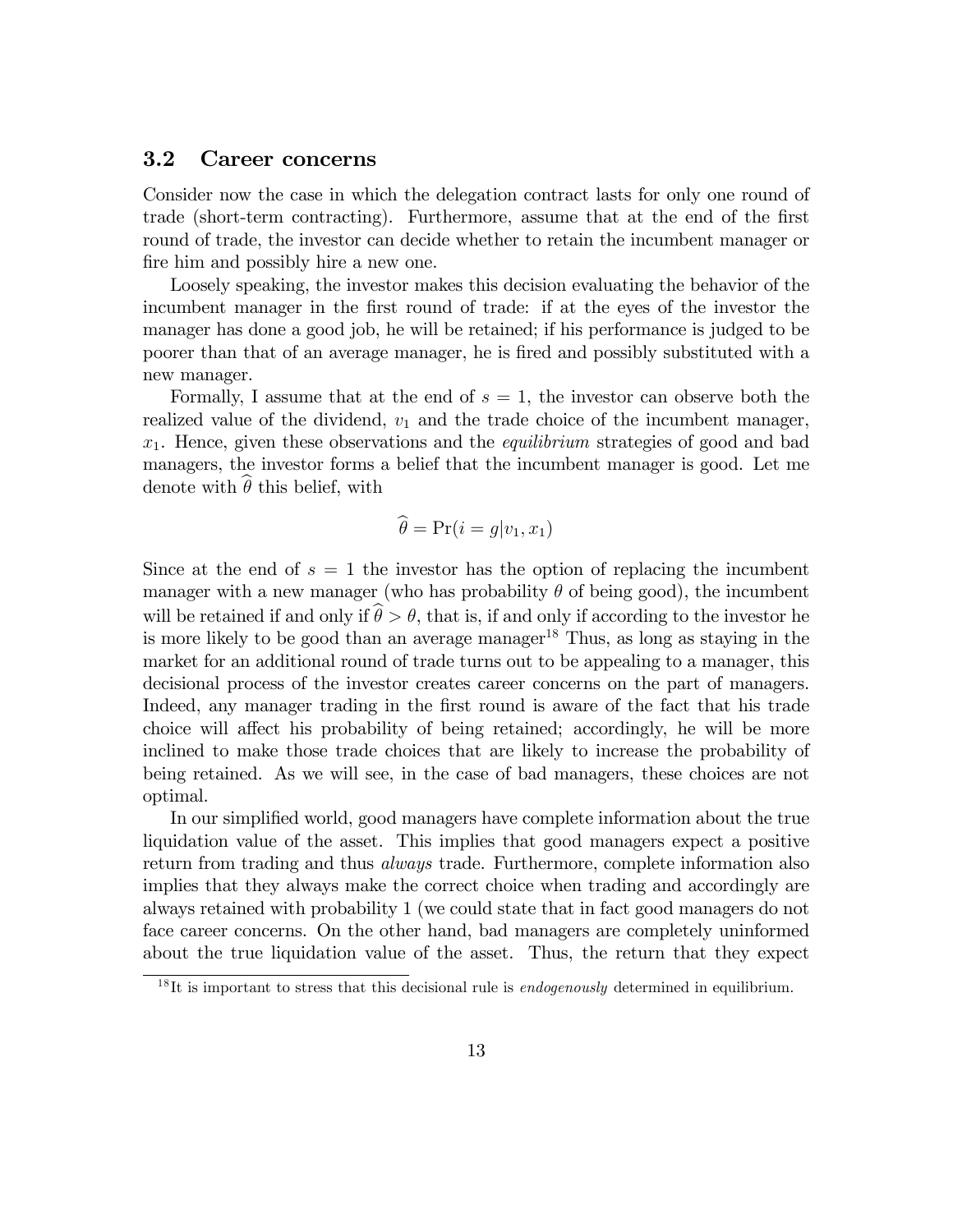on trade is always negative and the optimal choice would be that of not trading. However, since good managers always trade, the absence of trade would immediately signal to the investor the fact that the manager is bad and imply hat the manager is Öred with probability 1. Therefore, the only chance that a bad manager has to be retained is that of engaging in uninformative trade in the hope of striking a good performance and being perceived as good by the investor.

Notice that a bad manager will in fact engage in uninformative trade if and only if the option of staying in the market for an additional round of trade turns out to be sufficiently attractive. In the second and *last* round of trade there is no scope for career concerns and therefore bad managers never trade. Accordingly, the profits of a bad manager in the second round of trade amount to the fixed fee  $\beta$ . Hence, a bad manager who is active in the first round has to trade off the negative expected return  $\alpha R_b^e(x)$  of his uninformative trade with the expected benefits that this trade might bring about in terms of enhancing the probability of enjoying future profits  $\beta$ . It is then clear that career concerns lead to (non-optimal) uninformative trade only for a set of (short-term) delegation contracts characterized by values of  $\alpha$  relatively small to those of  $\beta$ .

In the following proposition, I formally characterize a family of perfect Bayesian equilibria in which delegation takes place as a rational choice of investors and bad managers trade without information in the first round as a consequence of career concerns.

**Proposition 3** Assume short-term contracting. Assume further that at the end of  $s = 1$  the investor can fire the incumbent manager and substitute him with a new one. For any pair of contractual parameters  $(\alpha, \beta)$  such that  $\alpha \in \left(0, \frac{5(2-\theta)}{10-\theta}\right)$  $10-\theta$  $\Big)$  and  $\beta \in$  $\int 3\alpha\theta^2$  $\frac{3\alpha\theta^2}{5(2-\theta)}$ ,  $(1-\alpha)\frac{3}{4}$  $\left(\frac{3}{4}\theta\right)$ , the two-round trade game described above admits an uncountable family of perfect Bayesian equilibria indexed by  $q \in \left[\frac{2}{5}\right]$  $\frac{2}{5}, \frac{2}{3}$  $\frac{2}{3}$ ) such that:

 $i)$  delegation takes place in both rounds of trade. At the end of the first round, the investor retains the incumbent manager if and only if

$$
\widehat{\theta} > \theta \tag{7}
$$

where  $\hat{\theta} = Pr(i = g|v_1, x_1)$ , otherwise he fires him and hires a new manager.

ii) In both rounds, good managers trade according to the following strategy:

$$
X_{s,g,q}^*(v_s) = \begin{cases} 1+q & when \ v_s = 2\\ 1-q & when \ v_s = 1\\ X_{s,g,q}^*(-v_s) = -X_{s,g,q}^*(v_2) \end{cases}, \ s = 1, 2
$$
 (8)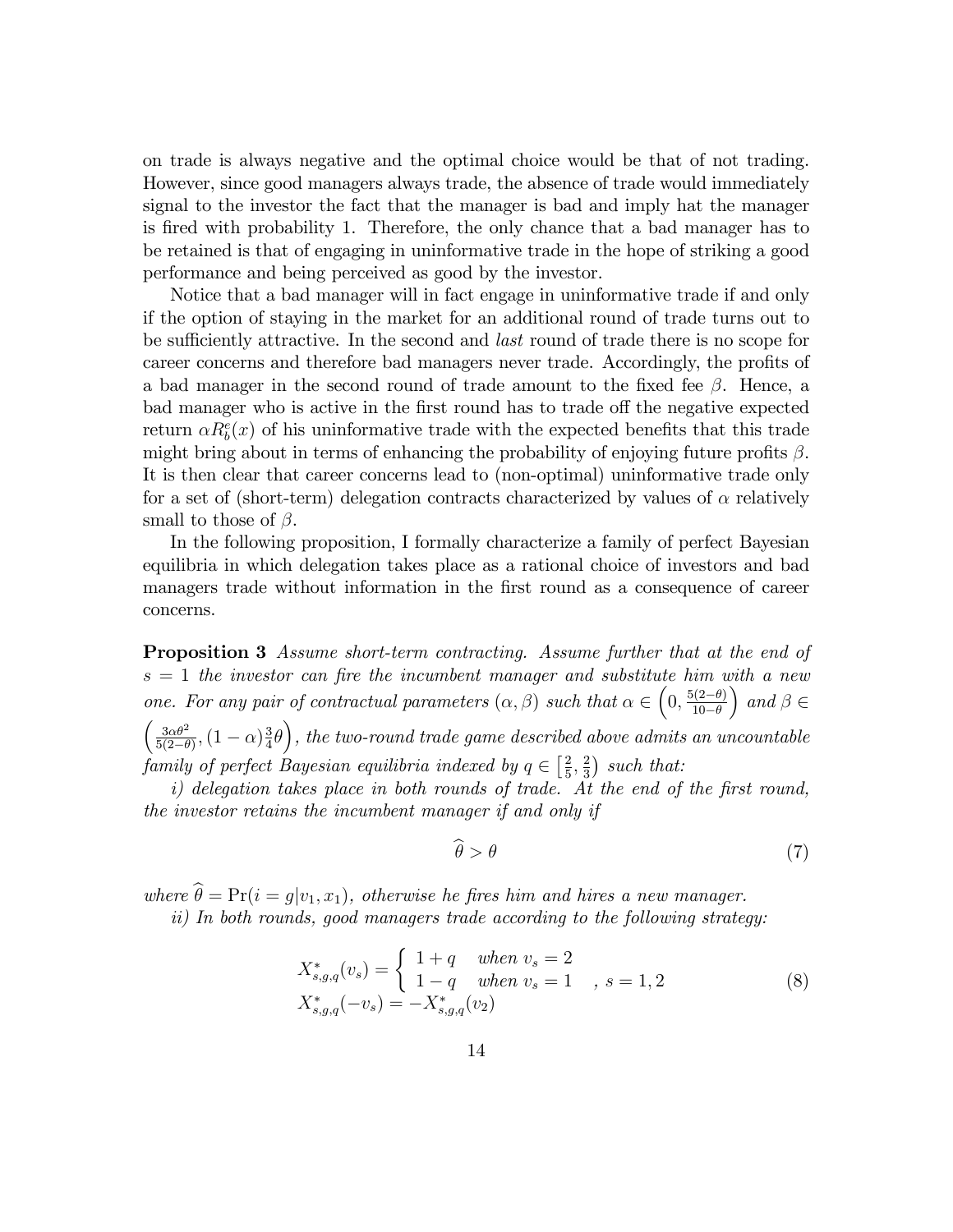iii) bad managers do not trade in the second round, while they do trade in the first round according to the following (mixed) strategy:

$$
X_{1,b,q}^* = \begin{cases} 1-q & with \ probability \frac{1}{2} \\ -1+q & with \ probability \frac{1}{2} \end{cases}
$$
 (9)

iv) In the first round, the price strategy of market makers is such that for the set of aggregate equilibrium orders  $z_1$ reads:

$$
P_{1,q}^{*}(z_1) = \begin{cases} 2 & when z_1 = 2 + q \\ \frac{\theta}{2 - \theta} & when z_1 = 2 - q \\ \frac{\theta}{2} & when z_1 = q \end{cases}
$$
  
\n
$$
P_{1,q}^{*}(-z_1) = -P_{1,q}^{*}(z_1)
$$
\n(10)

In the second round, for equilibrium aggregate orders  $z_2$  market makers set prices according to:

$$
P_{2,q}^{*}(z_2) = \begin{cases} 0 & when z_2 = 1\\ \frac{1}{2} & when z_2 = q\\ 1 & when z_2 = 2 - q\\ 2 & when z_2 = 2 + q \end{cases}
$$
(11)  

$$
P_{2,q}^{*}(-z_2) = -P_{2,q}^{*}(z_2)
$$

In both rounds of trade market makers reacts to out-of-equilibrium aggregate orders  $z<sub>s</sub>$  by setting prices according to

$$
P_{s,q}(z_s) = \begin{cases} 2 & \forall z_s > 1\\ 2z_s & \forall z_s \in [0,1] \\ P_{s,q}(-z_s) = -P_{1,q}^*(z_s) \end{cases}
$$
 (12)

The formal proof of proposition can be found in appendix A. Good managers have complete information. Their buying and selling strategy is always optimal and makes them sure that they will be retained with probability 1. Accordingly, their trading strategy is not affected by career concerns and indeed is invariant across the two rounds and is exactly the same strategy described in propositions 2 and 1 for the case of no career concerns. Thus, the intuition behind the strategy of good managers and the relative bounds on  $q$  is exactly the one given in the discussion of proposition 1. For bad managersí, things do in fact change with respect to the case of no career concerns. Their trading behavior is strongly conditioned by the concern of being Öred. Since bad managers are completely uninformed, the optimal thing to do for them should be that of not trading. In fact, in the second round, where there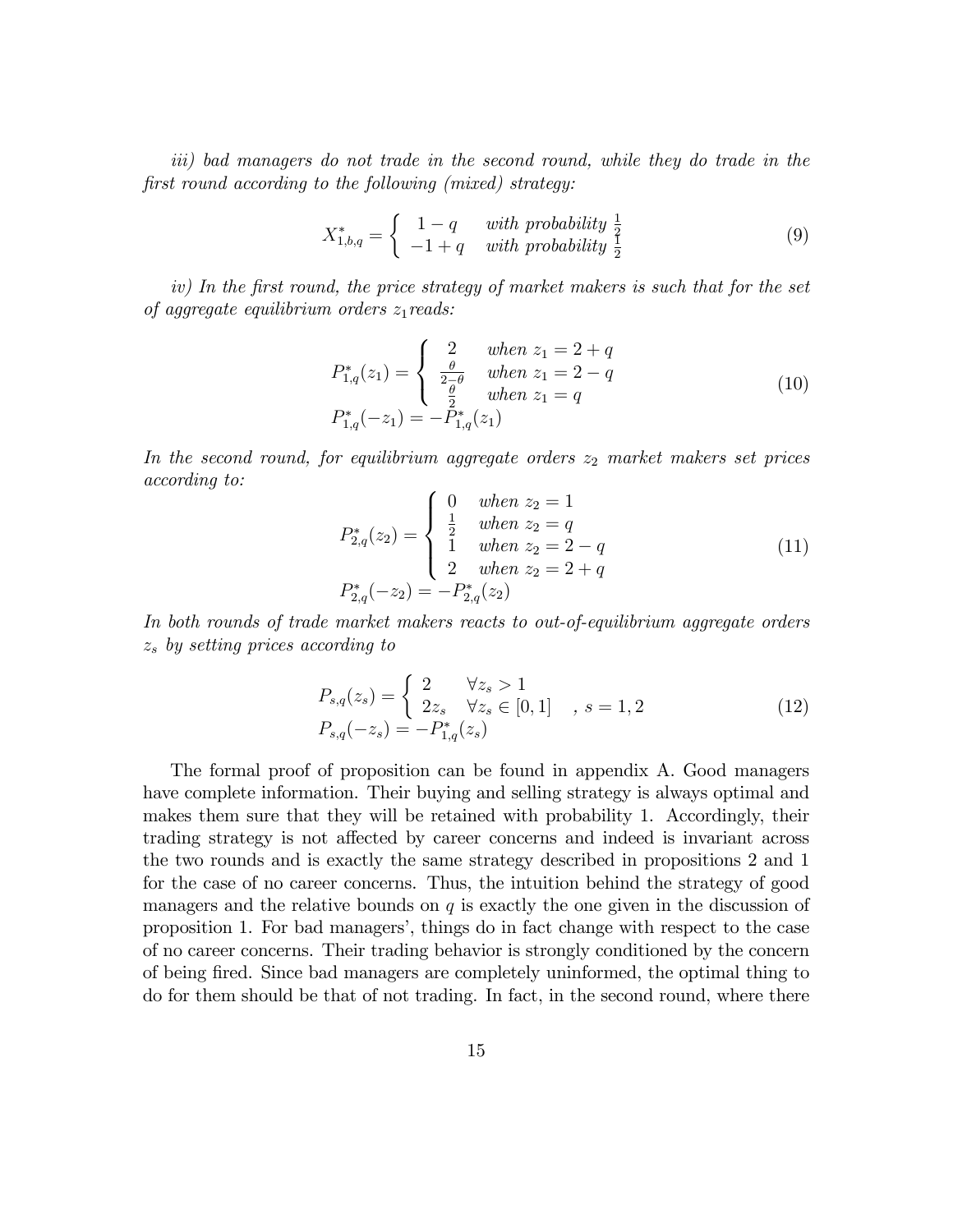is no scope for career concerns, they optimally refrain from trading. However, in the first round they know that the absence of trade would immediately signal their bad type, leading to their dismission. Career concerns pushes them to trade even in the presence of a negative expected return due to the absence of information. The upper bound on  $\alpha$  and the lower bound on  $\beta$  make sure that the negative expected return  $\alpha R_b^e(x)$  of their uninformative trade is low enough, while future profits  $\beta$  are high enough to make it appealing to the bad manager to engage in uninformative trade in the hope of being retained. Bad managers' equilibrium strategy  $X_{1,b}^*$  amounts to mimicking the good manager by randomly placing intermediate orders  $1-q$  or  $-1+q$ , in the hope that the chosen order reveals correct ex-post, inducing the investor to perceive the manager as good. Notice that strategy  $X_{1,b}^*$  maximizes the probability of being retained, while minimizing the expected losses from trade. Indeed, placing either order  $1+q$  or  $-1-q$  leads to same probability  $\frac{1}{4}$  that the manager is retained as  $X_{1,b}^*$ . However, the (negative) return  $\alpha R_b^e(x)$  expected by the bad manager is increasing in the order size. Thus, intermediate orders are preferred to large ones.

Notice that the return that good managers expect in the first round is higher than the one they expect in the second round. These expected returns read respectively:

$$
E(R_{1,g}) = 1 - \frac{\theta}{4(2-\theta)} + q\left(\frac{\theta}{4(2-\theta)} - \frac{1}{4}\theta\right)
$$
  

$$
E(R_{2,g}) = \frac{3}{4}
$$

Since  $\theta \in (0, 1)$  and q is positive,  $E(R_{1,q})$  is always greater than  $E(R_{2,q})$ . This result is not surprising if we consider that the uninformative trade of bad managers in the first round increases the level of noise present in the market and consequently allows good managers to strike better prices. In line with his interpreation,  $E(R_{1,g})$ is decreasing in the probability  $\theta$  of being a good manager: clearly, the higher the fraction of good managers in the population, the smaller that of traders who lose to market makers, which will in turn react more severely to information asymmetry. In particular, notice that

$$
\lim_{\theta \to 1} E(R_{1,g}) = E(R_{2,g})
$$

As  $\theta$  approaches 1, market makers post higher prices and  $E(R_{1,g})$  decreases to  $E(R_{2,q})$  which is indeed the return that good managers expects in the second round, when bad managers do not trade. By proposition 2, we can easily compute that in the absence of career concerns  $E(R_{1,g}) = E(R_{2,g}) = \frac{3}{4}$ . Thus, good managers enjoys the inefficient behavior of bad managers' uninformative trade brought in by career concerns. It is important to stress that this result is the consequence of market mak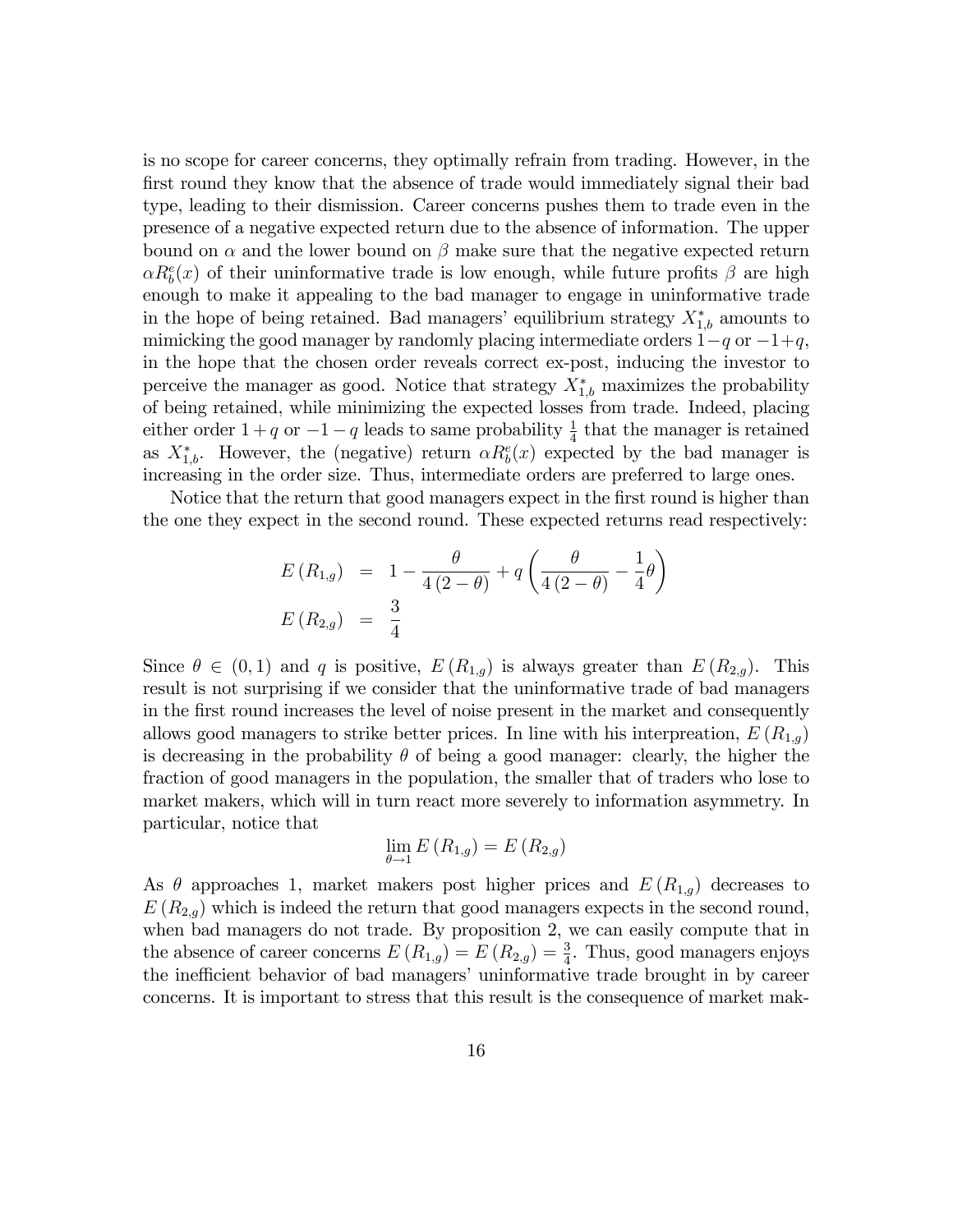ers reacting more harshly in the framework with no career concerns. Thus, a possible implication of the analysis is that prices are less volatile when a sizable fraction of traders bear career concerns.

Delegation takes always place because the upper bound on  $\beta$  makes sure that in every round of trade the cost of hiring a manager is less than the expected benefits of delegation. The expected benefits of delegation are strictly positive thanks to the presence of good managers who trade under complete information. It is easy to compute the expected returns from delegation in the two rounds of trade, which read:

$$
ER_1 = \left(1 - \frac{1}{4}\theta\right)\theta
$$
  

$$
ER_2 = \frac{3}{4}\theta
$$

Clearly, these returns are increasing in the probability  $\theta$  that a good manager is selected to trade. It is interesting to notice that average returns from delegation do not depend on the size of trade q. Furthermore,  $ER_2 > ER_1$ . This is seemingly surprising if we consider that in the second round bad managers behave optimally (by not trading), while they engage in uninformative trade in the first round. The reason why  $ER_2 > ER_1$  has to be found in the higher return that good managers can deliver in the first round thanks to the higher level of noise. The positive effect that better prices have on the return of good managers more than offsets the negative impact that bad managers' trade has on first-round average return. Notice further that the average return on delegation is always positive, no matter how big is the fraction of bad manager (as  $\theta \rightarrow 0$ , it approaches zero). This is seemingly surprising and depends on the fact that prices respond endogenously to the level of information present in the market. Thus, the higher the fraction of bad manager, the lower the prices set on average by market makers and the lower the loss sufferred by bad managers. At the limit, when  $\theta \to 0$ , market makers know that there is no information in the market and set the price of the asset equal to its expected value, thai is zero and the loss of bad managers is reduced to zero.

A word of caution is needed with respect to the generality of the previous two results. First of all, the model assumes that good managers are the only informed traders present in the market. Thus, they enjoy all the increase in noise.<sup>19</sup> If there

<sup>&</sup>lt;sup>19</sup>This result suggests that in a dynamic model where there is only one insider who does not always have private information, but rather is informed with probability  $\theta$  in each period, the optimal strategy of the insider could possibly be that of trading also when he does not have information in order to increase the level of noise and enjoy higher returns in periods when he does have information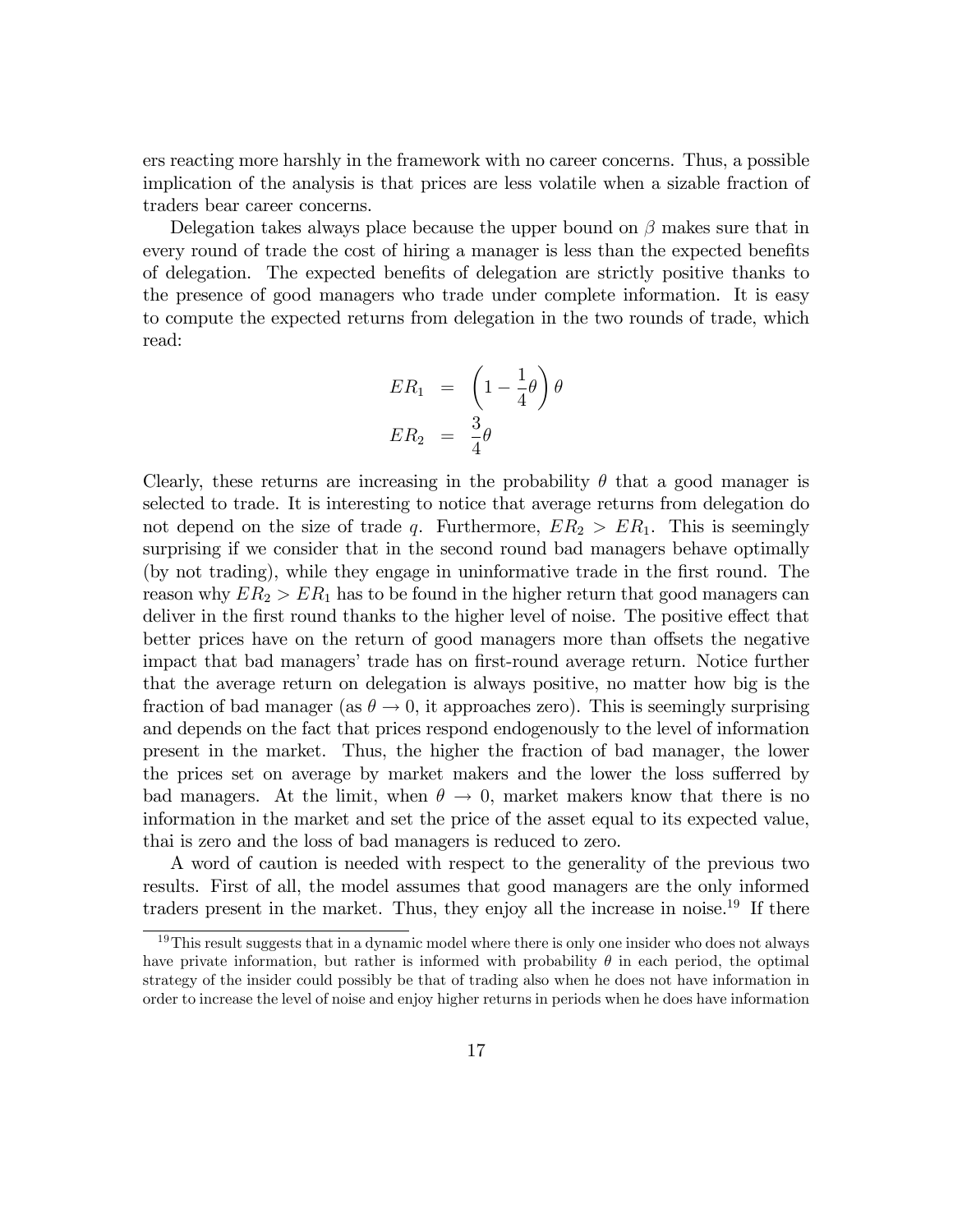were other informed traders, these benefits should be shared among more traders and the increase in good managers' return would be lower as well as the average return on delegation, which could possibly become negative. Second, the result of a higher average return on delegation is achieved also because in the specific model at hand, bad managers' uninformative trade is designed as to minimize the negative return that bad managers expect (randomizing over  $1 - q$  and  $-1 + q$  rather than on  $1 + q$  and  $-1 - q$ . As we will see in the next section, this is not always the case. Finally, rember that we are assuming investors' risk neutrality. Thus, in the model under consideration any increase i the average return on delegation is welcome by investors. However, if investors were risk averse, then they would dislike the increase in the variability of managers' returns that occurs with churning.

Staying to our model, it is clear that noise traders are the one who pay for the non optimal behavior of bad managers. It is easy to check that the expected loss of noise traders is higher under career concerns. What if we consider the change in the aggregate return of investors and noise tarders? Focus on the first round of trade. Notice that since market makers xpects zero profits in equilibrium, it must be that

$$
E(R_{1,u})=-E(R_1)
$$

Investors enjoys  $\alpha E(R_1)$ . Thus, the aggregate return of investors and noise traders read

$$
-E(R_1) + \alpha E(R_1) = -(1-\alpha) E(R_1) = -(1-\alpha) \left(1 - \frac{1}{4}\theta\right) \theta
$$

What is the situation in the absence of career concerns and churning?

$$
-E(R_1) + \alpha E(R_1) = -(1 - \alpha) E(R_1) = -(1 - \alpha) \frac{3}{4} \theta
$$

Now, it is apparent that  $-(1 - \alpha) \left(1 - \frac{1}{4}\right)$  $\frac{1}{4}\theta\big)\theta$  < -  $(1-\alpha)\frac{3}{4}$  $\frac{3}{4}\theta$  and thus, churning makes the class of individuals represented by investors&noiose traders worse.

#### 3.2.1 Trade volume with career concerns

As we did for the case in which there were no career concerns, we can compute the total volume of trade that is expected when career concerns are relevant. As for the model with no career concerns, the volume of trade expected from noise traders is equal to 1 in each round of trade. Let me focus on the expected contribution of the managers across the two rounds of trade. In the first round of trade, both bad and

<sup>(</sup>of course, this presumably occurs when  $\theta$  is high enough).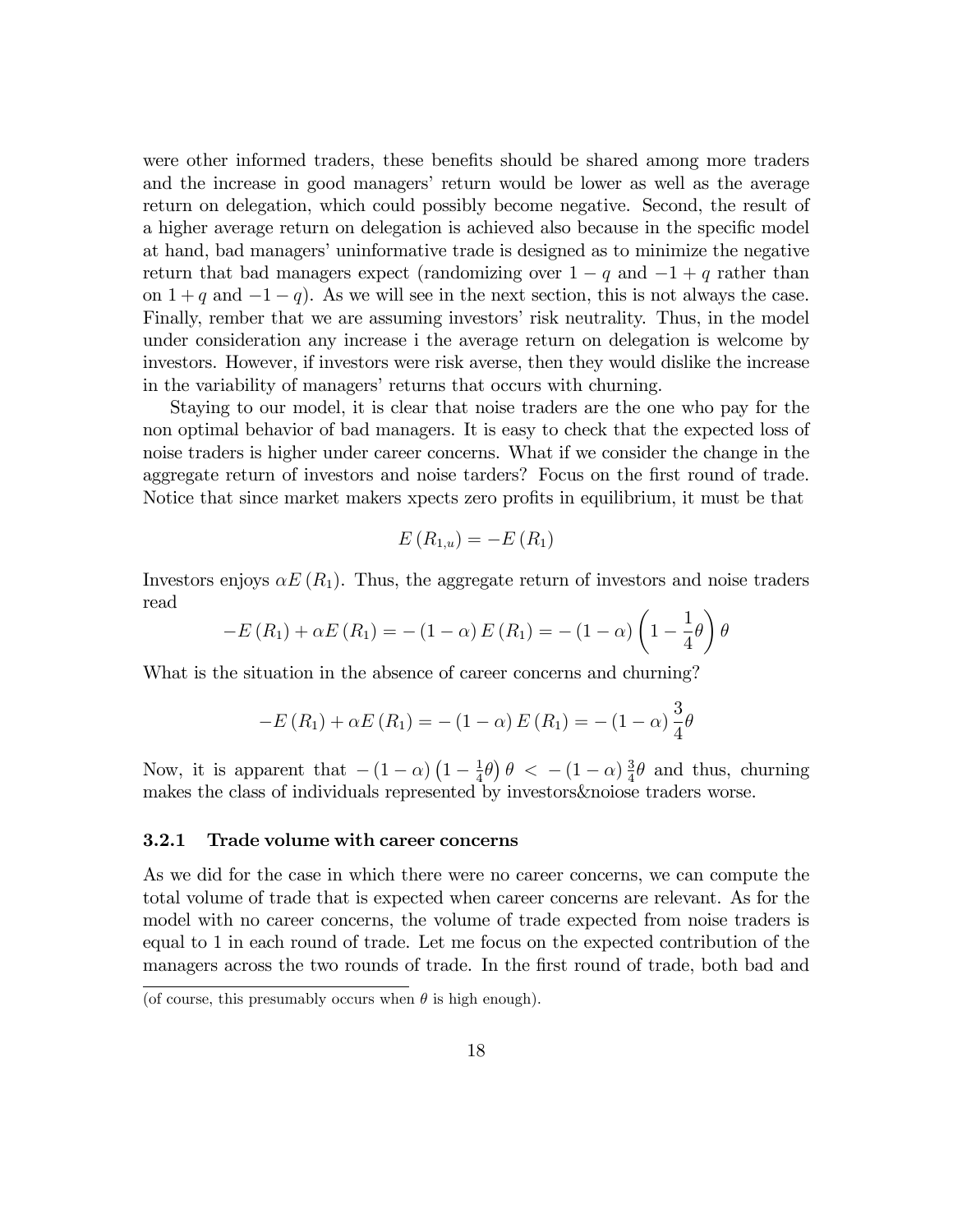good managers trade and expected volume reads:

$$
E(V_1^i) = \theta \left( \frac{1}{4} |1+q| + \frac{1}{4} |1-q| + \frac{1}{4} | -1+q| + \frac{1}{4} | -1-q| \right) +
$$
  
+ 
$$
(1 - \theta) \left( \frac{1}{2} |1-q| + \frac{1}{2} | -1+q| \right) = \theta + (1 - \theta)(1 - q)
$$

In the second and last round only good managers trade and the volume of trade expected for in this stage reads:

$$
E(V_2^i) = \theta \left( \frac{1}{4} |1+q| + \frac{1}{4} |1-q| + \frac{1}{4} | -1+q| + \frac{1}{4} | -1-q| \right) +
$$
  
+ 
$$
(1 - \theta)0 = \theta
$$

Hence, the volume of trade that is expected to come from managers is given by:

$$
E(V_1^i + V_2^i) = 2\theta + (1 - \theta)(1 - q)
$$

Accordingly, the total expected volume of trade is the sum of noise traders' contribution and managers' contribution over the two rounds of trade, and reads:

$$
E(V_1 + V_2) = 2 + 2\theta + (1 - \theta)(1 - q)
$$
\n(13)

Remember that in the absence of career concerns, the expected volume of trade was equal to 2 $\theta$ . It is apparent that for any value of  $\theta \in (0,1)$  and  $q \in \left[\frac{2}{5}\right]$  $\frac{2}{5}, \frac{2}{3}$  $\frac{2}{3}$ , it is true that  $2 + 2\theta + (1 - \theta)(1 - q) > 2 + 2\theta$ . Thus, we can conclude that the presence of career concerns leads to an increase in the expected volume of trade. The additional volume  $(1 - \theta)(1 - q)$  stems exclusively from reputation reasons. In fact, this additional amount of trade comes all from bad managers, who do not possess any valuable information about the liquidation value of the asset.

### 4 Trade volume and asset volatility

In the present section, I analyze the effects of changes in asset volatily on the trading strategies of managers concerned with their reputation. In order to investigate this issue, consider the two-period trade game described in the previous section and allow for a more general probability distribution of the the liquidation value of the asset traded in the first round  $v_1$ . In particular, let  $Pr(v_1 = 2) = Pr(v_1 = -2) = w$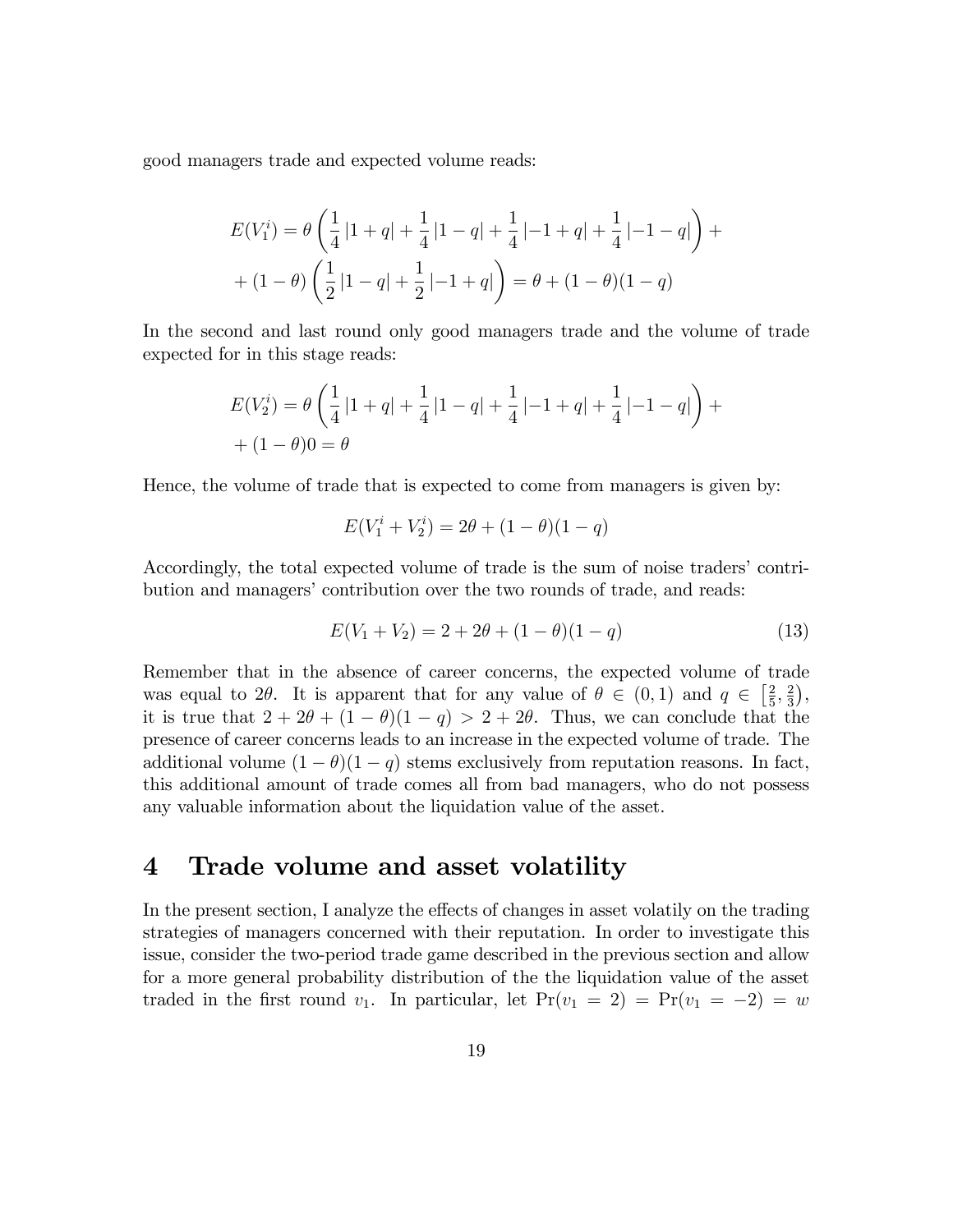and  $Pr(v_1 = 1) = Pr(v_1 = -1) = \frac{1}{2} - w$ , with  $0 < w < \frac{1}{2}$ . Thus,  $E(v) = 0$  and  $VAR(v) = 6w + 1$ . It is apparent that higher values of w are associated to higher values of the variance for the asset traded at  $s = 1$ .<sup>20</sup>

I will show that as long as  $\alpha$  is small enough, when the variance of the asset increases over a given threshold, bad managers increase the volume of their uninformative trade. In fact, the main result is derived under the assumption that  $\alpha \to 0$ and  $\beta > 0$ . Assuming  $\alpha \to 0$  allows us to focus on the effects that reputation concerns have on the trading strategies of managers, since in this case the performance of the a manager does not affect his payoff directly, but only through the probability of being retained.

Trueman (1988) shows that the probability that bad managers churn increases with the variance of the asset, predicting that noise trade is more likely to occur for riskier asstes. However, his partial equilibrium framework prevents him to carefully discuss the impact on trade volume. In the present model, the probability that bad managers engage in uninformative trade is fixed at  $1 - \theta$ . However, the size of their orders is found to be sensible to the volatility of the asset. In particular, when volatility gets above a given threshold, bad managers switch their trading strategy of randomizing over  $1 - q$  and  $-1 + q$  and start randomizing over orders  $1 + q$  and  $-1 - q$ .

The intuition is straightforward. In equilibrium, the strategies of good managers are strictly monotonic with respect to the value of the asset. Since good managers are risk neutral and can perfectly observe the value of the asset, their strategies do not depend on the probability distribution of the values of the asset.<sup>21</sup> Bad managers are completely uninformed about the true value of the asset. Since they know what is the optimal equilibrium strategy of good managers, they submit those orders compatible with the strategy of good managers that are more likely to reveal correct ex post. A low variance of the values of the asset arises when the intermediate values of the asset (in the present case  $1$  and  $-1$ ) are more likely to occur than the

<sup>&</sup>lt;sup>20</sup>Assuming a more general distribution function only for  $v_1$ , while keeping the same distribution I used in the previous sections for  $v_2$  is done for simplicity and it without loss of generality

<sup>&</sup>lt;sup>21</sup>Since we are assuming  $\alpha \to 0$ , one may wonder why good managers should condition their order on the value of the asset they observe. After all, when  $\alpha \to 0$ , their contract leaves them indifferent to any return they may produce (they get  $\beta$  in any case). In fact, the incentives related to reputation force them to behave in the interest of the investor and follow a trading strategy that maximizes the expected return given the information they possess. Indeed, loosely speaking, the incentives related to reputation are such that if ex post an investor realizes that the manager has adopted an ex-ante non optimal strategy, he fires him. This will formally be translated into equilibrium beliefs by investors about the optimal trading strategy of good managers and a consistent hiring/Öring strategy.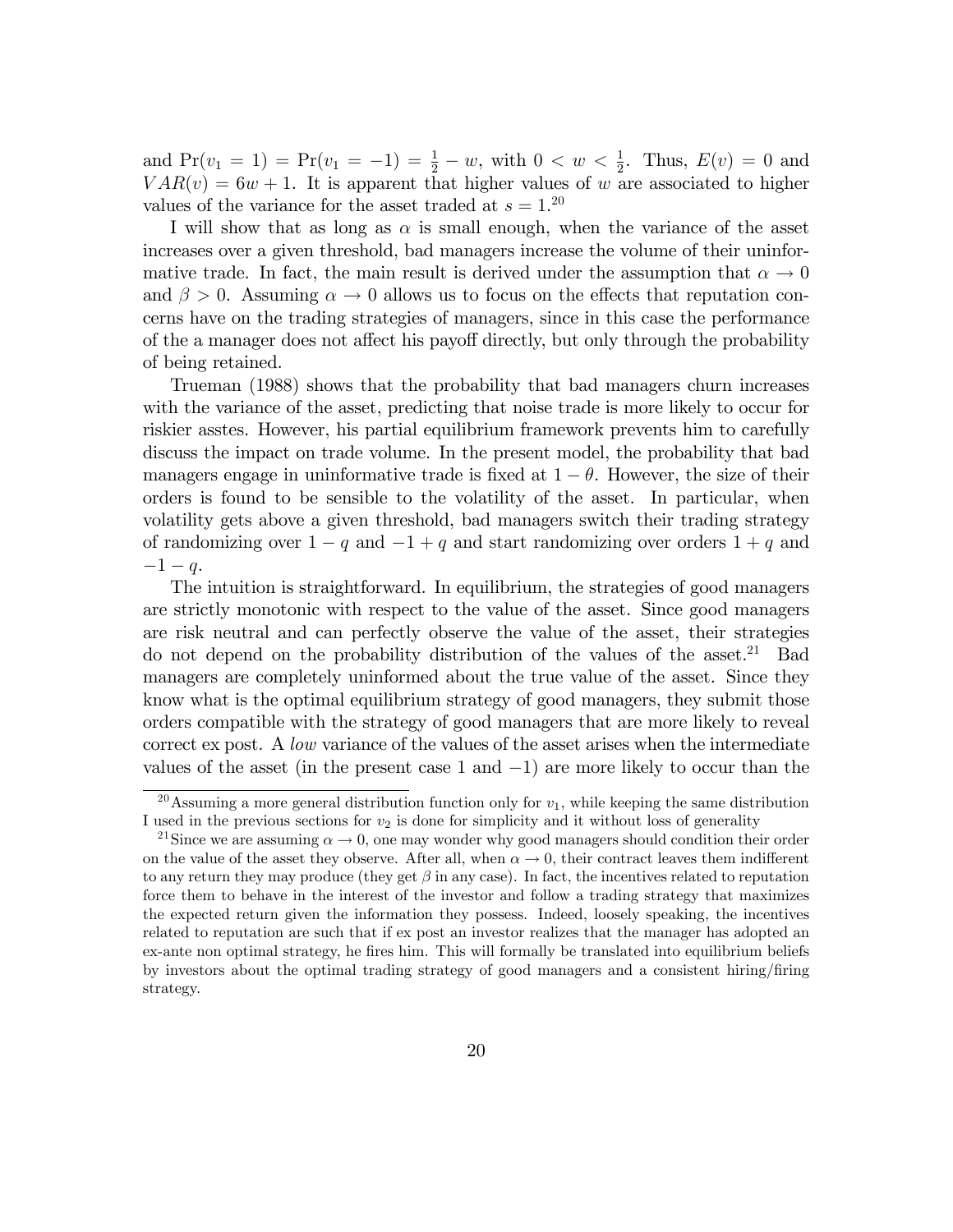extreme values (in our case 2 and  $-2$ ). Accordingly, from the point of view of our bad managers, it is more likely that good managers submit either order  $1 - q$  or  $-1 + q$  than orders  $1 + q$  or  $-1 - q$ . Therefore, being completely uninformed, bad managers maximize their chances to be correct by randomizing over  $1-q$  and  $-1+q$ . High volatility is associated to extreme values of the asset that are more likely to occur than intermediate ones. In this case, the bad managers maximizes his chances to trade correctly by randomizing over  $1 + q$  and  $-1 - q$ , since those are the orders that most likely will be placed by a good manager.

Since the optimal strategy of good managers is not affected by the probability distribution of the values of the asset, the aggregate volume of trade is also shown to increase when moving fromstates of low variance to states of high variance. The previous discussion is formalized in the next two propositions. In order to simplify the mathematics, all results have being obtained under the assumption of  $\theta = \frac{1}{2}$  $\frac{1}{2}$ . It is possible to show that from a qualitative point of view, the result of proposition 4 part a) holds for every  $\theta \in (0, 1)$ , while the result of part b) holds as long as  $\theta$  is "not too small".

**Proposition 4** Let  $\theta = \frac{1}{2}$  $\frac{1}{2}$  and  $\alpha \rightarrow 0^+$ . Then, the following occurs:

a) When  $0 \lt w \leq \frac{1}{4}$  $\frac{1}{4}$ , as long as  $0 < \beta \le \min\left\{\frac{3}{8}, \frac{5}{2}w - 3w^2\right\}$ , there exists an uncountable family of Bayesian Nash equilibria indexed by  $q \in \left[\frac{2}{5}\right]$  $\frac{2}{5}, \frac{2}{3}$  $\frac{2}{3}$ , in which good managers, bad managers and investors behave as described by proposition 3. In particular, in the first period bad managers randomize with equal probability over  $1 - q$  and  $-1 + q$ .

b) When  $\frac{1}{4} < w < \frac{1}{2}$ , as long as  $0 < \beta \leq \frac{1+4w-12w^2}{4}$ , there exists an uncountable family of Bayesian Nash equilibria indexed by  $q \in \left[\frac{2}{5}\right]$  $\frac{2}{5}, \frac{2}{3}$  $\frac{2}{3}$ ) in which good managers and investors still behave as described by proposition 3, while bad managers randomize with equal probability over  $1 + q$  and  $-1 - q$  in the first period and do not trade in the last one.<sup>22</sup>

$$
P_1(z_1) = \begin{cases} 2 & z_1 = 2 + q \\ \frac{1 - 2w}{2(1 - w)} & z_1 = 2 - q \\ \frac{6w - 1}{2} & z_1 = q \end{cases}
$$

In the family of equilibria in 7b market makers set prices according to  $P_1(z_1) = -P_1(-z_1)$ , where

$$
P_1(z_1) = \begin{cases} \frac{4w}{1+2w} & z_1 = 2+q\\ 1 & z_1 = 2-q\\ \frac{12w-1}{4} & z_1 = q \end{cases}
$$

<sup>&</sup>lt;sup>22</sup>The pricing strategy of market makers in the family of equilibria in 7a is given by  $P_1(z_1)$  =  $-P_1(-z_1)$ , where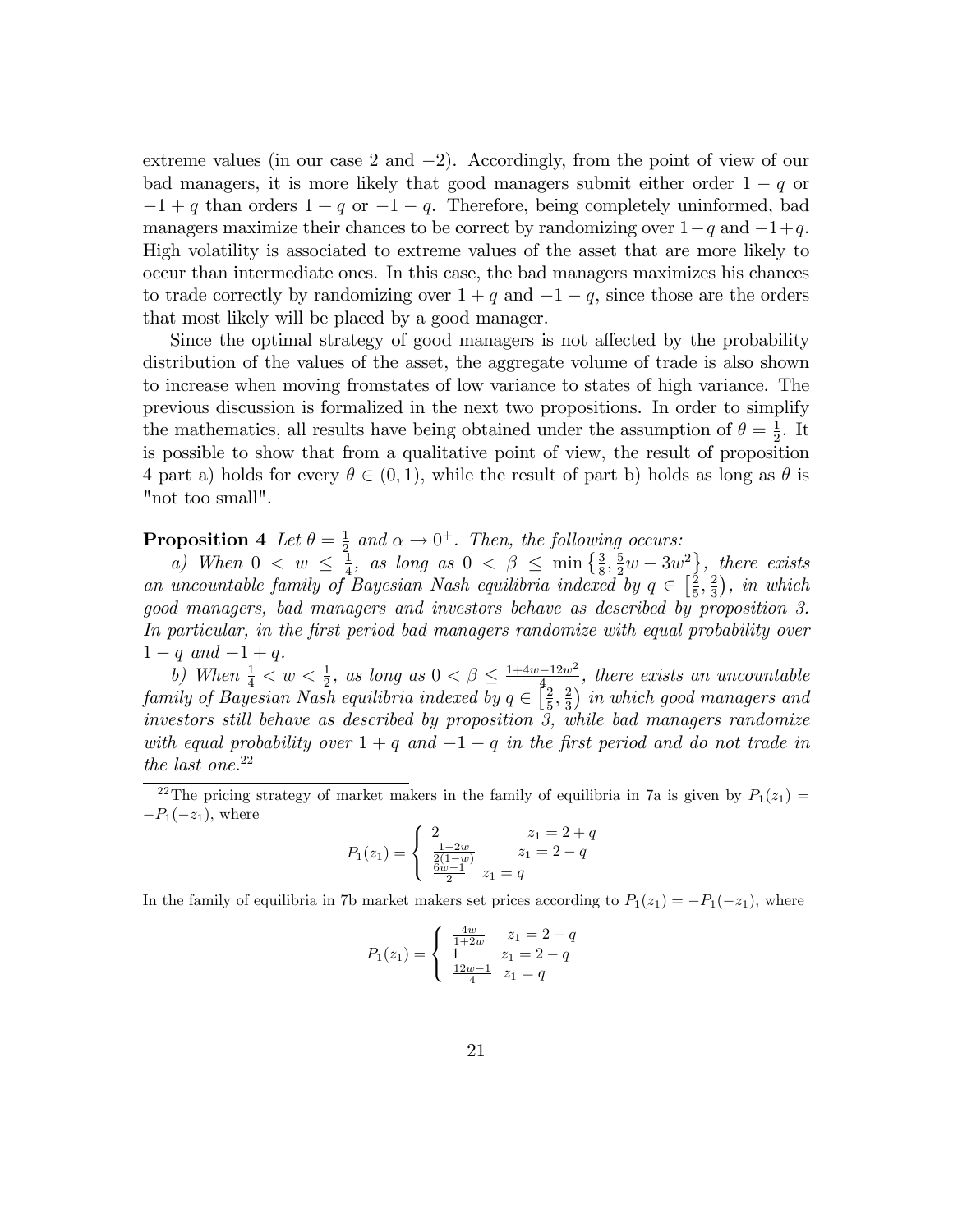The proof of this result is detailed in appendix A. Proposition 4) immediately implies the following result.

**Proposition 5** The maximum value of trade volume expected in the equilibrium with low variance is always lower than the minimum value of trade volume expected in the equilibrium with high variance.

**Proof.** Let me denote with I the family of equilibria described in part (a) of proposition 4 and with  $II$  the family of equilibria described in part (b) of proposition 4. Since the volume of trade expeted from noise traders is the same in both family of equilibria (it sums up to  $1$  in each round of trade), let me focus on managers' contribution. It is apparent from proposition 1 that the volume of (noise) trade expected from bad managers in equilibrium of type  $I$  is lower than the volume of (noise) trade expected from bad managers in equilibrium of type  $II.^{23}$  Furthermore, it also follows from proposition 1 that when  $0 \leq w \leq \frac{1}{4}$  $\frac{1}{4}$  and thus  $1 < VAR(w) \leq \frac{5}{2}$  $\frac{5}{2}$ , the expected volume of trade reads:

$$
V_I^e(w, q) = \frac{1}{2} \left[ w |1 + q| + \left( \frac{1}{2} - w \right) |1 - q| + \left( \frac{1}{2} - w \right) | -1 + q| + w | -1 - q| \right] + \frac{1}{2} \left( \frac{1}{2} |1 - q| + \frac{1}{2} | -1 + q| \right) = = \frac{1}{2} \left[ 2w(1 + q) + (1 - 2w)(1 - q) \right] + \frac{1}{2} (1 - q) = = 2qw + 1 - q
$$

On the other hand, when  $\frac{1}{4} < w < \frac{1}{2}$  and thus  $\frac{5}{2} < VAR(w) < 4$ , the expected

$$
P_1(z_1) = \begin{cases} 2 & z_1 \ge 1, \ z_1 \ne 2-q, 2+q \\ 2z_1 & -1 \le z_1 \le 1, \ z_1 \ne -q, q \\ -2 & z_1 \le -1, \ z_1 \ne -2-q, -2+q \end{cases}
$$

 $^{23}$ It may be interesting to compare the proportion of noise trade to that of informed trade in the two types of equilibria.

Both in case 7a and 7b, any aggregate order  $z_1$  inconsistent with the equilibrium is met by out of equilibrium beliefs of the market maker that give rise to the following out of equilibrium price function: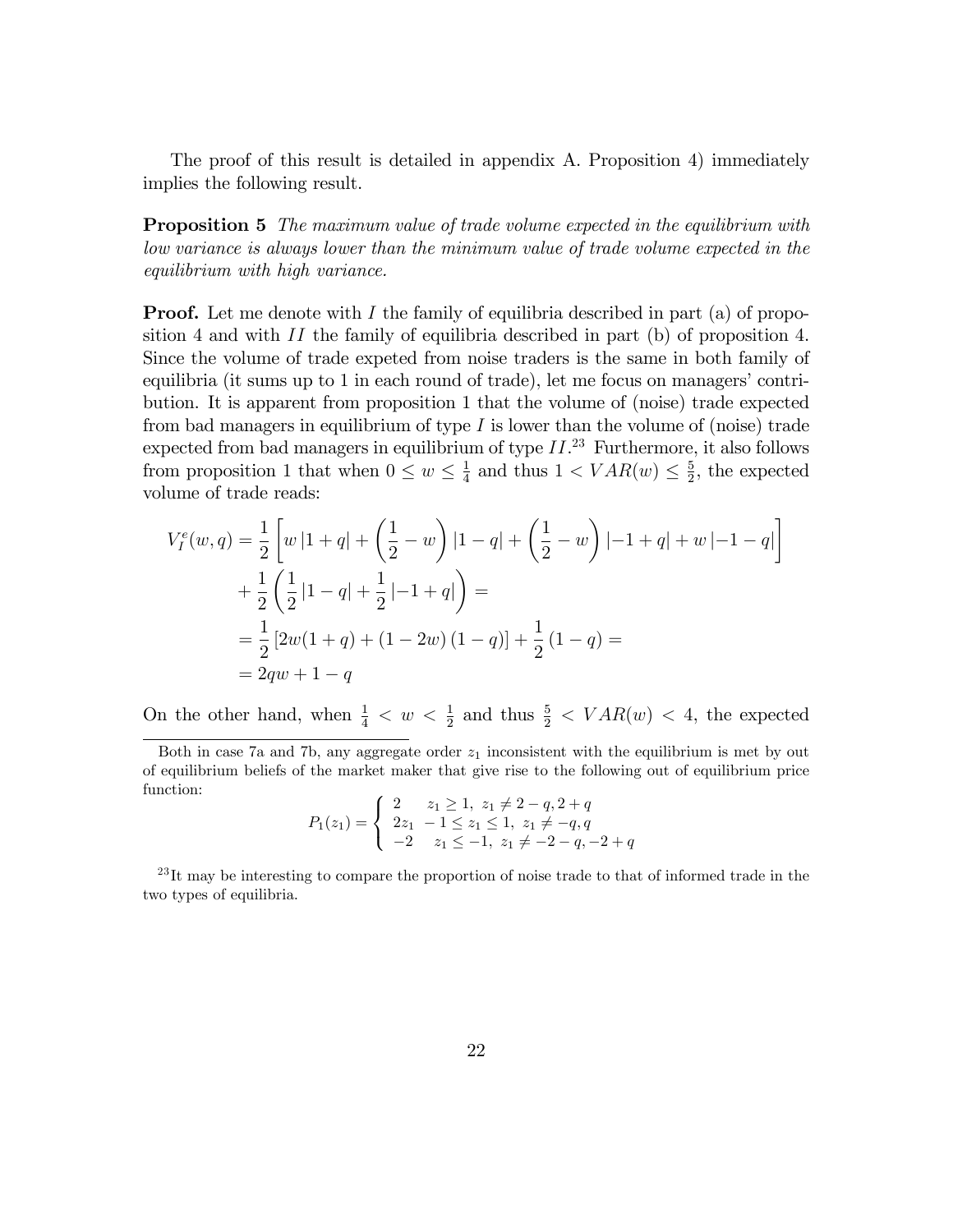volume of trade reads:

$$
V_{II}^{e}(w,q) = \frac{1}{2} \left( w|1+q| + \left( \frac{1}{2} - w \right) |1-q| + \left( \frac{1}{2} - w \right) |-1+q| + w| - 1 - q| \right) +
$$
  
\n
$$
\frac{1}{2} \left( \frac{1}{2} |1+q| + \frac{1}{2} | -1 - q| \right) =
$$
  
\n
$$
= \frac{1}{2} [2w(1+q) + (1-2w)(1-q)] + \frac{1}{2} (1+q) =
$$
  
\n
$$
= 2qw + 1
$$

Equilibrium multiplicity prevents us from analyzing how the expected volume of trade varies with w within each of the two type of equilibria family I and II (indeed, to any given admissible value of  $w$  for which an equilibria family holds it is associated an uncountable number of equilibria indexed by  $q$  belonging to that family).

However, notice that the highest expected volume of trade in the first family of equilibria reads:

$$
\overline{V_I^e} \equiv V_I^e(\frac{1}{4}, q) = 1 - \frac{1}{2}q
$$

while the lowest expected volume of trade in the second family of equilibria is given by:

$$
\underline{V}_{II}^e = V_{II}^e(w \to \frac{1}{4}, q) = 1 + \frac{1}{2}q
$$

Therefore, since  $q \in \left[\frac{2}{5}\right]$  $\frac{2}{5}, \frac{2}{3}$  $\frac{2}{3}$ , the maximum value of trade volume expected in the equilibrium of type  $I$  is always lower than the minimum value of trade volume expected in the equilibrium of type  $II.^{24}$ 

## 5 Discussion and Conclusion

In the present paper, I showed that career concerns induce uninformed fund managers to indulge in excessive trading. This result has been derived in a order-driven market for a risky asset in which investors delegate trade to differently informed fund managers concerned about being perceived as well informed. The financial market has been model through a *discrete* variant of the classic Kyle (1985), in which both the distributions of the liquidation value of the risky asset and of noise trade are

<sup>&</sup>lt;sup>24</sup>It is important to stress that this result does not depend on the assumption that  $\theta = \frac{1}{2}$ . Indeed, in the more general case, volumes of trade read:  $V_f^e(w, q) = 4\theta q w + 1 - q$  and  $V_{fI}^e(w, q) = 4\theta q w +$  $1+q-2\theta q$ . Accordingly,  $\overline{V_f^e} = V_f^e(w = \frac{1}{4}, q) = 1-q(1-\theta)$  and  $\underline{V_{II}^e} = V_{II}^e(w \to \frac{1}{4}, q) = 1+q(1-\theta)$ , from which it is apparent that  $V_I^e(w = \frac{1}{4}, q) < V_I^e(w = \frac{1}{4}, q)$  for every  $\theta \in (0, 1)$ .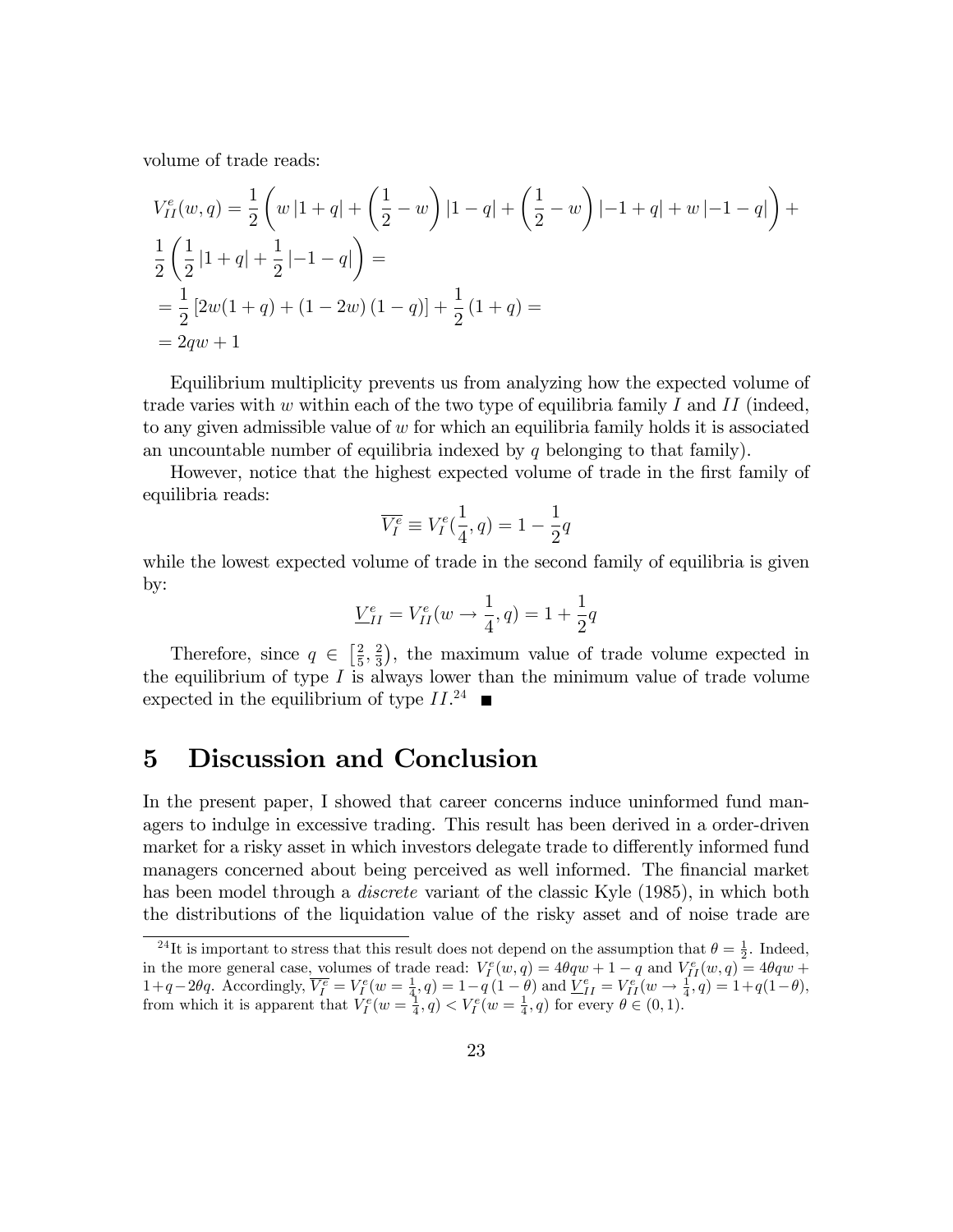assumed to be discrete. This represents an extension of Dasgupta and Prat (2006), who showed that the same result holds in a market modelled à la Glosten and Milgrom (1985). The setup I used allowed me to analyze how the trading strategies of fund managers are affected by career concerns in markets characterized by different asset's volatility. I showed that high volatility is likely to induce bad managers to increase the size of their noise trade. This is a generalization of Trueman (1988) to a general equilibrium framework.

Conditions for delegation take place are explicitly derived. Analogously, conditions for career concerns be effective are characterized. In this respect, it is worth noticing that in the present model, career concerns arise if and only if both the two following conditions take place. First, investors have to rationally allocate their funds to managers that are perceived as being better informed than their competitors. Second, the compensation that managers receive for managing the fund has to exhibit a fixed component. In particular, this fixed component should be high enough relatively to the performance component in order to provide the manager with the incentives to managing the fund without worrying about the return he delivers. Notice that these considerations are drawn under the assumption that the contract between a manager and an investor is exogenously given. It would be interesting to allow for endogenous contracting and check wether under the optimal contract good manager would specify a fixed payment low to prevent bad managers from engaging in reputation trade (and eventually kicking them out of the market). On the other hand, notice that all other things being equal, the return delivered by good managers when bad managers trade is higher. This is due to the fact that bad managers' trade is noise trade. The increase of noise in the market allows good managers to strike better prices and thus higher returns. The analysis above has been done under the assumption that the contract between a manager and an investor is exogenously given. It would be interesting to extend the analysis to allow for endogenous contracting and check wether the positive effects that the presence of bad managers have on good managers' profits lead them to optimally choose a contract that does not determine separation.

It is interesting to notice that the (expected) return from delegation is independent from the order size  $q$ , and depends only on the exogenous parameters of the model w and  $\theta$  (see 72 and 66). While it is apparent that the return from delegation is increasing in  $\theta$ , we cannot draw a definite conclusions about the way in which it varies with respect to w. Indeed, when w gets higher than  $\frac{1}{4}$ , there is a switch from an equilibrium of low volume to an equilibrium of high volume. It is worth noticing that in both equilibria, the return from delegation is maximized for  $w \to \frac{1}{4}$ , when there is the highest degree of information asymmetry between the market maker and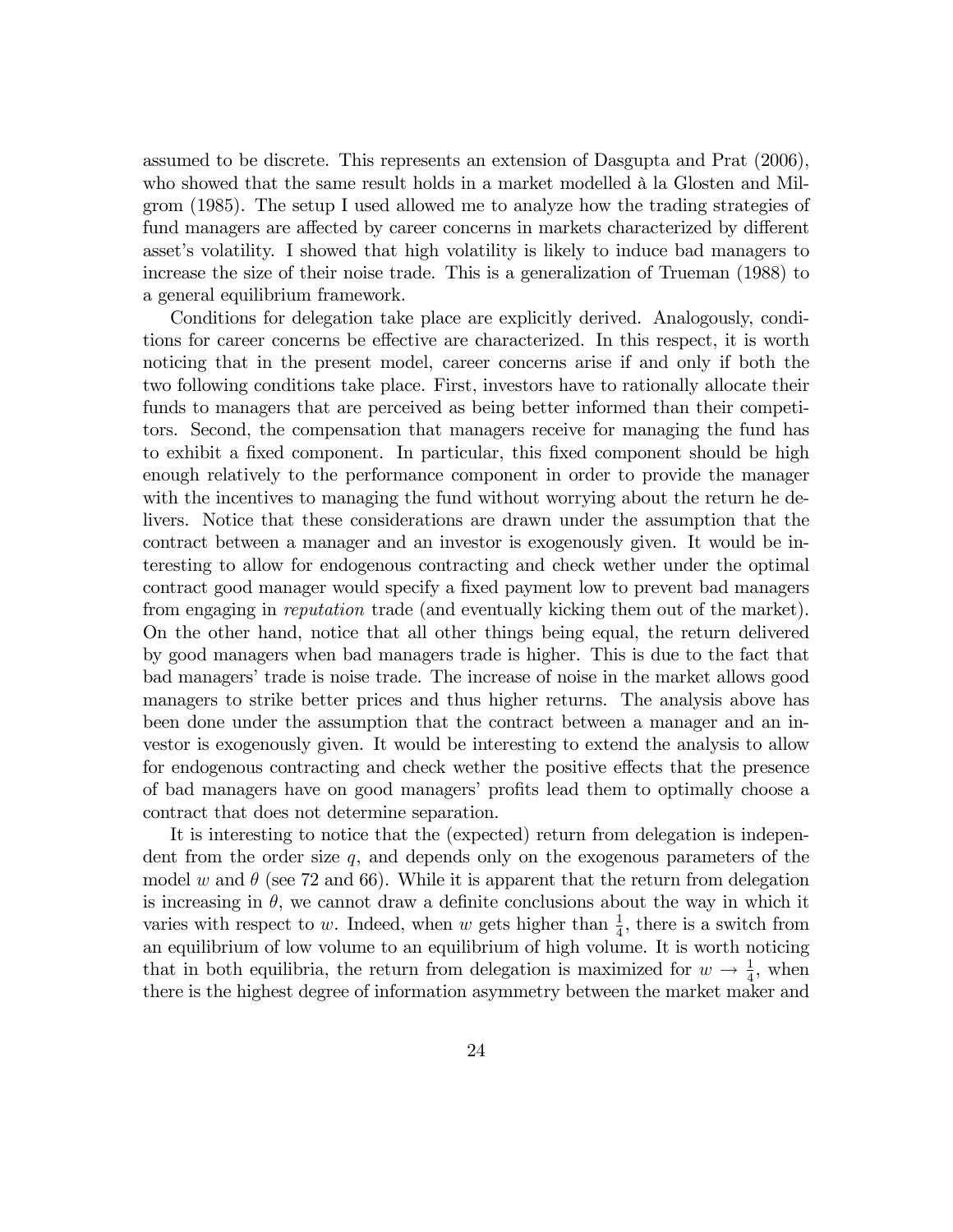the good manager. In particular, the highest return expected in the equilibrium with high volatility (and high volume) is lower than the highest return expected in the equilibrium with low volatility (and low volume). This result is driven by the fact that in the equilibrium with high volatility, bad managers trade more aggressively, generating highest losses.

# Appendix A

**proof of proposition 1.** I will first consider the candidate equilibrium q whereby the trading strategy of the good and the bad managers are given by (2) and (3) and compute the prices that would arise for these strategies, using the property that prices are set as conditional expectations given by (1). I will then show that for these prices, strategies  $(2)$  and  $(3)$  do maximize the expected profits of good and bad managers. Finally, given  $(2)$ ,  $(3)$ ,  $(4)$  and  $(5)$ , I will work out the conditions under which an investor always finds it convenient to hire a fund manager.

Let  $\alpha \in (0,1)$  and  $\beta > 0$ . Let  $z = Z(u,v,i)$  denote the aggregate order for the asset, with  $i \in \{g, b\}$  indicating manager's type. In order to ease notation, from now on I will drop subscript q from the strategies of the players and let  $X_{q,i}(\cdot) \equiv X_i(\cdot)$ and  $P_q(\cdot) \equiv P(\cdot)$ .

The market maker's problem. A market maker has to set the regret-free price at which to liquidate trade, based on the observation of the aggregate demand for the asset. Given fund managers' equilibrium strategies  $(2)$  and  $(3)$ , and the possible realizations of noise trade and asset value, the equilibrium aggregate demand for the asset is odd and satisfies:

$$
Z(u, v, i) = \begin{cases} 2+q & \text{when } \{u = 1, v = 2, i = g\} \\ 2-q & \text{when } \{u = 1, v = 1, i = g\} \\ 1 & \text{when } \{u = 1, \forall v, i = b\} \\ q & \text{when } \{u = -1, v = 2, i = g\} \\ or & \{u = 1, v = -1, i = g\} \end{cases}
$$

$$
Z(u, v, i) = -Z(-u, -v, i)
$$

Focus on positive equilibrium orders  $z = q, 1, 2 - q, 2 + q$ . Each aggregate order perfectly reveals which type of manager is in the market. When the aggregate order is equal to 1, the market maker infers that a bad manger has been hired and thus that the aggregate order comes all from noise traders. Accordingly, he sets:

$$
P(1) \equiv E(v|1) = E(v) = 0
$$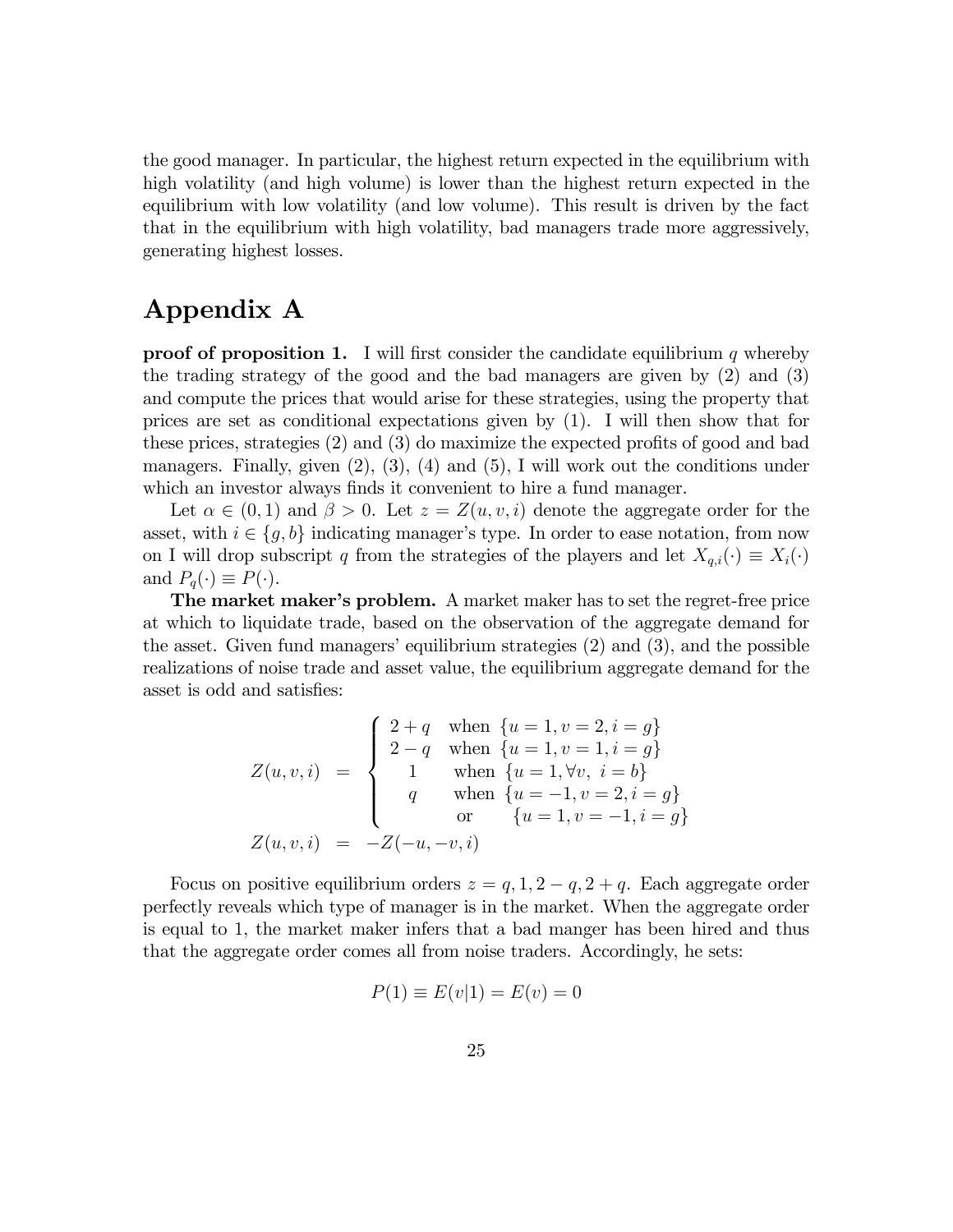In all the other cases  $(z = q, 2 - q, 2 + q)$ , the market maker realizes that a good manager is trading. Furthermore, when  $z = 2 - q$ ,  $z + q$ , he can perfectly recover the information of the good manager. Accordingly, he sets:

$$
P(2-q) = 1
$$
  

$$
P(2+q) = 2
$$

On the other hand, when  $z = q$ , the market maker cannot tell whether the good manager has observed  $v = 2$  (and  $u = -1$ ) or  $v = -1$  (and  $u = 1$ ). Since the market maker puts equal probability on these two events<sup>25</sup>, his optimal price response to aggregate order  $q$  reads:

$$
P(q) \equiv E(v|q) = \frac{1}{2}2 + \frac{1}{2}(-1) = \frac{1}{2}
$$

Since  $Z(u, v, i) = -Z(-u, -v, i)$ , it is immediate to compute the prices that the market maker sets in response to negative aggregate orders and show that  $P(q)$  =  $-P(-q)$ .

So far, we have shown that the price response of the market maker to equilibrium aggregate orders (i.e., orders that are consistent with strategies (2) and (3) of good and bad managers) is given by (4).

In order to complete the construction of the price function in the candidate equilibrium  $q$ , we need to construct the price schedule according to which the market maker sets prices in response to out of equilibrium aggregate orders. In this respect, market maker's out of equilibrium beliefs about information content of trade are crucial. It is important to notice that in the present game, PBE does not imply any restriction on market maker's out of equilibrium beliefs. Thus, the market maker's price response to any out of equilibrium order can be every price belonging to  $[-2, 2]$ . I assume the following out of equilibrium beliefs:

$$
\forall z > 1, \ z \neq 2 - a, 2 + a, \Pr(v = 2|z) = 1
$$
  

$$
\forall z \in [0, 1], \ z \neq a, 1, \Pr(v = 2) = \frac{z + 1}{2}, \Pr(v = -2) = \frac{1 - z}{2}
$$
  

$$
\forall z \in [-1, 0], \ z \neq -a, -1, \Pr(v = -2) = \frac{z + 1}{2}, \Pr(v = 2) = \frac{1 - z}{2}
$$
  

$$
\forall z < -1, \ z \neq -2 + a, -2 - a, \Pr(v = -2|z) = 1
$$

<sup>&</sup>lt;sup>25</sup>This is a consequence of the specific distributional assumptions we have made for v and u, according to which  $v = 2$  and  $v = -1$  have equal probability to occur and so do  $u = -1$  and  $u = 1$ , with  $u$  and  $v$  independent.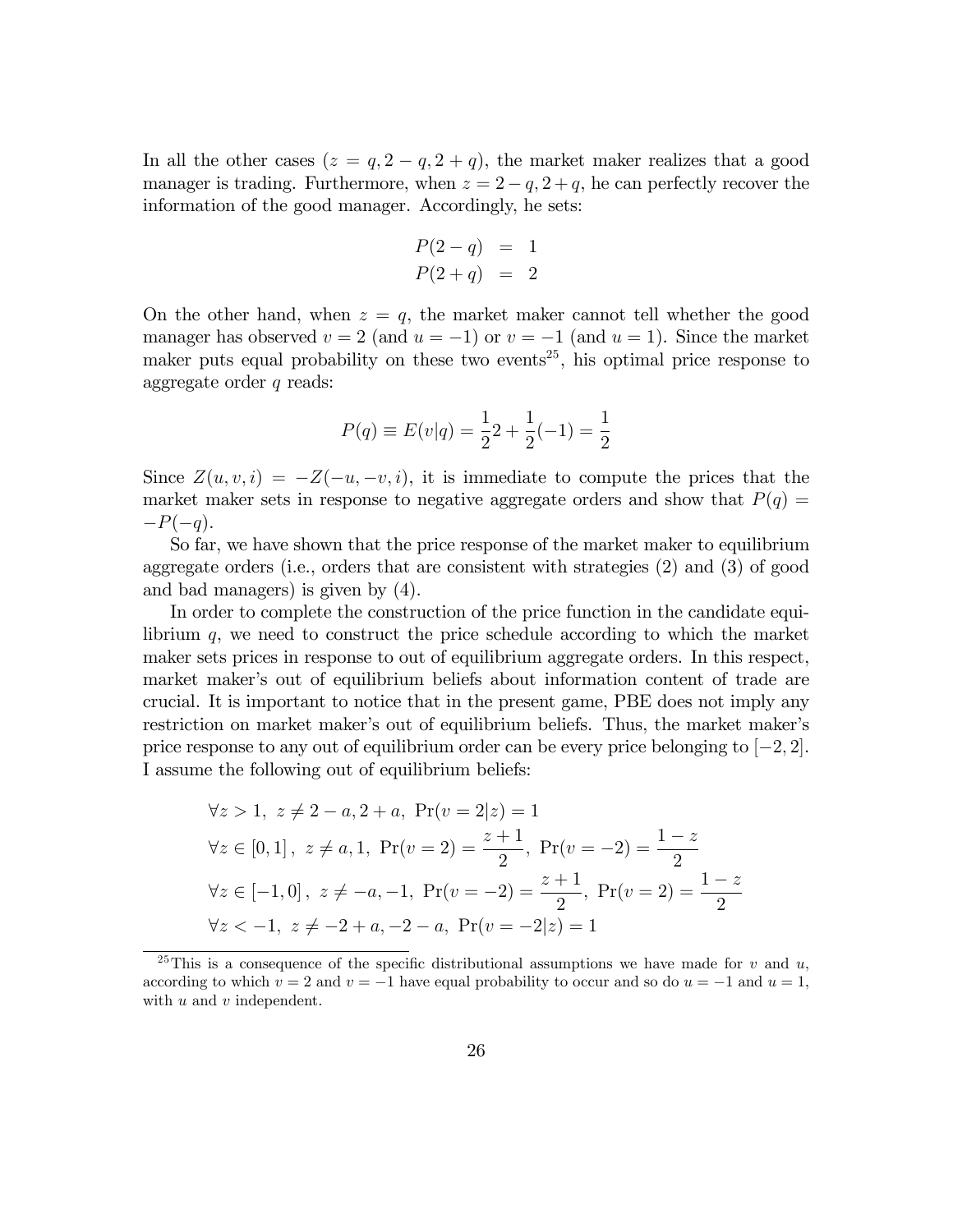It is then immediate to show that the out of equilibrium price function is exactly given by  $(5).^{26}$ 

**Managers' problem.** We have now to show that given  $(4)$  and  $(5)$ , it is indeed optimal for good and bad managers to follow strategies  $X_g^*(\cdot)$  and  $X_b^*(\cdot)$  respectively. Given the symmetry of the problem (both  $P(\cdot)$  and  $Z(\cdot)$  are odd functions), it is sufficient to focus on the analysis of the buy side of the problem, that is, on non negative orders.

Let me define  $R(x) = x(v-p)$  as the ex-post return of a manager trading quantity x. Since  $p = P(x + u)$ , it is useful to write  $R(x) = x [v - P(x + u)]$  to highlight that the ex-post return delivered by the manager depends on his order  $x$ , on the liquidation value of the asset  $v$  and on noise  $u$ . It is then clear that ex-ante, the return that manager i expects from placing order x depends on the information he has about  $v$ and u. This information crucially depends on the type of manager. Let  $\Omega_i$  denote the information set of manager  $i$ . Formally, the expected return of manager  $i$  from order x reads:

$$
E(R(x)|\Omega_i) = x [E(v|\Omega_i) - E(P(x+u)|\Omega_i)]
$$

Notice that the expected return from order  $x$  depends on the expectation that manager  $i$  holds about the value of the asset minus the expectation about the price he is going to pay when posting order x. Since  $\Omega_g = \{v\}$  and  $\Omega_b = \emptyset$ , we have that:

$$
R_g^e(x, v) \equiv E(R(x)|v) = x [v - E(P(x + u))]
$$
  
\n
$$
R_b^e(x) \equiv E(R(x)) = x [-E(P(x + u))]
$$

2)  $x \in [-1, 0]$  and  $u = 1$ 

 $26$ The general idea behind these out of equilibrium beliefs is that whenever the market maker is sure that a manager has posted a positive order, he takes the harshest belief assigning probability 1 to the event that this positive (negative) order is coming from a good manager who has observed  $v = 2$  ( $v = -2$ ). Hence, when aggregate order is greater than 1 (less than -1), the market maker is sure that there is a manager posting a positive order (because noise trade is either 1 or -1) and accordingly sets the harshest price  $p = 2$   $(p = -2)$ .

If the aggregate order is between -1 and 1, the situation is more complex because the market maker cannot tell the direction of manager's trade. Consider for example the case  $z \in (0, 1)$  (being the case  $z \in (-1, 0)$  symmetric). Any aggregate order between 0 and 1 can be the result of the following two events:

<sup>1)</sup>  $x \in [1, 2]$  and  $u = -1$ 

In the first event, the market maker would set the harshest price  $p = -2$ . In the second event, he would set the harshest price  $p = 2$ . Since the market maker cannot distinguish this two events, I assume that when he observes a positive aggregate order  $z \in [0,1]$ , the probability he assigns to event 1) is increasing in the aggregate order z. Basically, the higher the order size, the more likely it is that it is the result of good manager demanding for the asset.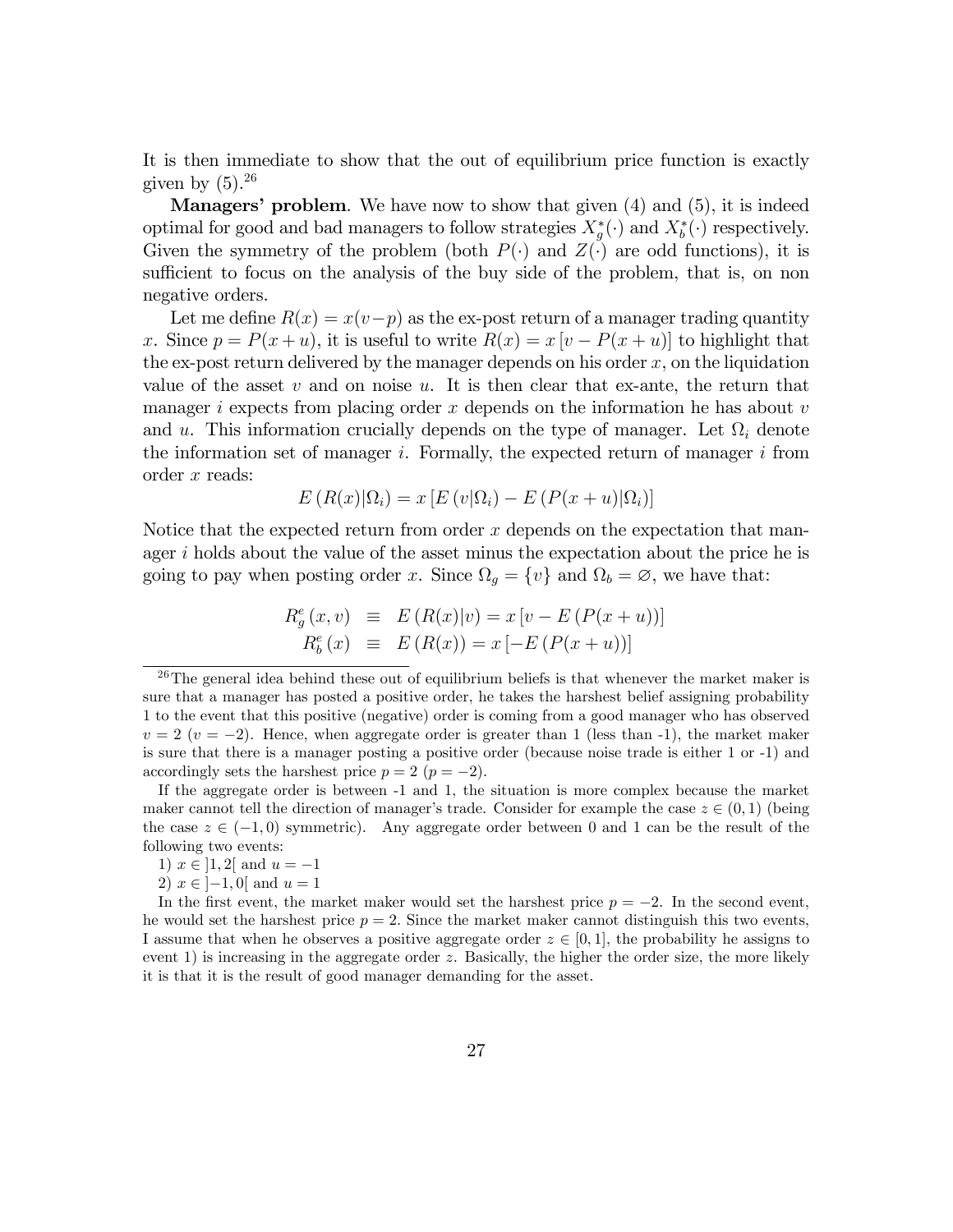Notice that good managers can make more accurate forecasts of returns thanks to the fact that they are able to perfectly forecast the true value of the asset. However, they are not better than bad manager in predicting trading prices. Since prices depends only on x and u and no manager has some information about  $u$ , both types make the same forecast  $E(P(x+u))$  about the price they are going to pay by posting order x. To ease notation, let  $P^e(x) \equiv E(P(x+u))$  and accordingly write:

$$
R_g^e(x,v) = x[v - P^e(x)] \tag{14}
$$

$$
R_b^e(x) = -xP^e(x) \tag{15}
$$

Notice that since  $u$  can take on values 1 and  $-1$  with equal probability, we have that:

$$
P^{e}(x) \equiv E(P(x+u)) = \frac{1}{2}P(x+1) + \frac{1}{2}P(x-1)
$$
\n(16)

**Bad managers.** Let me first consider the case in which a bad manager is selected to trade. Using  $(15)$ , it is easy to show that under the linear contract specified in section 2.1, the payoff that a bad manager expects from placing order  $x$  can be written as follows:

$$
\Pi_b^e(x) = \alpha R_b^e(x) + \beta = -\alpha x P^e(x) + \beta \tag{17}
$$

Since the equilibrium strategy of the bad manager prescribes to refrain from trading, his expected profits in equilibrium read  $\Pi_b^e(0) = \beta$ .

In order to show that  $X_b^* = 0$  is the optimal trading strategy of a bad manager, we have to prove the following two different cases:

1) The bad manager has not any incentives in mimicking a good manager by placing any order  $x \in \{1 - q, 1 + q\}$  consistent with good manager's equilibrium strategy. Formally, this amounts to prove that the following two inequalities hold:

$$
\Pi_b^e(0) \geq \Pi_b^e(1+q) \tag{18}
$$

$$
\Pi_b^e(0) \geq \Pi_b^e(1-q) \tag{19}
$$

Using (17), we can write:

$$
\Pi_b^e(1+q) = -\alpha (1+q) P^e(1+q) + \beta \n\Pi_b^e(1-q) = -\alpha (1-q) P^e(1-q) + \beta
$$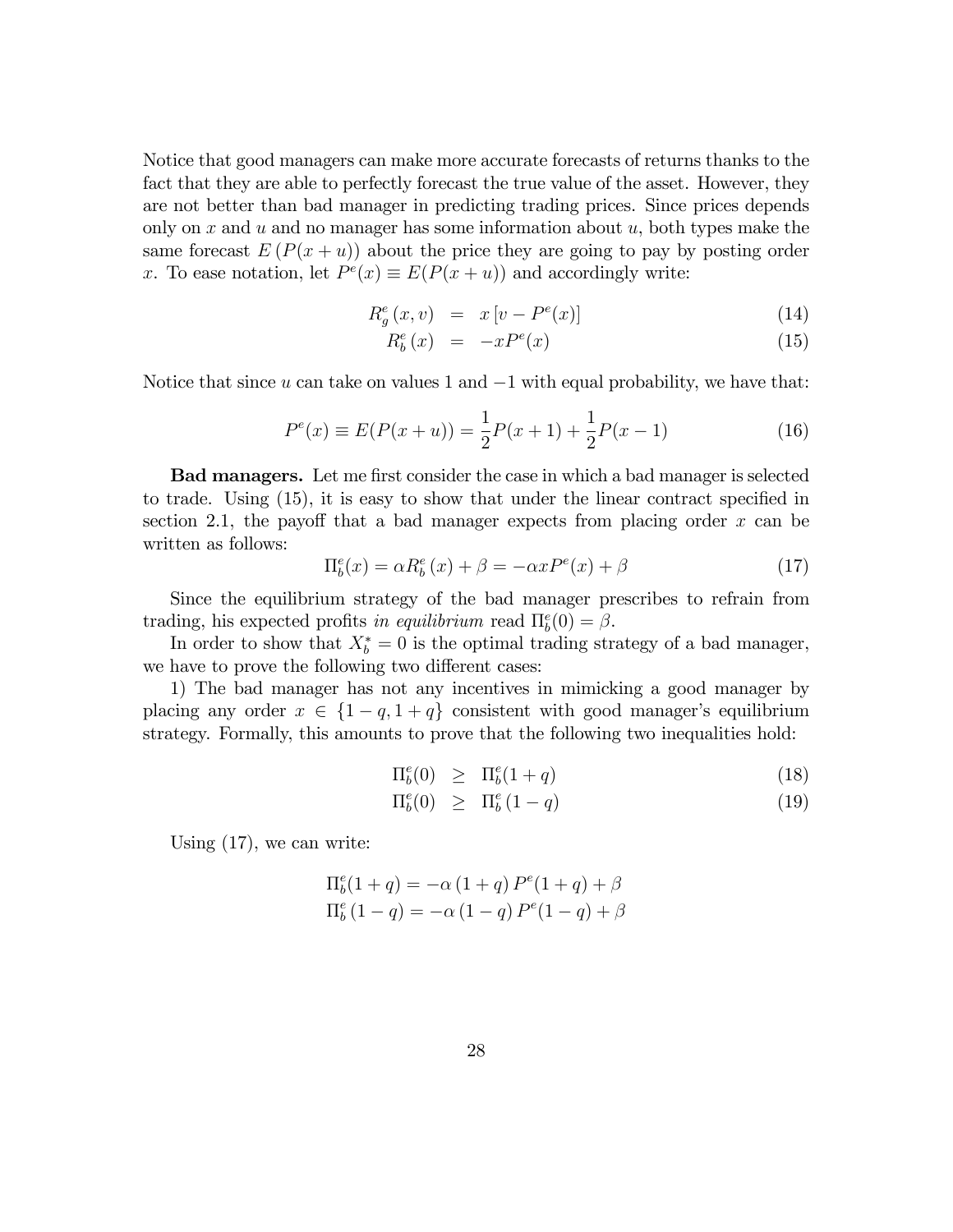By (16) and (4), we can easily compute:

$$
P^{e}(1+q) = \frac{1}{2}P(2+q) + \frac{1}{2}P(q) = \frac{5}{4}
$$
  

$$
P^{e}(1-q) = \frac{1}{2}P^{*}(2-q) + \frac{1}{2}P^{*}(-q) = \frac{1}{4}
$$

Hence, conditions  $(18)$  and  $(19)$  can be finally written as follows:

$$
\beta \ge -\alpha \frac{5}{4} (1+q) + \beta
$$
  

$$
\beta \ge -\alpha \frac{1}{4} (1-q) + \beta
$$

It is apparent that the previous inequalities are simultaneously satisfied for

$$
-1 \le q \le 1\tag{20}
$$

2) The bad manager has no incentives to deviate to any other positive order inconsistent with the equilibrium. Let  $x \in \mathbb{R}^+ \setminus \{1-q, 1+q\}$  denote an arbitrary positive order inconsistent with the equilibrium. Formally, we have to show that

$$
\Pi_b^e(0) = \beta \ge \Pi_b^e(x) = -\alpha x P^e(x) + \beta
$$

where

$$
P^{e}(x) = \frac{1}{2}P(x+1) + \frac{1}{2}P(x-1)
$$

It is convenient to distinguish the following two cases:

2a)  $x \ge 2$ . In this case, the aggregate order  $z = x + u$  is always greater than 1 for any realization of  $u = -1, 1$ . Thus, by (5), we have that  $P(x + 1) = P(x - 1) = 2$ . Accordingly,  $P^e(x) = 2$  and our condition boils down to:

$$
\beta \ge -2\alpha x + \beta
$$

which is clearly always satisfied in our parameters region (remember that  $x$  is positive).

2b)  $x \in (0, 2) \setminus \{1 - q, 1, 1 + q\}$ . In this case, when  $u = -1$ , the aggregate order is  $z = x - 1 \in (-1, 1)$ ; when  $u = 1$ , the aggregate order is  $z = x + 1 > 1$ . Hence, by (5),  $P(x - 1) = 2(x - 1)$  and  $P(x + 1) = 2$ . Therefore,  $P^{e}(x) = x$  and our condition can be written as:

$$
\beta \ge -\alpha x^2 + \beta
$$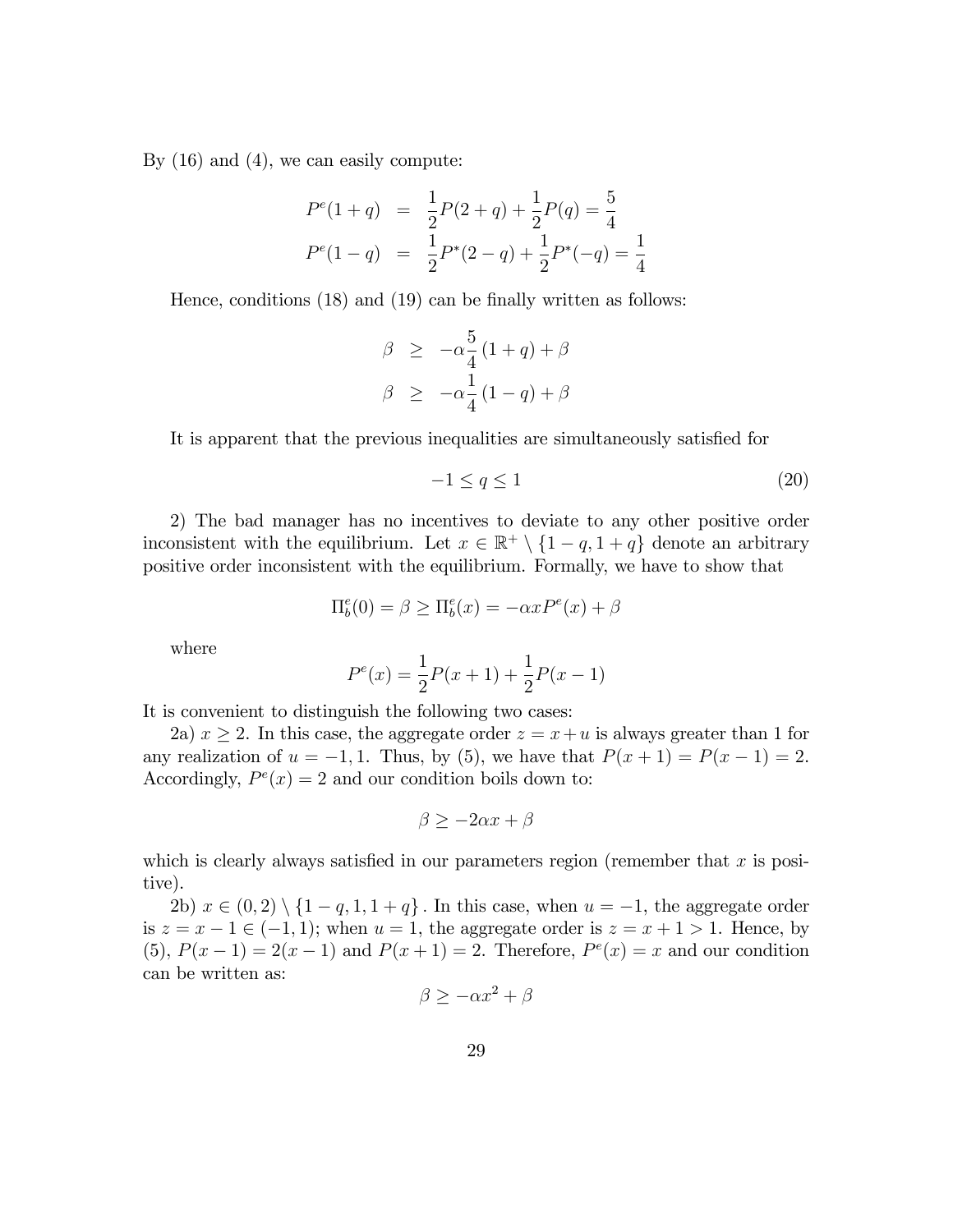which is clearly always satisfied (again, remember that  $x$  is positive).

Good managers. Let me now consider the case in which the good manager is selected to trade. Before trading, the good manager observes the true value of the asset v. By  $(14)$ , the payoff that a good manager expects from placing order x when the asset is worth  $v$  can be written as follows:

$$
\Pi_g^e(x, v) = \alpha R_g^e(x, v) + \beta =
$$
  
=  $\alpha x [v - P^e(x)] + \beta$ 

Since the symmetry of the problem allows us to focus on the buy side of the market, I will analyze only the cases in which the good manager has observed  $v = 1$  and  $v=2.$ 

Expected profits of the good manager from following his equilibrium strategy  $X_g^*(v)$  read:

$$
\Pi_g^e (1 - q, 1) = \alpha (1 - q) [1 - P^e (1 - q)] + \beta =
$$
  
=  $\frac{3}{4} \alpha (1 - q) + \beta$   

$$
\Pi_g^e (1 + q, 2) = \alpha (1 + q) [2 - P^e (1 + q)] + \beta =
$$
  
=  $\frac{3}{4} \alpha (1 + q) + \beta$ 

I will show that  $X_g^*(v)$  is the optimal strategy for the good manager by analyzing the following cases:

1) When the good manager observes  $v = 1$ , he trades  $X_g^*(1) = 1 - q$  instead of deviating to any other order consistent with the equilibrium, i.e.,  $1 + q$  or 0. This amount to show that the following inequalities hold:

$$
\Pi_g^e (1 - q, 1) \geq \Pi_g^e (1 + q, 1) \tag{21}
$$

$$
\Pi_g^e (1 - q, 1) \geq \Pi_g^e (0, 1) \tag{22}
$$

It is easy to check that:

$$
\Pi_g^e (1 + q, 1) = \alpha (1 + q) [1 - P^e (1 + q)] + \beta =
$$
  
=  $-\frac{1}{4} \alpha (1 + q) + \beta$   
 $\Pi_g^e (0, 1) = \beta$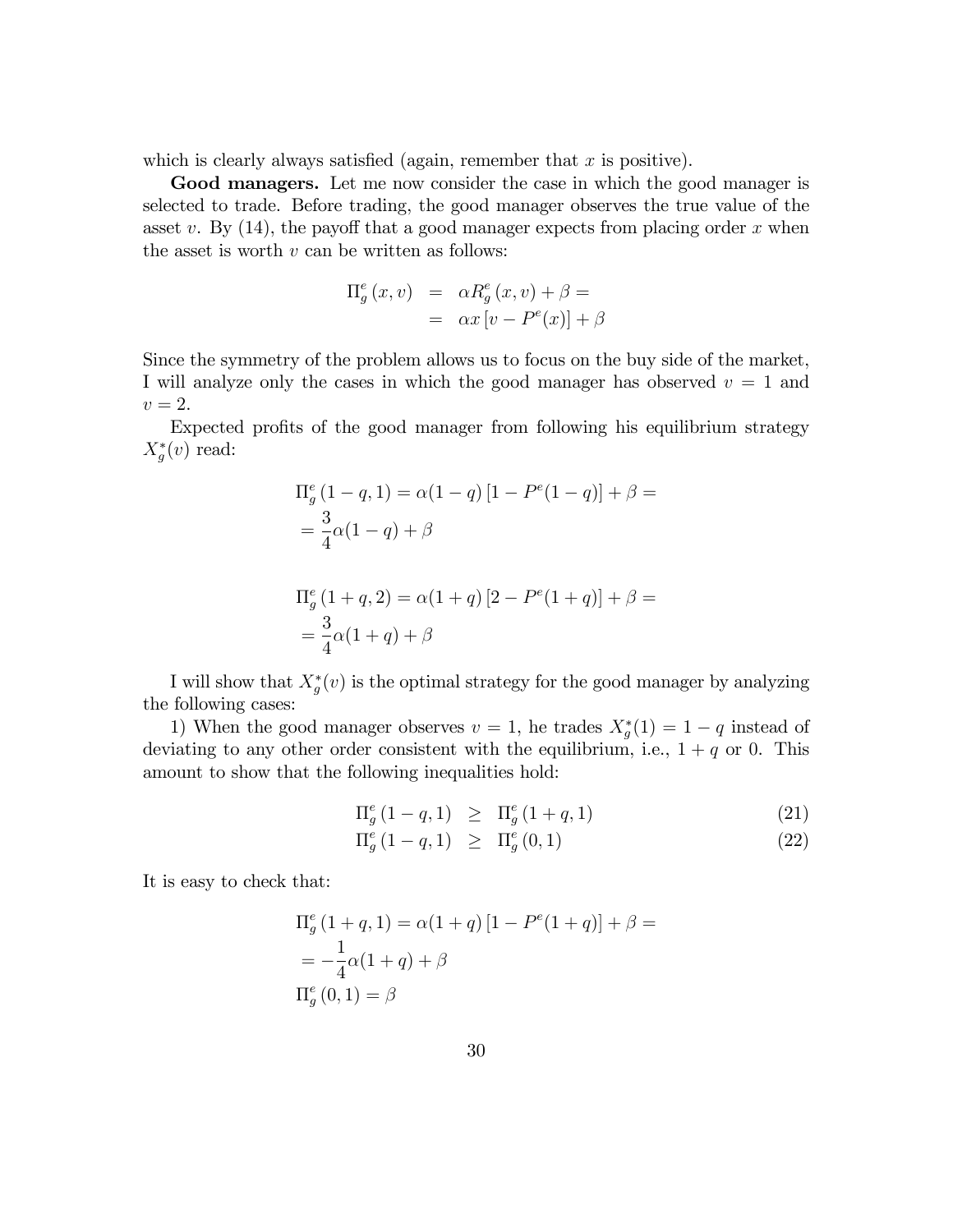so that our conditions (21) and (22) can be written as:

$$
\frac{3}{4}\alpha(1-q) + \beta \ge -\frac{1}{4}\alpha(1+q) + \beta
$$
  

$$
\frac{3}{4}\alpha(1-q) + \beta \ge \beta
$$

Both these inequalities are always satisfied for

$$
q \le 1\tag{23}
$$

2) When the good manager observes  $v = 2$ , he plays  $X_g^*(2) = 1 + q$  instead of deviating to  $1 - q$  or 0. Formally, it must be that:

$$
\Pi_g^e (1+q, 2) \ge \Pi_g^e (1-q, 2) \tag{24}
$$

$$
\Pi_g^e (1+q, 2) \ge \Pi_g^e (0, 2)
$$
\n(25)

which can be written as:

$$
\frac{3}{4}\alpha(1+q) + \beta \ge \alpha (1-q)\left(2-\frac{1}{4}\right) + \beta
$$
  

$$
\frac{3}{4}\alpha(1+q) + \beta \ge \beta
$$

and simplified to:

$$
3(1+q) \ge 7(1-q)
$$
  

$$
(1+q) \ge 0
$$

These inequalities are simultaneously satisfied for

$$
q \ge \frac{2}{5} \tag{26}
$$

3) Following the equilibrium strategy  $X_g^*(v)$  gives the good manager expected profits greater than those he would get by deviating to any positive order inconsistent with the equilibrium. Let  $x \in \mathbb{R}^+ / \{0, 1 - q, 1 + q\}$  indicate a positive order inconsistent with the equilibrium. Then, we have to show that the two following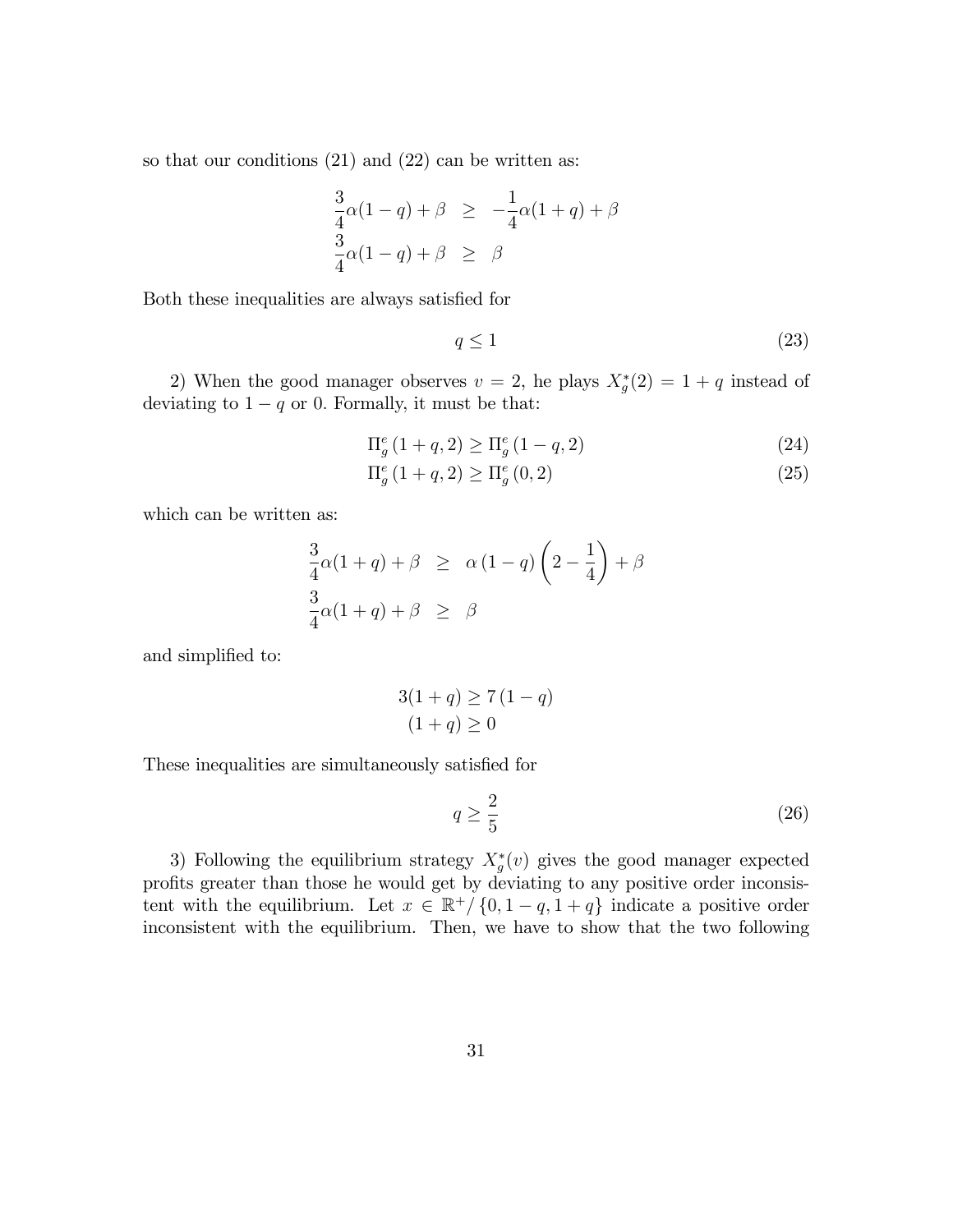conditions hold:

$$
\Pi_g^e \left( 1 - q, 1 \right) \ge \Pi_g^e \left( x, 1 \right) \tag{27}
$$

$$
\Pi_g^e (1+q, 2) \ge \Pi_g^e (x, 2)
$$
\n(28)

It is useful to consider the two following cases:

3a)  $x \ge 2$ . In this case,  $z = x + u > 1$  for any realization of u and by (5)  $P^e(x) = 2$ . Accordingly:

$$
\Pi_g^e(x, 1) = \alpha x [1 - P^e(x)] + \beta =
$$
  
=  $\alpha x (1 - 2) + \beta = -\alpha x + \beta$   

$$
\Pi_g^e(x, 2) = \alpha x [2 - P^e(x)] + \beta =
$$
  
=  $\alpha x (2 - 2) + \beta = \beta$ 

Using these results, it is easy to show that conditions (27) and (28) can be written as

$$
\frac{3}{4}(1-q) \geq -x
$$
  

$$
\frac{3}{4}(1+q) \geq 0
$$

which are simultaneously satisfied under condition:

$$
-1 \le q \le \frac{11}{3} \tag{29}
$$

3b)  $x \in (0, 2) \setminus \{1 - q, 1, 1 + q\}$ . We have shown above that in this case  $P^e(x) = x$ . Thus, we can write:

$$
\Pi_g^e(x, 1) = \alpha x [1 - P^e(x)] + \beta =
$$
  
=  $\alpha (x - x^2) + \beta$   

$$
\Pi_g^e(x, 2) = \alpha x [2 - P^e(x)] + \beta =
$$
  
=  $\alpha (2x - x^2) + \beta$ 

After simple algebra it is easy to show that conditions (27) and (28) boil down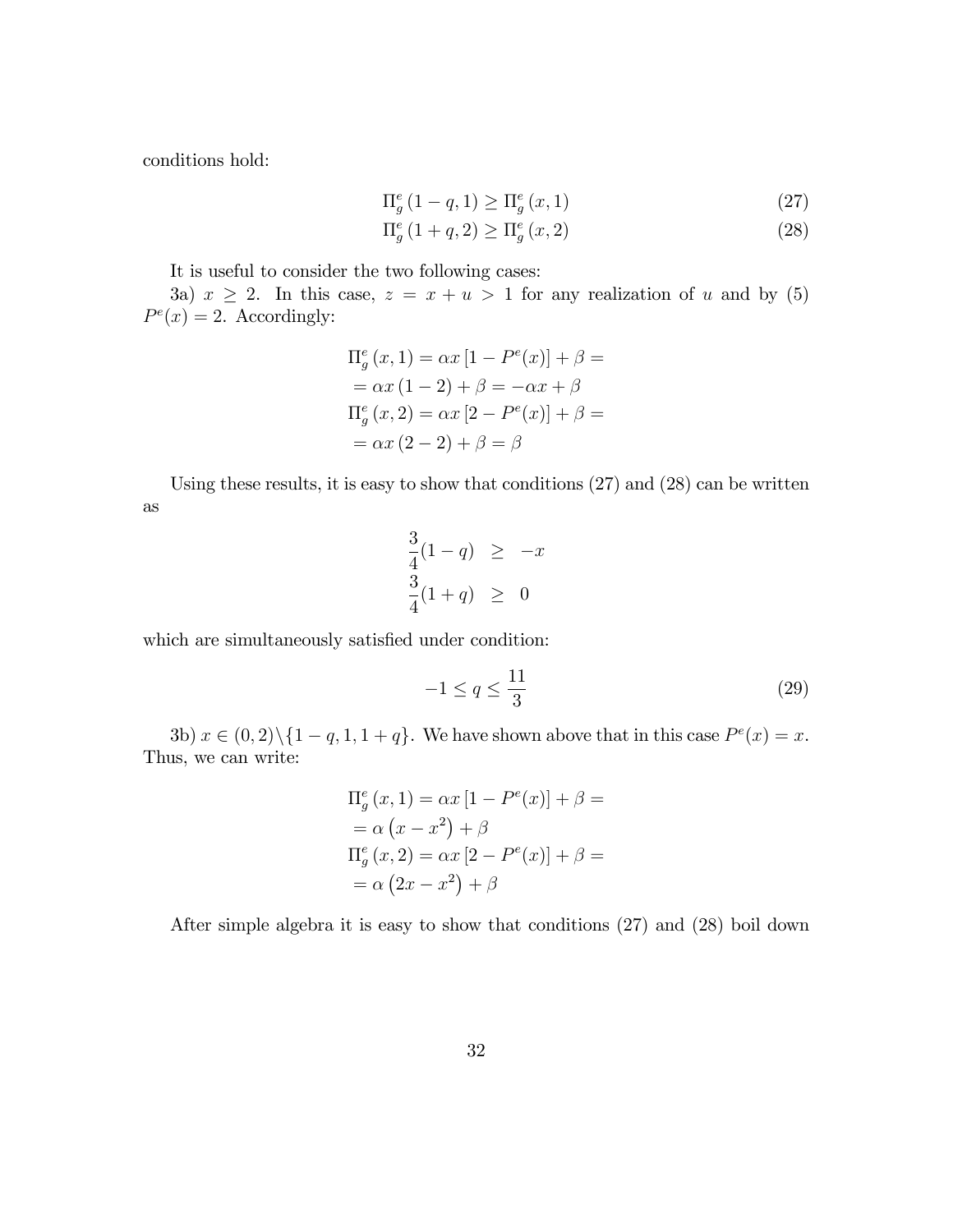to:

$$
\frac{3}{4}(1-q) \geq x - x^2 \tag{30}
$$

$$
\frac{3}{4}(1+q) \ge 2x - x^2 \tag{31}
$$

A necessary and sufficient condition for the first inequality to be satisfied is that  $q \leq \frac{2}{3}$  $\frac{2}{3}$ , while a necessary and sufficient condition for the second one is that  $q \geq \frac{1}{3}$  $\frac{1}{3}$ . Hence,  $(27)$  and  $(28)$  are both satisfied as long as:

$$
\frac{1}{3} \le q \le \frac{2}{3} \tag{32}
$$

Summing up conditions (23), (26), (29) and (32) for the good manager, we have that  $X_g^*(v)$  is an equilibrium strategy as long as:

$$
q \in \left[\frac{2}{5}, \frac{2}{3}\right) \tag{33}
$$

Notice that the previous condition is stricter than optimality condition (20) for the bad manager. Thus, under (33) both good and bad managers will play equilibrium strategies  $X_g^*(v)$  and  $X_b^* = 0$  as optimal responses to  $P(z)$ .<sup>27</sup>

The investor's problem. Before trade opens, the investor has to decide whether to delegate trade to a fund manager or stay out of the market. Suppose the investor chooses to hire a manager. With probability  $\theta$  he hires a good manager. The return that he expects in equilibrium from a good manager reads:

$$
E\left[R_g^e(X_g^*(v), v)\right] =
$$
  
=  $\frac{1}{4}(1+q)[2 - P^e(1+q)] + \frac{1}{4}(1-q)[1 - P^e(1-q)] +$   
+  $\frac{1}{4}(-1+q)[-1 - P^e(-1+q)] + \frac{1}{4}(-1-q)[-2 - P^e(-1-q)] = \frac{3}{4}$ 

With probability  $1 - \theta$  he hires a bad manager. Since a bad manager does not trade in equilibrium, the return that the investor expects for him in equilibrium is zero. Thus, the average return from delegation expected by the investor in equilibrium is equal to  $\frac{3}{4}\theta$ . Given the linear contract under consideration, the expected equilibrium

<sup>&</sup>lt;sup>27</sup>In fact, for  $q = \frac{2}{5}$ , the good type is indifferent between following strategy  $X_{q,g}(\cdot)$  and mimicking the bad type by playing  $x = 0$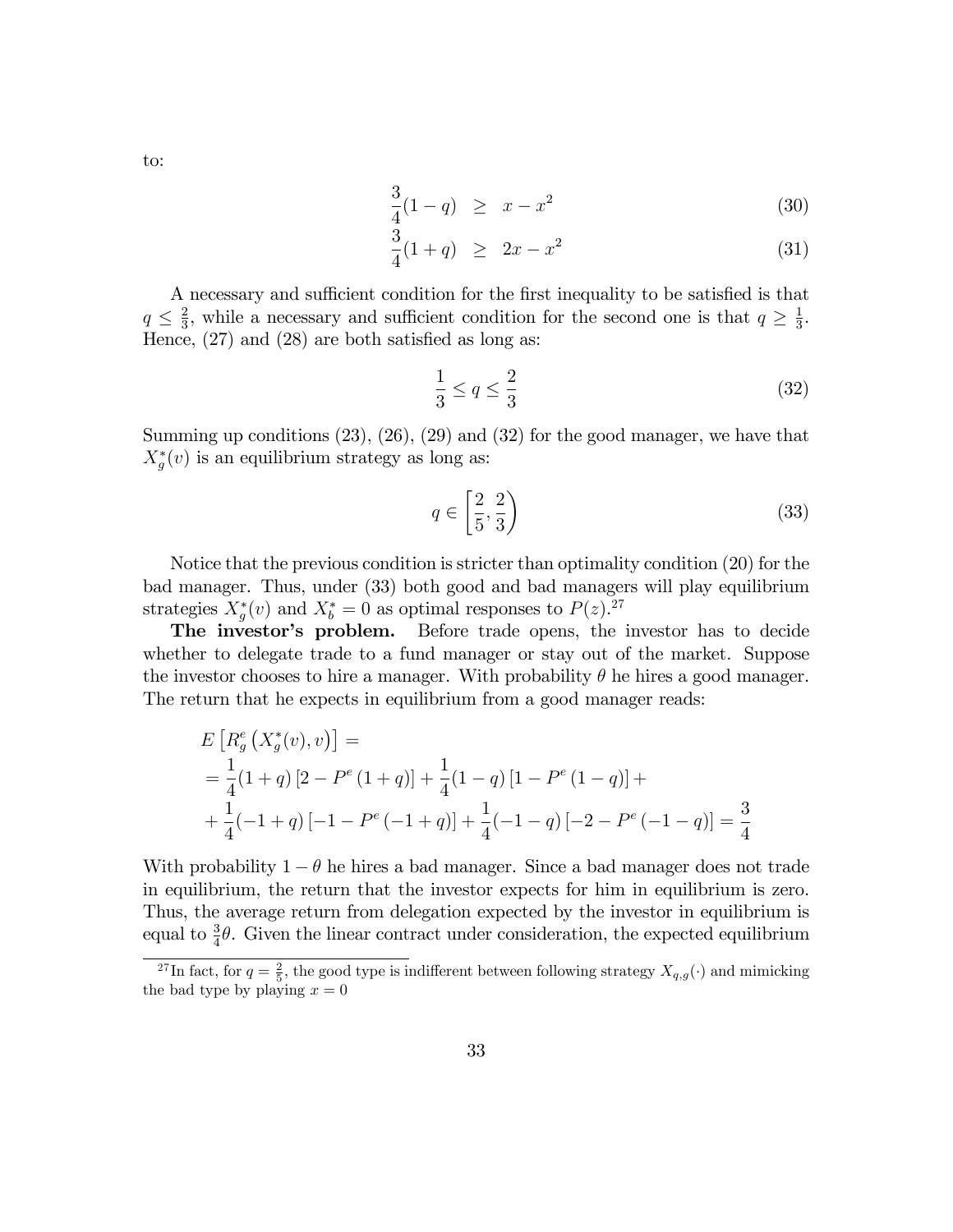payoff of delegation reads:

$$
\frac{3}{4}\theta(1-\alpha)-\beta
$$

If the Investor does not hire any manager, he will get a payoff equal to zero. Therefore, the investor will hire a fund manager if and only if

$$
\frac{3}{4}\theta(1-\alpha) - \beta > 0
$$

which is satisfied for any  $\alpha \in (0, 1)$  as long as  $\beta < \frac{3}{4}\theta(1 - \alpha)$ .

Equilibria multiplicity. It is useful to remind that proposition 1 identifies  $a$ family of perfect Bayesian equilibria of the static game described above. In particular, proposition 1 focuses on "symmetric" strategies for the good manager, that is, strategies represented by (2). More generally, there exist families of perfect Bayesian equilibria indexed by the pair  $(q_1, q_2)$  in which investors delegate trade, bad managers do not trade and good managers behave according to the following more general strategy:

$$
X_{g,q}^*(v) = \begin{cases} 1 + q_2 & \text{when } v = 2\\ 1 - q_1 & \text{when } v = 1\\ -1 + q_2 & \text{when } v = -1\\ -1 - q_1 & \text{when } v = -2 \end{cases}
$$
(34)

with  $q_1, q_2$  taking values in appropriate subsets of the segment  $(0, 1)$ . This result can be easily proved by following the reasoning in the proof of proposition 1. At an intuitive level, what we need is just that (at least in some cases) the good manager be able to disguise his information behind noise trade. Notice that strategy (34) is such that the market maker cannot distinguish  $(v = 2, u = -1)$  from  $(v = -1,$  $u = 1$ ) and  $(v = -2, u = 1)$  from  $(v = 1, u = -1)$ .

Basically, (34) is derived by considering that the optimal strategy of the good manager must be monotonic with respect to the manager's signal and must satisfy the following *camouflage* conditions:

$$
X_g^*(2) - 1 = X_g^*(-1) + 1
$$
  

$$
X_g^*(-2) + 1 = X_g^*(1) - 1
$$

In order to obtain (34), let

$$
X_{g,q}^*(2) - 1 = X_{g,q}^*(-1) + 1 = q_2 \in \mathbb{R}
$$
  

$$
X_{g,q}^*(-2) + 1 = X_{g,q}^*(1) - 1 = q_1 \in \mathbb{R}
$$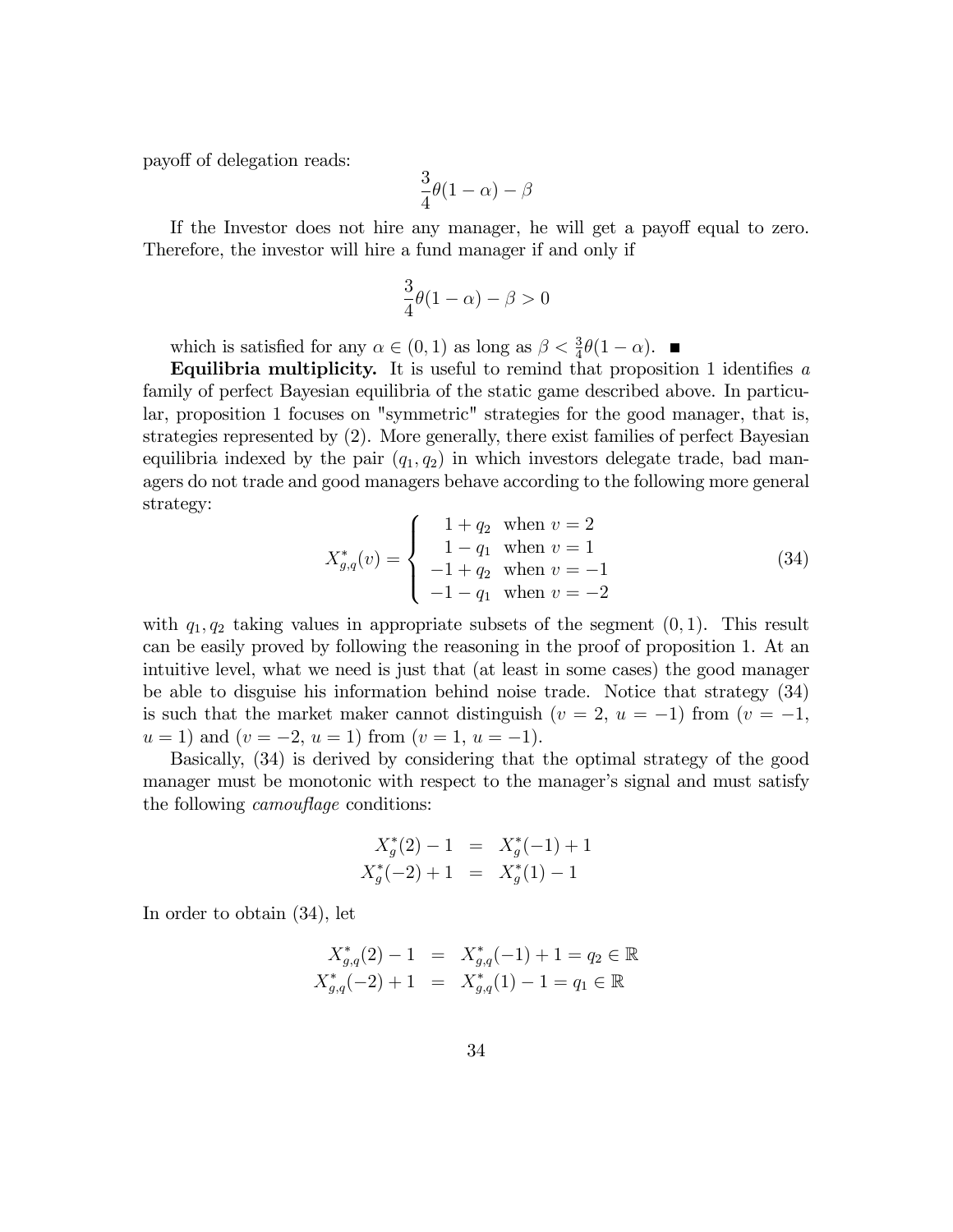Optimality requires strictly monotonicity, which restricts  $q_1$  and  $q_2$  to be positive. Optimality also implies that  $q_1$  and  $q_2$  be less than one (values of  $q_1$  and  $q_2$  greater than one implies that the manager is selling when observing positive values of the dividends and buying when observing negative values of the dividends, thus delivering negative returns).<sup>28</sup>

**Proof of proposition 3.** The prices that the manager expects to pay in the equilibria identified by propositio 3 read:

$$
P_2^e(1+q) = -P_1^e(-1-q) = \frac{5}{4}
$$
 (35)

$$
P_2^e(1-q) = -P_1^e(-1+q) = \frac{1}{4}
$$
\n(36)

$$
P_1^e(1+q) = -P_2^e(-1-q) = 1 + \frac{1}{4}\theta \tag{37}
$$

$$
P_1^e(1-q) = -P_2^e(-1+q) = \frac{\theta}{2(2-\theta)} - \frac{\theta}{4}
$$
 (38)

The returns that a good manager expects to deliver in equilibrium read:

$$
R_{2,g}^{e} (X_{2,g}^{*}(v_2), v_2) =
$$
  
= 
$$
\begin{cases} (1+q) (2-P_2^{e} (1+q)) = \frac{3}{4} (1+q) & \text{if } v_2 = 2 \text{ or } v_2 = -2 \\ (1-q) (1-P_2^{e} (1-q)) = \frac{3}{4} (1-q) & \text{if } v_2 = 1 \text{ or } v_2 = -1 \end{cases}
$$
 (39)

$$
R_{1,g}^{e} (X_{1,g}^{*}(v_1), v_1) =
$$
  
= 
$$
\begin{cases} (1+q) [2 - P_1^{e} (1+q)] = (1+q) (1 - \frac{1}{4}\theta) & \text{if } v_1 = 2 \text{ or } v_1 = -2\\ (1-q) [1 - P_1^{e} (1-q)] = (1-q) (1 - \frac{\theta}{2(2-\theta)} + \frac{1}{4}\theta) & \text{if } v_2 = 1 \text{ or } v_2 = -1 \end{cases}
$$
(40)

The returns that a bad manager expects to deliver in equilibrium read:

$$
R_{2,b}^{e}\left(X_{2,b}^{*}\right) = 0\tag{41}
$$

 $28$ Another camouflage case arises when:

$$
X_{g,q}^*(2)-1 = X_{g,q}^*(-2)+1
$$
  

$$
X_{g,q}^*(-1)+1 = X_{g,q}^*(1)-1
$$

however, the strategy satisfying this conditions is not strictly monotonic and thus non optimal.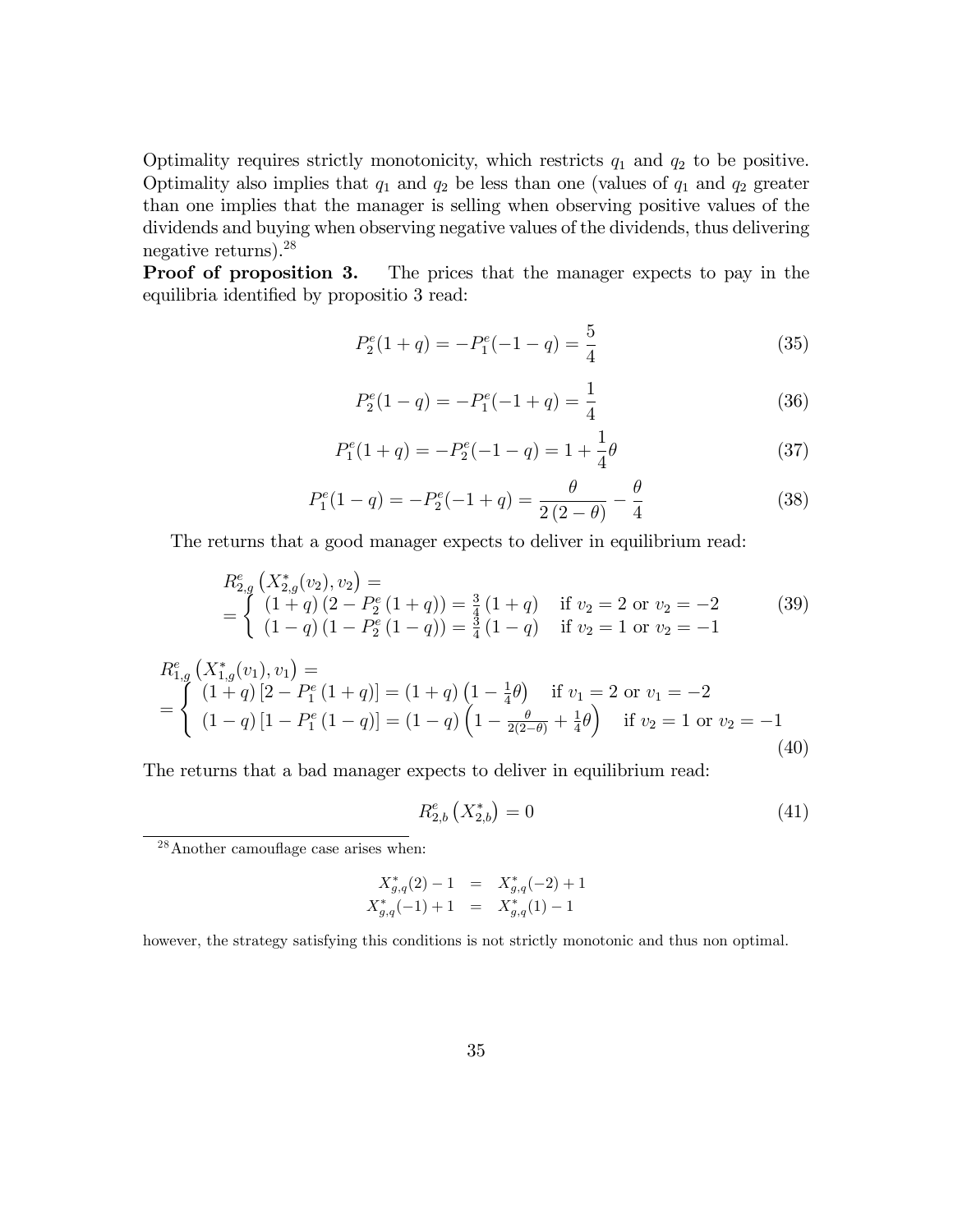$$
R_{1,b}^{e}(X_{1,b}^{*}) =
$$
  
=  $\frac{1}{2}$  (1 - q) [- $P_{1}^{e}$  (1 - q)] +  $\frac{1}{2}$  (-1 + q) [- $P_{1}^{e}$  (-1 + q)] =  
=  $-(\frac{\theta}{2(2-\theta)} - \frac{\theta}{4})(1-q)$  (42)

Let  $\alpha \in (0,1)$ ,  $\beta > 0$  and  $q \in (0,1)$ . I will prove proposition 3 by backward induction.

Second round of trade. Since the second round of trade is also the last one, managers do not face career concerns. Thus, the second round of trade is equivalent to the basic financial market of section 2. Accordingly, investors, managers and market makers' equilibrium behavior for the second round of trade is the one described in proposition 1: investors always hire a manager, bad managers do not trade, good managers trade according to (2) and market makers set prices according to (4) and (5). Furthermore, we know from proposition 1 that this behavior constitutes an equilibrium as long as:

$$
\frac{2}{5} < q < \frac{2}{3} \tag{43}
$$

$$
\beta \quad < \quad (1 - \alpha) \frac{3}{4} \theta \tag{44}
$$

Investor's retaining rule at the end of the first round of trade. The equilibrium average return that the investor expects to be delivered by a bad manager in the second round is clearly equal to zero; on the other hand, that expected from a good manager reads:

$$
E\left[R_{2,g}^{e}(X_{2,g}(v_2), v_2)\right] = \frac{1}{4} \left[\frac{3}{4}(1+q)\right] + \frac{1}{4} \left[\frac{3}{4}(1-q)\right] + \frac{1}{4} \left[\frac{3}{4}(1+q)\right] + \frac{1}{4} \left[\frac{3}{4}(1+q)\right] = \frac{3}{4}
$$

Let  $\hat{\theta} = Pr(i = q|v_1, x_1)$  denote the investor's believe that the incumbent manager is good. Accordingly, the equilibrium payoff that the investor expects in the second round from retaining the incumbent manager reads:

$$
(1-\alpha)\frac{3}{4}\widehat{\theta}-\beta
$$

Alternatively, the equilibrium payoff that the investor expects in the second round from hiring a new manager reads:

$$
(1-\alpha)\frac{3}{4}\theta-\beta
$$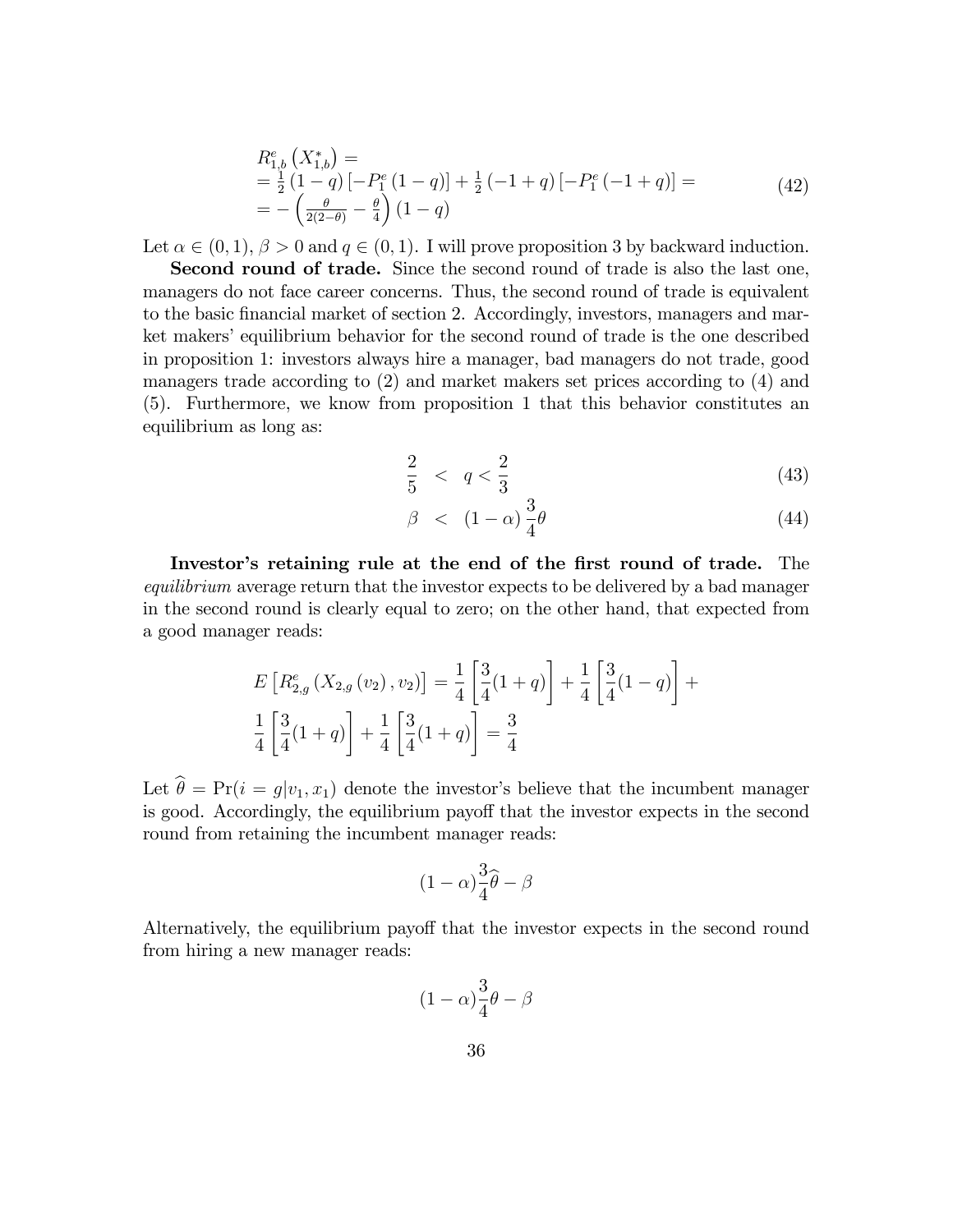Thus, the investor retains the old manager if and only if:

$$
(1 - \alpha)\frac{3}{4}\hat{\theta} - \beta > (1 - \alpha)\frac{3}{4}\theta - \beta
$$

or equivalently,

 $\widehat{\theta} > \theta$ 

Notice that under condition  $(44)$ , this is a necessary and sufficient condition for the old manager to be retained. Indeed,  $\hat{\theta} > \theta$  also implies that  $\hat{\theta}(1-\alpha)\frac{3}{4} - \beta >$  $\theta(1-\alpha)\frac{3}{4}-\beta>0$ , which ensures that the investor will in fact prefer to retain the incumbent manager than refraining from trading (which would give him zero profits).

**Investor's belief**  $\hat{\theta}$ . Based on the observation of  $x_1$  and  $v_1$ , the investor updates his belief about the fact that the manager is good. Formally, the investor computes (whenever possible)  $\hat{\theta} \equiv Pr(i = g|v_1,x_1)$ , where

$$
Pr(i = g | v_1, x_1) = \frac{Pr(i = g) Pr(x_1 | v_1, i = g)}{Pr(i = g) Pr(x_1 | v_1, i = g) + Pr(i = b) Pr(x_1 | v_1, i = b)}
$$

Let  $\Phi = \{-1 - q, -1 + q, 1 - q, 1 + q\}$  denote the set of managers' equilibrium orders. Given the equilibrium strategies  $X_{1,g}^*$  and  $X_{1,b}^*$ , it is easy to show that for any  $x_1 \in \Phi$ , the following holds true:

$$
\Pr(i = g|v_1, x_1) = \begin{cases}\n1 & \text{if } (v_1 = 2, x_1 = 1 + q) \text{ or } \\
(v_1 = -2, x_1 = -1 - q) \\
\frac{2\theta}{1 + \theta} & \text{if } (v_1 = 1, x_1 = 1 - q) \text{ or } \\
(v_1 = -1, x_1 = -1 + q) \\
0 & \text{if } v_1 \in \{-2, -1, 1, 2\} \text{ and } \\
x_1 \neq X_{1, g}^*(v_1)\n\end{cases}
$$
\n(45)

On the other hand, for orders off the equilibrium path, Bayesian perfection imposes no restrictions on  $Pr(i = g|v_1, x_1)$ , which could in principle take any value in [0, 1]. I thus assume that:

$$
Pr(i = g|v_1, x_1) = 0, \ \forall x_1 \in \mathbb{R} \setminus \Phi \tag{46}
$$

Managers' expected probability of being retained. A manager knows that he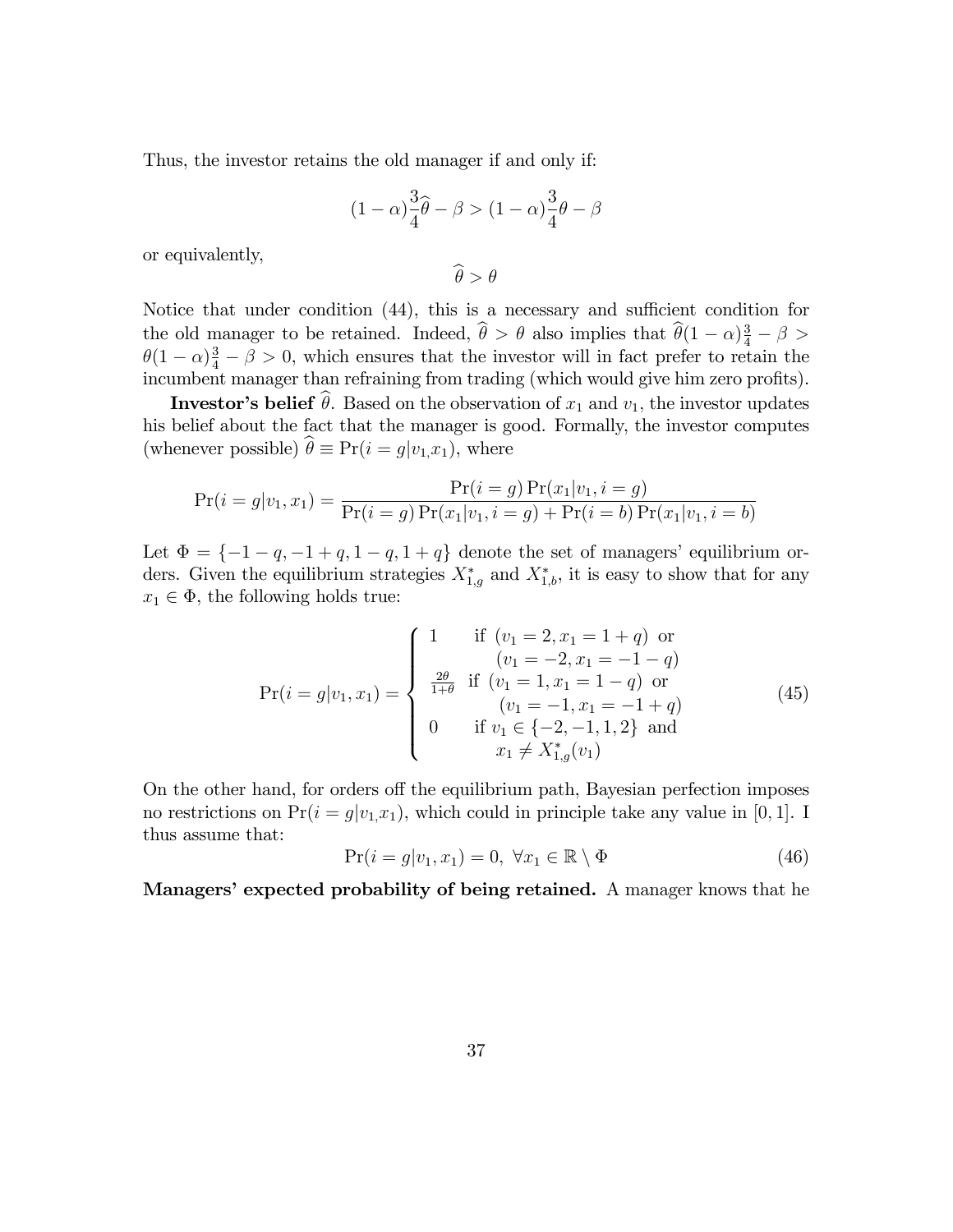is retained if  $\hat{\theta} > \theta$ . He also knows (45) and (46), from which he can conclude that

$$
\widehat{\theta} > \theta \begin{cases} \text{if } (v_1 = 2, x_1 = 1 + q) \text{ or } (v_1 = -2, x_1 = -1 - q) \\ \text{or } (v_1 = 1, x_1 = 1 - q) \text{ or } (v_1 = -1, x_1 = -1 + q) \end{cases}
$$
(47)

$$
\widehat{\theta} \quad < \quad \theta \quad \text{otherwise} \tag{48}
$$

Given  $(47)$  and  $(48)$ , a manager of type i can easily compute the probability of being retained when trading order  $x_1$ . In particular, since a good manager observes  $v_1$ , he knows that:

$$
\Pr(\widehat{\theta} > \theta | x_1, v_1) = \begin{cases} 1 & \text{if } x_1 = X_{1,g}^*(v_1) \\ 0 & \text{if } x_1 \neq X_{1,g}^*(v_1) \end{cases}
$$
(49)

A bad manager does not observe  $v_1$ . Therefore, in his case we have that

$$
\Pr(\widehat{\theta} > \theta | x_1) = \begin{cases} \frac{1}{4} & \text{if } x_1 = \{-1 - q, -1 + q, 1 - q, 1 + q\} \\ 0 & \text{otherwise} \end{cases}
$$
(50)

Good managers' strategy in the first round of trade.<sup>29</sup> Let me define the total profits that a good manager expects from trading order  $x_1$ at the beginning of  $s = 1$  (when he observes  $v_1$ ) as follows:

$$
\Pi_{tot,g}^{e}(x_1, v_1) = \Pi_{1,g}^{e}(x_1, v_1) + \Pr(\widehat{\theta} > \theta | x_1, v_1) \Pi_{2,g}^{*}
$$
\n(51)

where:

$$
\Pi_{1,g}^{e}(x_1, v_1) = \alpha R_{1,g}^{e}(x_1, v_1) + \beta = \alpha x_1 [v_1 - P_1^{e}(x_1)] + \beta
$$

are the profits that the good manager expects to get in the first round of trade from trade  $x_1$ .  $Pr(\theta > \theta | x_1, v_1)$  is the probability of being retained if trading  $x_1$ .  $\prod_{2,g}^*$  are the *equilibrium* profits that the good manager expects to gain in the second round if he is retained (these are the profits expected at the beginning of  $s = 1$  when the manager does not know  $v_2$  yet). We know that the average *equilibrium* return delivered by a good manager in the second round is  $\frac{3}{4}$ . Thus

$$
\Pi_{2,g}^* = \frac{3}{4}\alpha + \beta
$$

In order to show that  $X_{1,g}^*(\cdot)$  is the equilibrium strategy, I have to show that when the true state is observed to be  $v_1$ , order  $X_{1,q,g}^*(v_1)$  maximizes (51). Again, given the

<sup>&</sup>lt;sup>29</sup>Remember that I am assuming that the type of manager does not change over the two rounds of trades.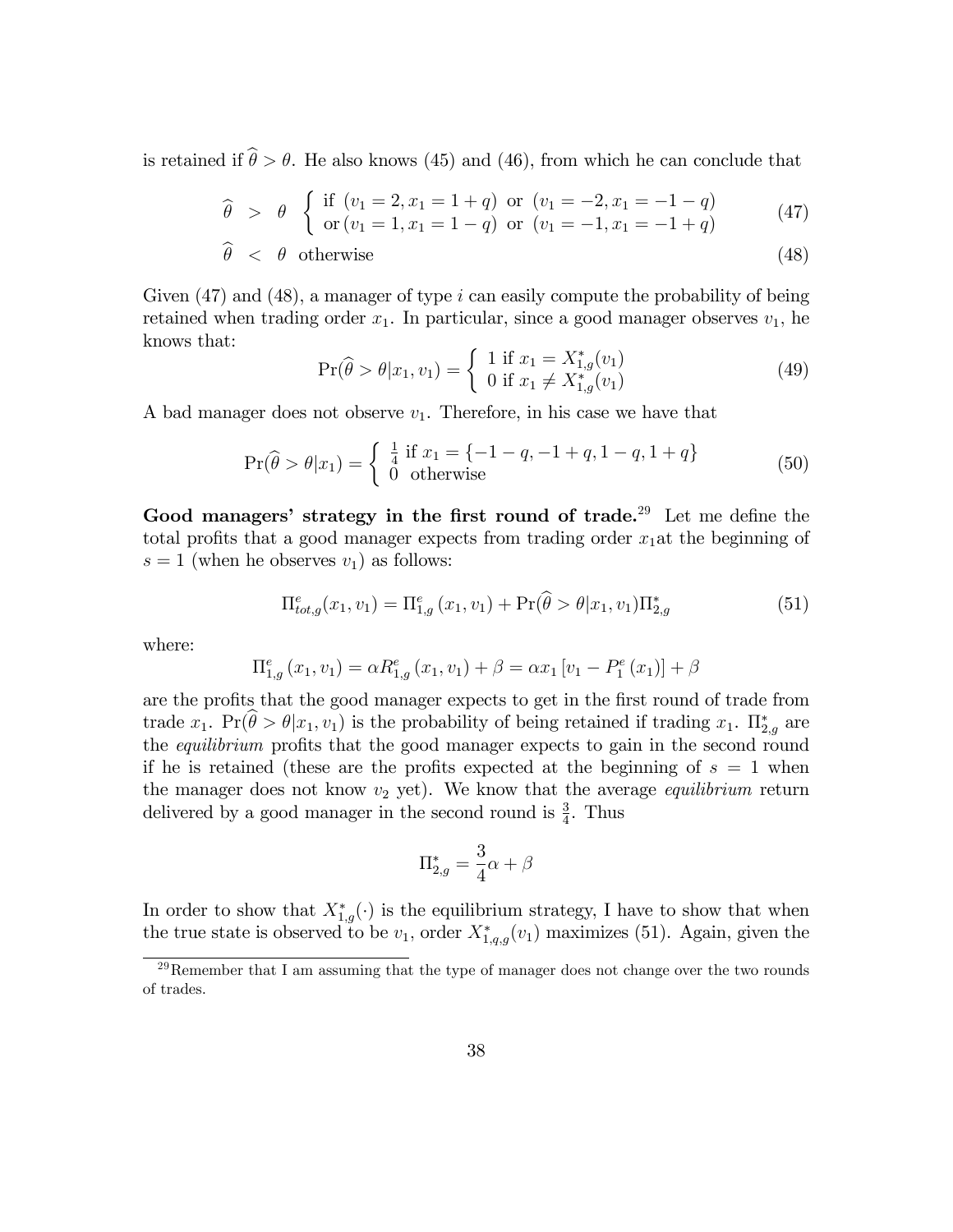symmetry of the problem, it is sufficient to focus only on the cases in which the good manager observes  $v_1 = 1, 2$  and only on the buy side of the problem (i.e. positive orders). Using this fact and expression (51), our task amounts to show that:

for 
$$
v_1 = 1, 2
$$
 and  $\forall x_1 \ge 0$ ,  $\Pi_{tot,g}^e(X_{1,g}^*(v_1), v_1) \ge \Pi_{tot,g}^e(x_1, v_1)$  (52)

Using (40) and (49), the two previous expressions can be written as:

$$
\Pi_{tot,g}^{e}(X_{1,g}^{*}(v_{1}), v_{1}) = \begin{cases} \alpha(1-q)\left(1-\frac{\theta}{2(2-\theta)}+\frac{1}{4}\theta\right)+\frac{3}{4}\alpha+2\beta & \text{if } v_{1} = 1\\ \alpha(1+q)\left(1-\frac{1}{4}\theta\right)+\frac{3}{4}\alpha+2\beta & \text{if } v_{1} = 2 \end{cases}
$$

I will proof (52) by considering the following three cases:

a) When the good manager observes  $v_1 = 1, 2$ , he will follow the equilibrium strategy and play  $X_{1,g}^*(v_1)$  instead of refraining from trading. Formally:

for 
$$
v_1 = 1, 2, \ \Pi_{tot,g}^e(X_{1,g}^*(v_1), v_1) \ge \Pi_{tot,g}^e(0, v_1)
$$
 (53)

From (51) and (49) we have that  $\Pi_{tot,g}^e(0, v_1) = \beta$ . Therefore, (53) can be written as:

$$
\alpha(1-q)\left(1-\frac{\theta}{2(2-\theta)}+\frac{1}{4}\theta\right)+\frac{3}{4}\alpha+\beta\geq 0\tag{54}
$$

$$
\alpha(1+q)\left(1-\frac{1}{4}\theta\right) + \frac{3}{4}\alpha + \beta \ge 0\tag{55}
$$

It is apparent that inequalities  $(54)$  and  $(55)$  are always satisfied in our parameters region.

b) When the good manager observes  $v_1 = 1, 2$ , he is better off playing  $X_{1,g}^*(v_1)$ instead of either deviating to any other order that could in principle arise in equilibrium, i.e.  $x_1 \in \{1 + q, 1 - q\}$ . Formally:

$$
\Pi_{tot,g}^{e}\left(X_{1,g}^{*}(1),1\right) \geq \Pi_{tot,g}^{e}\left(X_{1,g}^{*}(2),1\right) \tag{56}
$$

$$
\Pi_{tot,g}^{e}\left(X_{1,g}^{*}(2),2\right) \geq \Pi_{tot,g}^{e}\left(X_{1,g}^{*}(1),2\right) \tag{57}
$$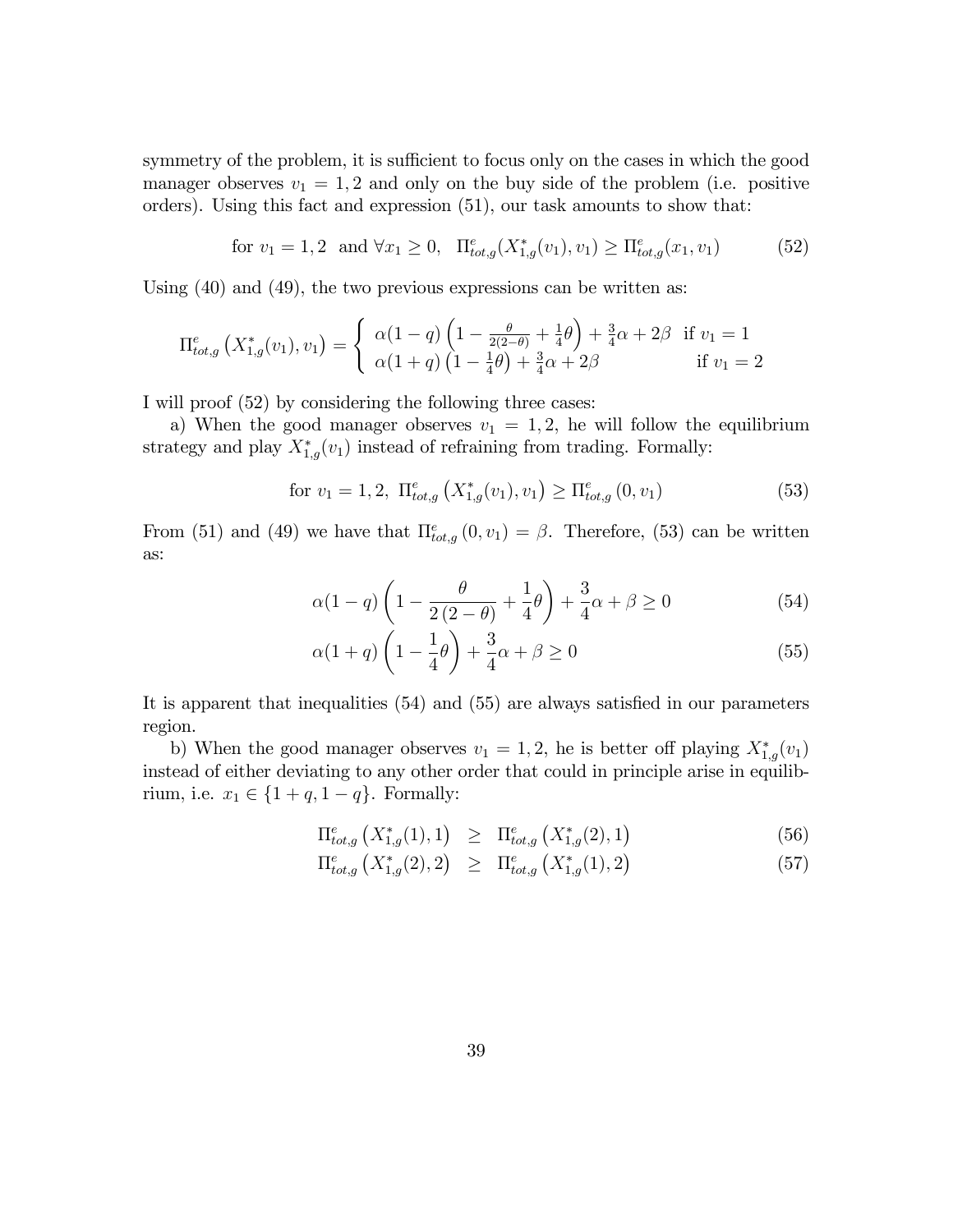which can be written as:

$$
\alpha(1-q)\left(1-\frac{\theta}{2(2-\theta)}+\frac{1}{4}\theta\right)+\frac{3}{4}\alpha+\beta\geq -\frac{1}{4}\alpha\theta(1+q)
$$
\n(58)

$$
\alpha(1+q)\left(1-\frac{1}{4}\theta\right)+\frac{3}{4}\alpha+\beta\ge\alpha(1-q)\left(2-\frac{\theta}{2(2-\theta)}+\frac{1}{4}\theta\right)\tag{59}
$$

Inequality (58) is clearly always satisfied in our parameters region. Since  $\beta > 0$ , a sufficient condition for  $(59)$  is that:

$$
(1+q)\left(1-\frac{1}{4}\theta\right) + \frac{3}{4} \ge (1-q)\left(2-\frac{\theta}{2(2-\theta)}+\frac{1}{4}\theta\right)
$$

which is satisfied as long as:

$$
q \ge \frac{2 + \theta - 2\theta^2}{2(12 - 7\theta)}
$$

Notice that for every value of  $\theta \in (0,1)$ , the RHS of the previous inequality is lower than  $\frac{2}{5}$  and thus the previous condition is weaker than condition (43) and can be ignored.

c) Finally, when the good manager observes  $v_1 = 1, 2$ , he is better off playing  $X_{1,q,g}^*(v_1)$  instead of deviating to any positive order off the equilibrium path.

Formally, let  $x_1 \in \mathbb{R} \setminus \{1 + q, 1 - q\}$ . Then, it must be that:

for 
$$
v_1 = 1, 2
$$
,  $\Pi_{tot,g}^e(X_{1,g}^*(v_1), v_1) \ge \Pi_{tot,g}^e(x_1, v_1)$ 

Focusing on the buy side of the problem, we have to consider the two separated cases in which  $x_1 \in (0, 2)$  and  $x_1 \geq 2$ .

 $x_1 \geq 2$ . Given market makers' first-round price strategy for out of equilibrium aggregate orders (12), we have that  $P_1^e(x_1) = 2$  and thus:

$$
E(\Pi_{1,g}(x_1)|v_1) = \alpha x_1 [v_1 - P_1^e(x_1)] + \beta = \alpha x_1 [v_1 - 2] + \beta
$$

Furthermore, given (49), it is also true that for  $v_1 = 1, 2, \Pr(\widehat{\theta} > \theta | x_1, v_1) = 0$ . Thus, total expected profits from deviating to any  $x_1 \geq 2$  are equal to  $\alpha x_1 [v_1 - 2] + \beta$ . Notice that  $\alpha x_1$   $[v_1 - 2] \leq 0$  (remember that we are focusing on  $v_1 = 1, 2$ ). Therefore, deviations to any  $x_1 \geq 2$  are (weakly) dominated by the choice of not trading, which we have shown to be non optimal.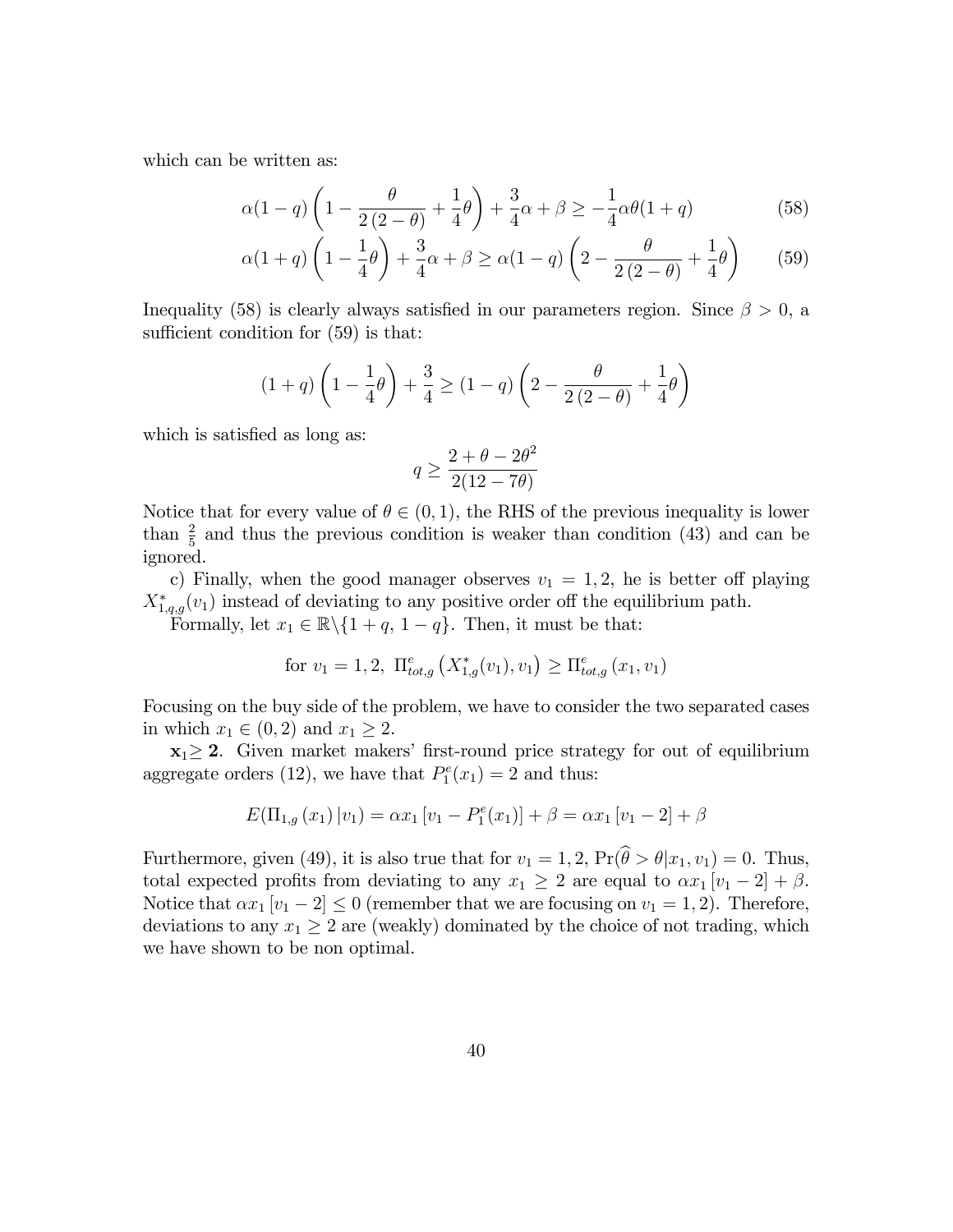$\mathbf{x} \in (0, 2)$ . Again, given (12) we can compute:

$$
P_1^e(x_1) = \frac{1}{2}P_1(x_1 + 1) + \frac{1}{2}P_1(x_1 - 1) = \frac{1}{2}2 + \frac{1}{2}2(x_1 - 1) = x_1
$$

and accordingly

$$
E(\Pi_{1,g}(x_1)|v_1) = \alpha x [v_1 - P_1^e(x_1)] + \beta = \alpha x_1 (v_1 - x_1) + \beta
$$

Again, given (49), we have that for  $v_1 = 1, 2$ ,  $Pr(\hat{\theta} > \theta | x, v_1) = 0$ . Thus, when the true value of the asset is observed to be  $v_1 = 1$ , the total expected profits from deviating to any  $x_1 \in (0, 2)$  are equal to:

$$
E(\Pi_{1,g}(x_1)|v_1=1) = \alpha x_1 [1 - x_1] + \beta
$$

On the other hand, when the true vale of the asset is observed to be  $v_1 = 2$ , the total expected profits from deviating to any  $x_1 \in (0, 2)$  are equal to

$$
E(\Pi_{1,g}(x_1)|v_1=2) = \alpha x_1 [2 - x_1] + \beta
$$

Using the previous results, the conditions for the equilibrium can be written as:

$$
\alpha(1-q)\left(1-\frac{\theta}{2(2-\theta)}+\frac{1}{4}\theta\right)+\frac{3}{4}\alpha+2\beta \geq \alpha x_1\left[1-x_1\right]+\beta
$$
  

$$
\alpha(1+q)\left(1-\frac{1}{4}\theta\right)+\frac{3}{4}\alpha+2\beta \geq \alpha x_1\left[2-x_1\right]+\beta
$$

and are always satisfied in our parameters region (remember that here we are focusing on  $x_1 \in (0, 2)$ .

Bad managers' strategy in the first round of trade. A bad manager does not observe  $v_1$ . Accordingly, let me define the total profits that he expects from trading order  $x_1$  at the beginning of  $s = 1$  as follows:

$$
\Pi_{tot,b}^{e}(x_1) = \Pi_{1,g}^{e}(x_1) + \Pr(\widehat{\theta} > \theta | x_1) \Pi_{2,b}^{*}
$$

where

$$
\Pi_{1,b}^{e}(x_1) = \alpha R_{1,b}^{e}(x_1) + \beta = -\alpha x_1 P_1^{e}(x_1) + \beta
$$

are the profits that the good manager expects to get in the first round of trade from trade  $x_1$ .  $Pr(\theta > \theta | x_1)$  is the probability of being retained if trading  $x_1$ .  $\Pi_{2,g}^*$  are the equilibrium profits that the good manager expects to gain in the second round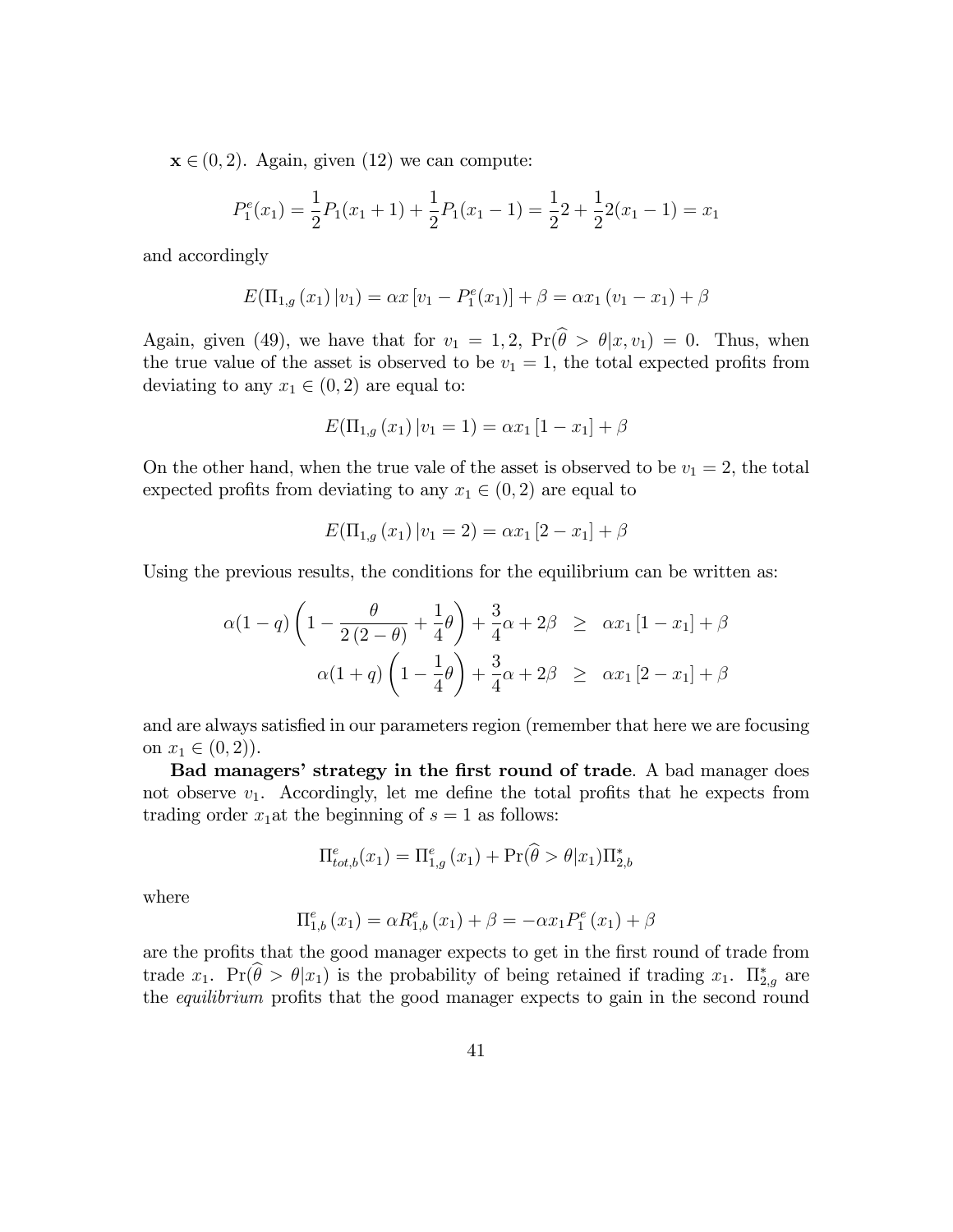if he is retained. Since a bad manager does not trade in the second round,  $\Pi_{2,b}^* = \beta$ . Thus, we can write:

$$
\Pi_{tot,b}^{e}(x_1) = -\alpha x_1 P_1^{e}(x_1) + \beta + \frac{3}{4}\beta \tag{60}
$$

In order to show that the mixed strategy  $X_{1,b}^*$  is an equilibrium strategy, we have to show that  $\forall x_1 \geq 0$  the following condition holds:

$$
\Pi_{tot,b}^{e}(X_{1,b}^{*}) \ge \Pi_{tot,b}^{e}(x_{1})
$$
\n(61)

Notice that using (42) and (50), we have that

$$
\Pi_{tot,b}^{e}(X_{1,b}^{*}) = \alpha R_{1,b}^{e}(X_{1,b}^{*}) + \beta + \Pr(\widehat{\theta} > \theta | X_{1,b}^{*})\beta = -\alpha (1-q) \left(\frac{\theta}{2(2-\theta)} - \frac{\theta}{4}\right) + \frac{5}{4}\beta
$$

I will prove (61) by considering the following different cases:

a) Playing  $X_{1,b}^*$  is better than deviating to any other order that is consistent with the equilibrium. Notice that

$$
\Pi_{tot,b}^{e}(X_{1,b}^{*}) = \frac{1}{2}\Pi_{tot,b}^{e}(1-q) + \frac{1}{2}\Pi_{tot,b}^{e}(-1+q)
$$

It is trivial to show that  $\Pi_{tot,b}^e(1-q) = \Pi_{tot,b}^e(-1+q)$  and thus that

$$
\Pi_{tot,b}^{e}(X_{1,b}^{*}) = \Pi_{tot,b}^{e}(1-q) = \Pi_{tot,b}^{e}(-1+q)
$$

In fact the bad manager is indifferent between  $X_{1,b}^*$  and playing either the pure strategy  $1 - q$  or  $-1 + q$ . It is also trivial to show that  $\prod_{tot,b}^{e}(1 + q) = \prod_{tot,b}^{e}(-1 - q)$ . Therefore, we just have to check that

$$
\Pi^e_{tot,b}(X^*_{1,b})\geq \Pi^e_{tot,b}(1+q)
$$

which can be written as:

$$
(1-q)\left(\frac{\theta}{2(2-\theta)} - \frac{\theta}{4}\right) \le \left(1 + \frac{1}{4}\theta\right)(1+q) \tag{63}
$$

It is immediate to check that  $(63)$  is always satisfied in our parameters region. Notice that the bad manager prefers  $X_{1,b}^*$  to any other mixed strategy  $X_{1,b}$  that randomizes over  $\{1+q, 1-q, -1+q, -1-q\}$ . Indeed, notice that the expected payoff of any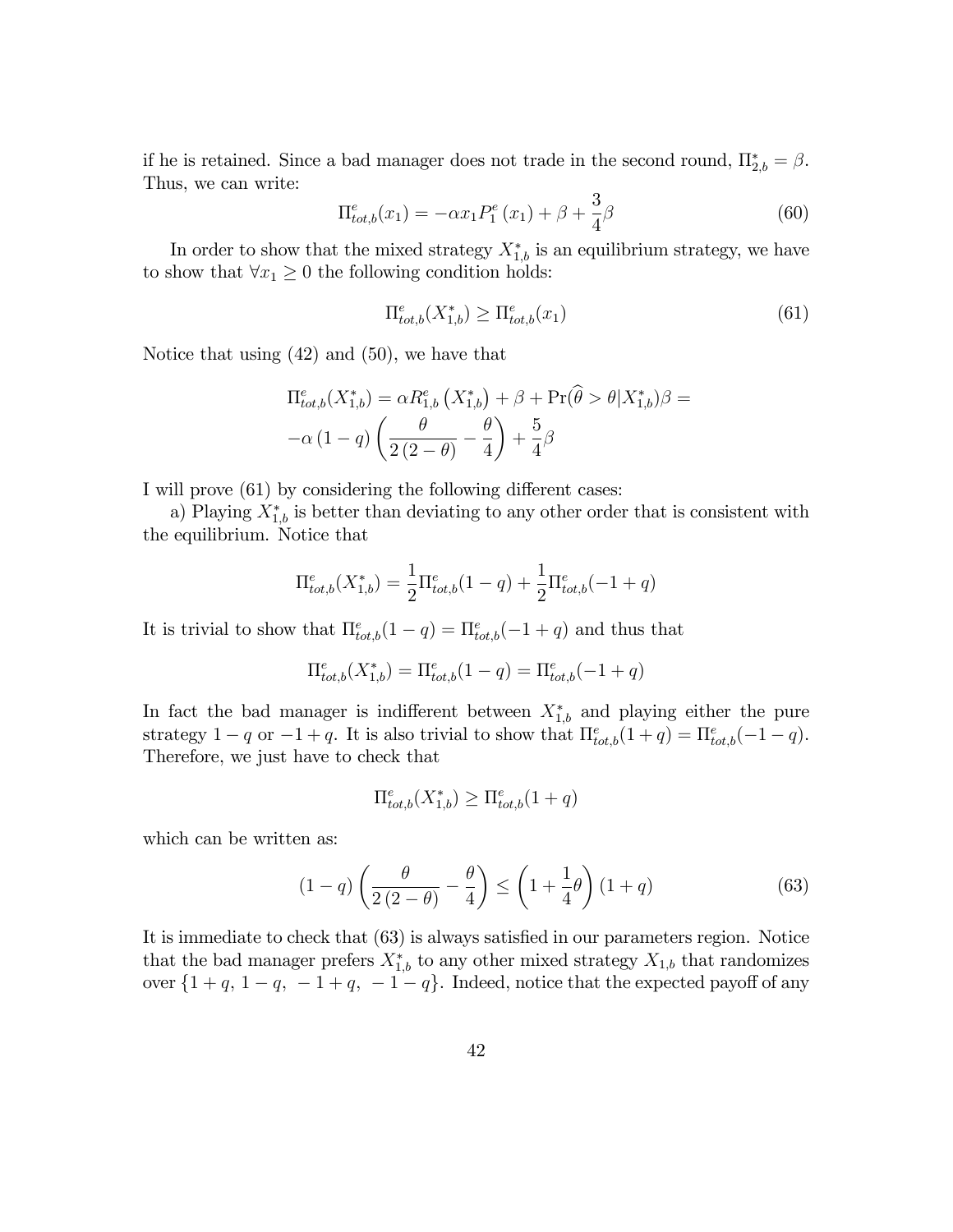mixed strategy  $X_{1,b}$  is a convex combination of  $\prod_{tot,b}^{e}(1-q)$  and  $\prod_{tot,b}^{e}(1+q)$ . That is,

$$
\Pi_{tot,b}^{e}(X_{1,b}) = h \Pi_{tot,b}^{e}(1-q) + (1-h) \Pi_{tot,b}^{e}(1+q), \text{ with } h \in [0,1]
$$

But since we have shown that  $\Pi_{tot,b}^e(X_{1,b}^*) > \Pi_{tot,b}^e(1+q)$  and that  $\Pi_{tot,b}^e(X_{1,b}^*) =$  $\Pi_{tot,b}^{e}(1-q)$ , it immediately follows that  $\Pi_{tot,b}^{e}(X_{1,b}^{*}) > \Pi_{tot,b}^{e}(X_{1,b})$ .

b)  $X_{1,b}^*$  is better than refraining from trading. Formally:

$$
\Pi_{tot,b}^e(X_{1,b}^*) \ge \Pi_{tot,b}^e(0)
$$

Using (60) and (50), we find that  $\Pi_{tot,b}^e(0) = \beta$ . Thus, the previous inequality can be written as:

$$
-\alpha (1-q) \left( \frac{\theta}{2(2-\theta)} - \frac{\theta}{4} \right) + \frac{5}{4} \beta \ge \beta
$$

and simplified to:

$$
\beta \ge \alpha (1 - q) \frac{\theta^2}{2 - \theta} \tag{64}
$$

c) $X_{1,b}^*$  is better than deviating to any order off the equilibrium path. Let  $x_1 \in$  $\mathbb{R}^+$   $\setminus$  {-1 - q, -1 + q, 0, 1 + q, 1 - q} and consider the two following cases:  $\mathbf{x}_1 \geq 2$ . Given (12),  $P^e(x_1) = 2$ . Given ((50),  $\Pr(\hat{\theta} > \theta | x_1) = 0$ . Thus:

$$
\Pi_{tot,b}^{e}(x_1) = -2\alpha x_1 + \beta
$$

Notice that  $-2\alpha x_1 < 0$ . Therefore, deviations to  $x_1 \geq 2$  are strictly dominated by the choice of not trading, which we have just shown to be non optimal.

 $\mathbf{x} \in (0, 2)$ . In this case  $P^e(x_1) = x_1$  and  $\Pr(\hat{\theta} > \theta | x_1) = 0$ . Thus:

$$
\Pi_{tot,b}^e(x_1) = -\alpha x_1^2 + \beta
$$

Again,  $-\alpha x_1^2 < 0$  and consequently also deviations to  $x_1 \in (0, 2)$  are strictly dominated by the choice of not trading. Thus, a bad managers will never deviate to out of equilibrium orders.

We can then conclude that under condition (64),  $X_{1,q,b}^*$  is the equilibrium firstround strategy of the bad managers.

Therefore, we have that good an bad managers follow their equilibrium strategies  $X_{1,q,g}^*(\cdot)$ ,  $X_{1,q,b}^*$  and  $X_{2,q,g}^*(\cdot)$ ,  $X_{2,q,b}^*$  as long as conditions (43) and (64) are satisfied,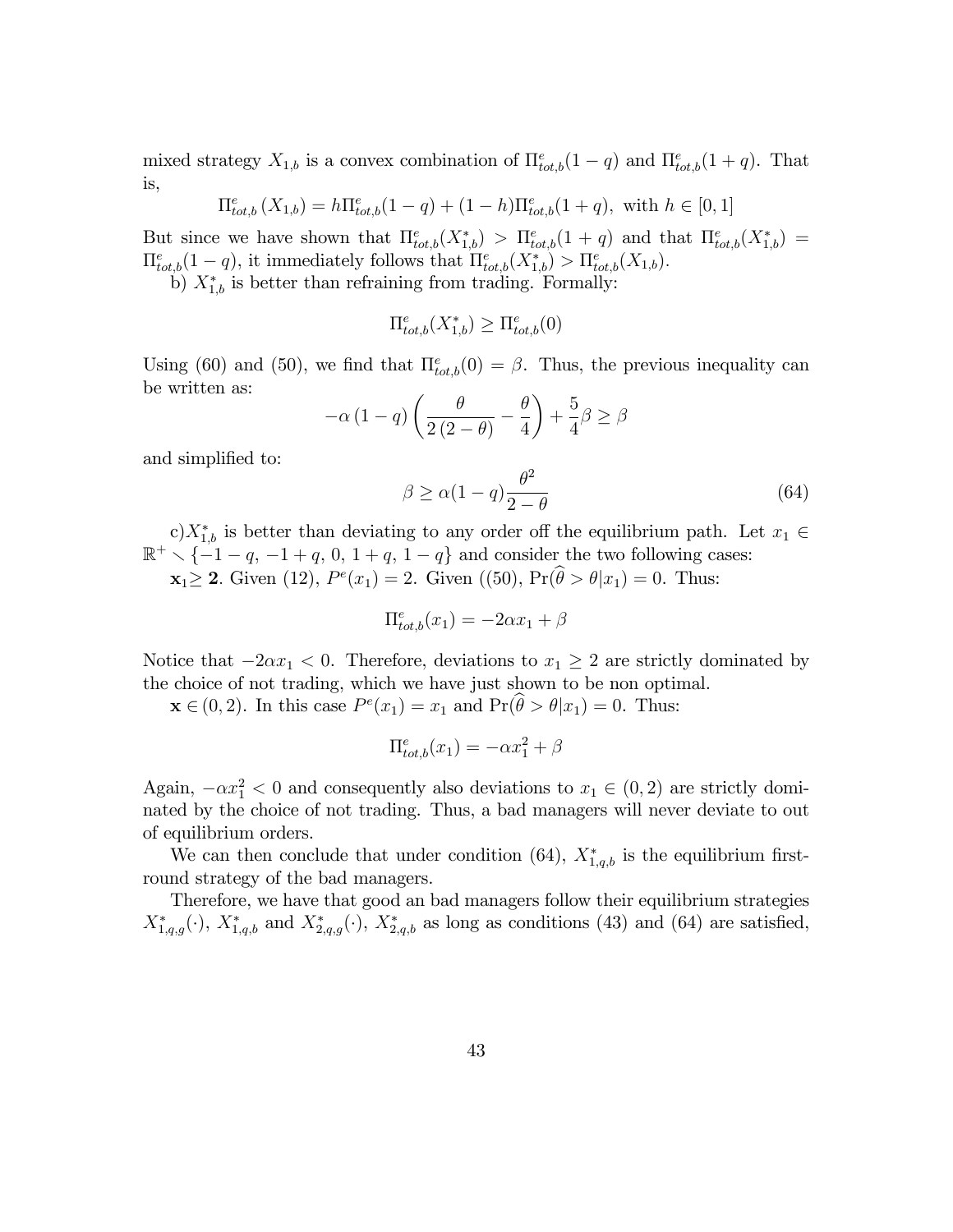that is:

$$
\frac{2}{5} \le q < \frac{2}{3}
$$
\n
$$
\beta \ge \alpha(1-q)\frac{\theta^2}{2-\theta}
$$

This implies that a sufficient condition on  $\beta$ , expressed in terms of the parameters of the game, can be written as follows:

$$
\beta \ge \frac{3\alpha\theta^2}{5(2-\theta)}\tag{65}
$$

Market makers' strategy in the first round of trade. Given bad and good managers' equilibrium strategies (9) and (8), aggregate order  $Z_1(u, v, i)$  satisfies:

$$
Z_1(u, v, i) = \begin{cases} 2+q \text{ if } \{u=1, v=2, i=g\} \\ 2-q \text{ if } \{u=1, v=1, i=g\} \text{ or } \{u=1, i=b \text{ with } x_{1,b}=1-q\} \\ q \text{ if } \{u=-1, v=2, i=g\} \text{ or } \{u=1, v=-1, i=g\} \\ \text{or } \{u=1, i=b \text{ with } x_{1,b}=-1+q\} \end{cases}
$$
  

$$
Z_1(u, v, i) = -Z_1(-u, -v, i)
$$

Focus on positive aggregate orders. When a market maker observes  $z_1 = 2 + q$ he immediately infers that the good type is trading and that the value of the asset is  $v_1 = 2$ . When he observes  $z_1 = 2 - q$ , he updates the distribution of  $v_1$  as follows:

$$
Pr(v = 2|2-q) = Pr(v = -1|2-q) = Pr(v = -2|2-q) = \frac{1-\theta}{2(2-\theta)}
$$

$$
Pr(v = 1|2-q) = \frac{\theta+1}{2(2-\theta)}
$$

and accordingly sets  $P(2 - q) \equiv E(v|2 - q) = \frac{\theta}{2-\theta}$ . Analogously, when he observes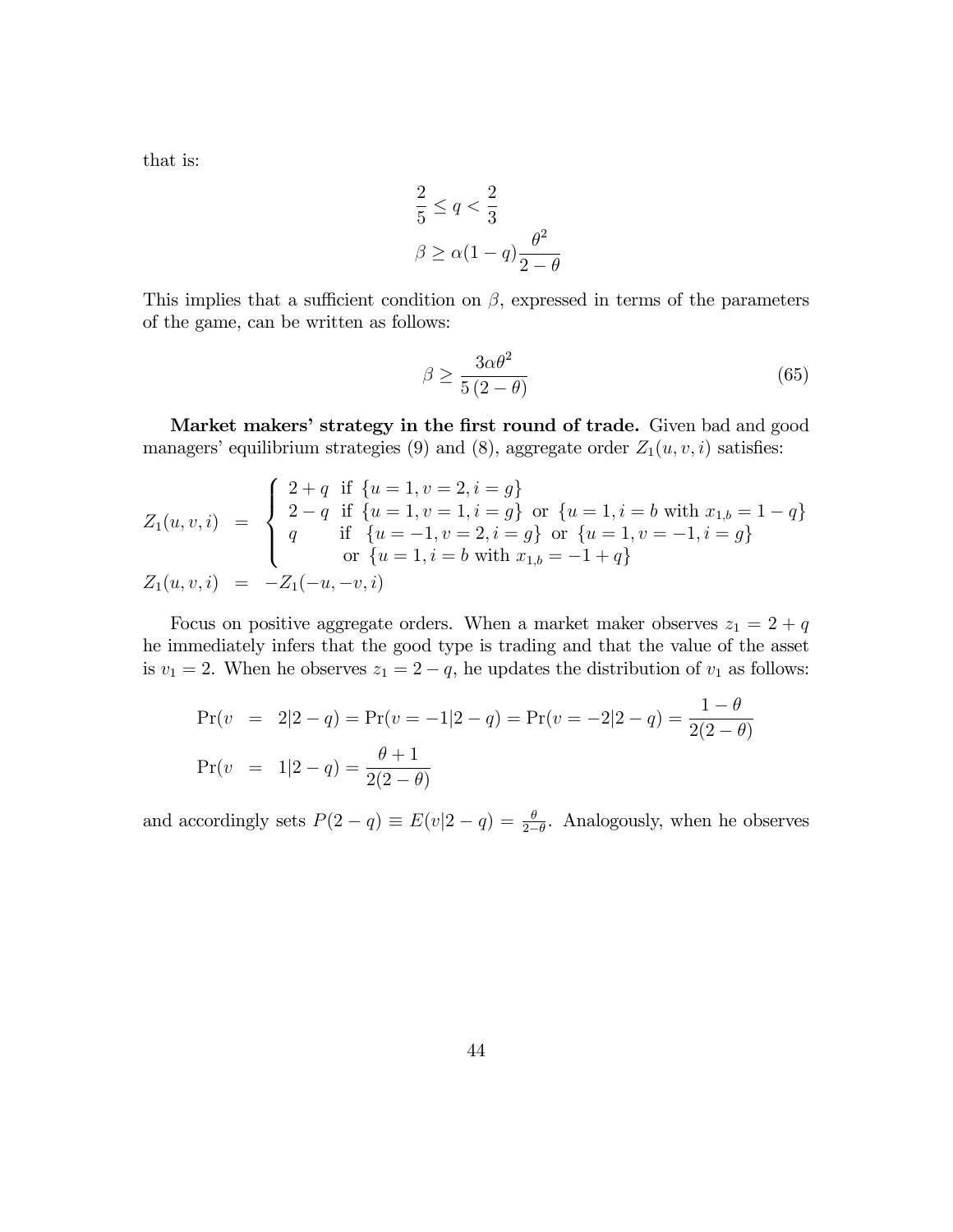$z_1 = q$ , he computes:

$$
Pr(v = 2|q) = \frac{1}{4}(1+\theta)
$$
  
\n
$$
Pr(v = 1|q) = \frac{1}{4}(1-\theta)
$$
  
\n
$$
Pr(v = -1|q) = \frac{1}{4}(1+\theta)
$$
  
\n
$$
Pr(v = -2|q) = \frac{1}{4}(1-\theta)
$$

and sets  $P(q) \equiv E(v|q) = \frac{\theta}{2}$ . Therefore, for the set of positive aggregate orders that can arise in equilibrium, we obtain the following market maker's price strategy:

$$
P_1(z_1) = \begin{cases} 2 & \text{if } z_1 = 2 + q \\ \frac{\theta}{2 - \theta} & \text{if } z_1 = 2 - q \\ \frac{\theta}{2} & \text{if } z_1 = q \end{cases}
$$

Following the same logic, it is easy to show that for negative aggregate orders  $z_1 = -q, -2 + q, -2 - q$  we have that

$$
P_1(z_1) = -P_1(-z_1)
$$

This proves that for equilibrium aggregate orders, the price strategy of the market maker is indeed given by (10).

In order to complete the construction of the price function in the candidate equilibrium  $q$ , we need to construct the price schedule according to which the market maker sets prices in response to out of equilibrium aggregate orders. In this respect, market maker's out of equilibrium beliefs about information content of trade are crucial. It is important to notice that in the present game, PBE does not imply any restriction on market maker's out of equilibrium beliefs. Thus, the market maker's price response to any out of equilibrium order can be every price belonging to  $[-2, 2]$ . Accordingly, I arbitrarily assume that market makers price out of equilibrium aggregate orders according to (12).

Investor's decision at the beginning of the first round. An investor is completely uninformed about the liquidation value of the asset. He has to decide whether to delegate trade to a fund manager or stay out of the market. Suppose the investor chooses to hire a manager. With probability  $\theta$  he hires a good manager.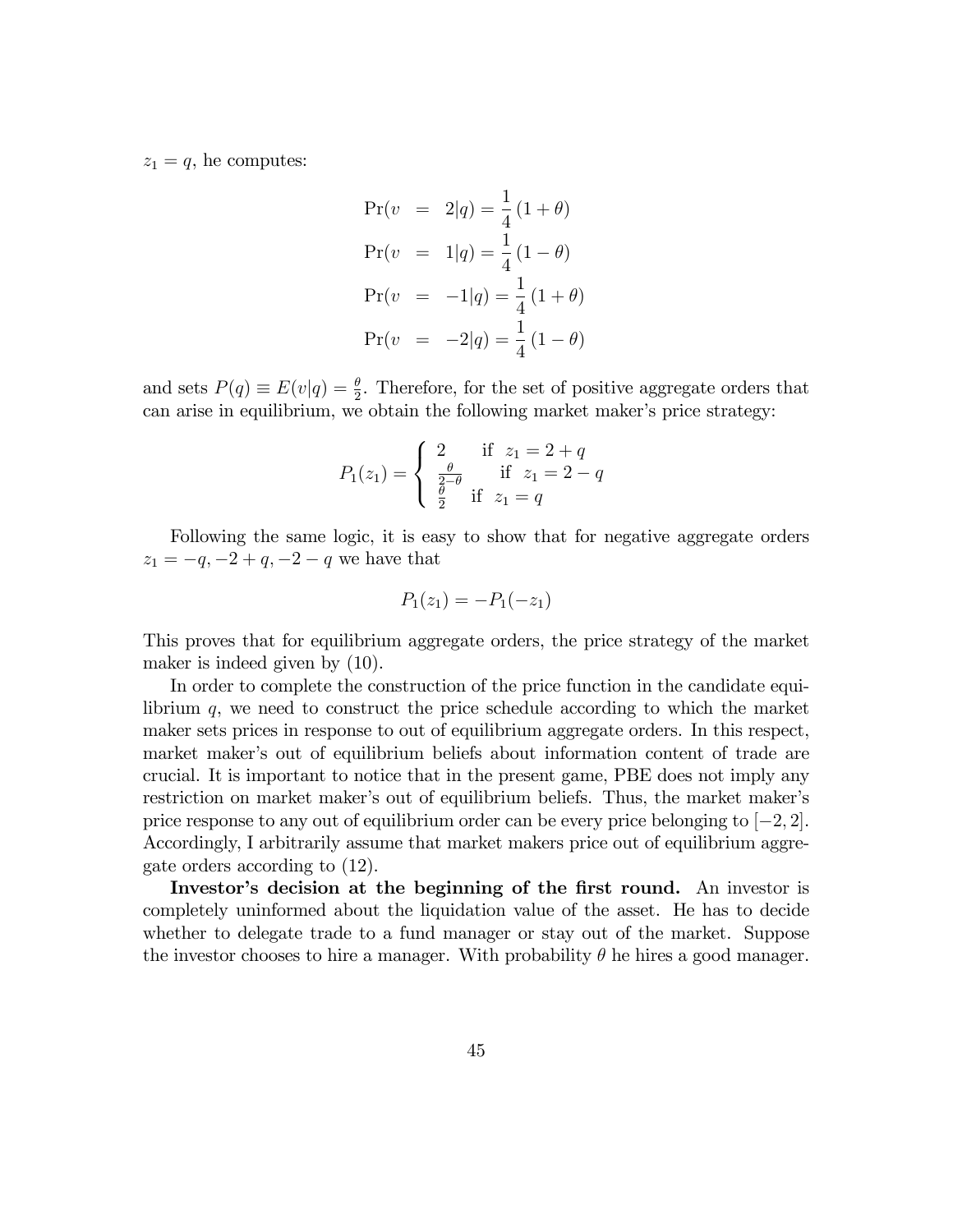The first-round return that he expects in equilibrium from a good manager reads:

$$
E\left[R_{1,g}^{e}\left(X_{1,g}^{*}(v_{1}), v_{1}\right)\right] =
$$
\n
$$
= \frac{1}{4}(1+q)\left[2 - P_{1}^{e}\left(1+q\right)\right] + \frac{1}{4}(1-q)\left[1 - P_{1}^{e}\left(1-q\right)\right] +
$$
\n
$$
+ \frac{1}{4}(-1+q)\left[-1 - P_{1}^{e}\left(-1+q\right)\right] + \frac{1}{4}(-1-q)\left[-2 - P_{1}^{e}\left(-1-q\right)\right] =
$$
\n
$$
= \frac{1}{2}(1+q)\left(1 - \frac{1}{4}\theta\right) + \frac{1}{2}(1-q)\left(1 - \frac{\theta}{2(2-\theta)} + \frac{1}{4}\theta\right) =
$$
\n
$$
q\left(\frac{\theta}{4(2-\theta)} - \frac{1}{4}\theta\right) + 1 - \frac{\theta}{4(2-\theta)}
$$

On the other hand, with probability  $1 - \theta$  the investor hires a bad manager. The first-round return that he expects in equilibrium from a bad manager reads:

$$
E\left[R_{1,b}^{e}\left(X_{1,b}^{*}\right)\right] = \frac{1}{2}(1-q)\left(-\frac{\theta}{2(2-\theta)} + \frac{1}{4}\theta\right) + \frac{1}{2}(-1+q)\left(\frac{\theta}{2(2-\theta)} - \frac{1}{4}\theta\right) = -\frac{1}{2}(1-q)\left(\frac{\theta}{2-\theta} - \frac{1}{2}\theta\right)
$$

Thus, the *equilibrium* average return from delegation expected by the investor in the first round is equal to

$$
E(R_1^e) = \theta E [R_{1,g}^e(X_{1,g}^*(v_1), v_1)] + (1 - \theta)E [R_{1,b}^e(X_{1,b}^*)] =
$$
\n
$$
= \left(1 - \frac{1}{4}\theta\right)\theta
$$
\n(66)

and the *equilibrium* payoff that the investor expects from the average manager in the first round is given by:

$$
(1 - \alpha) \left(1 - \frac{\theta}{4}\right) \theta - \beta
$$

Since the investor has the option of staying out of the market, he will hire a manager at the beginning of the first round of trade if and only if the payoff of delegation is positive. This is guaranteed when

$$
\beta < (1 - \alpha) \left( 1 - \frac{\theta}{4} \right) \theta \tag{67}
$$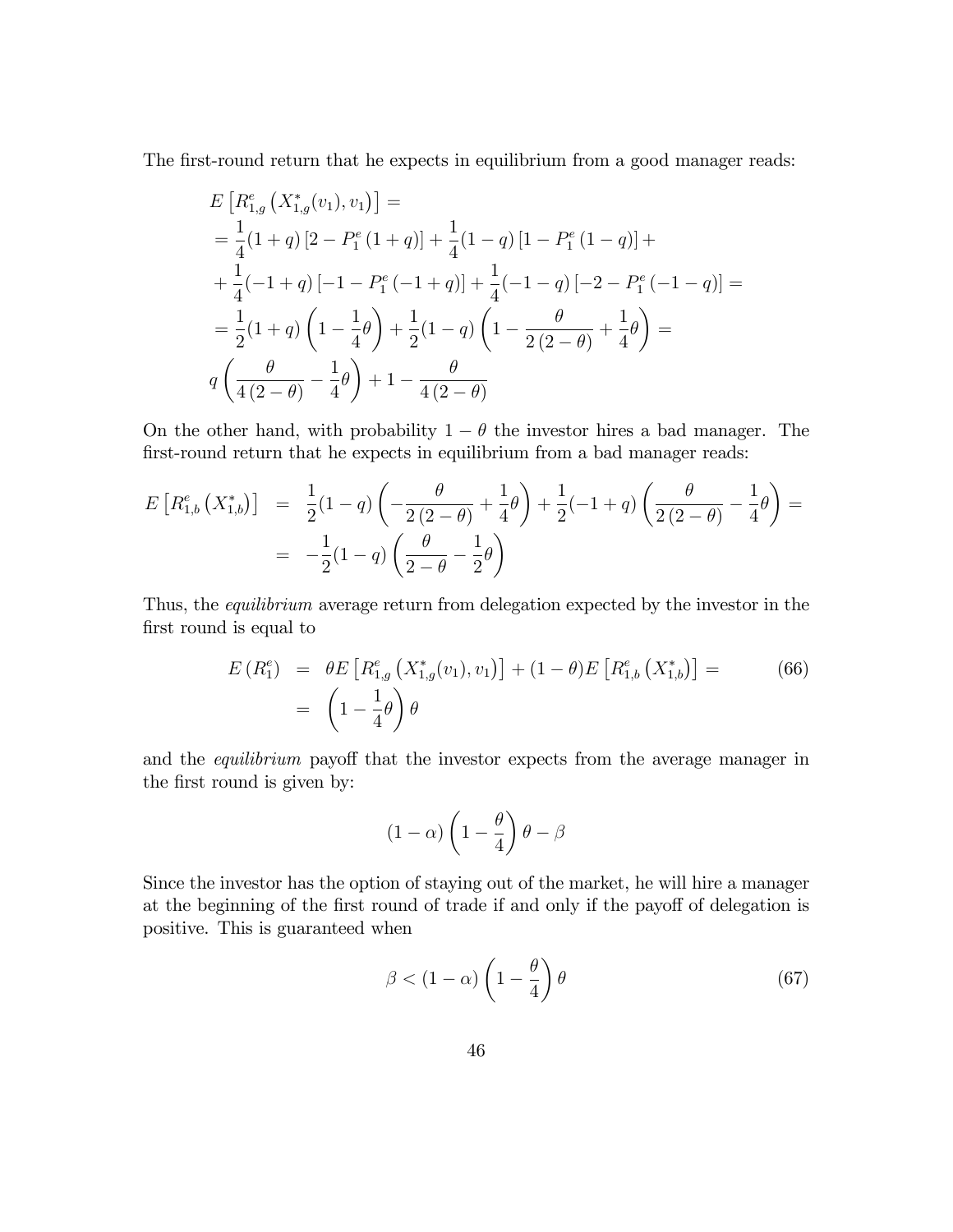Notice that in our parameters region it is always true that

$$
\frac{3}{4}\theta < \left(1-\frac{\theta}{4}\right)\theta
$$

Thus, condition (67) is weaker than condition (44), and can then be ignored.

Summing up, the relevant conditions on  $\beta$  are represented by (44) and (65), which can be written as:

$$
\frac{3\alpha\theta^2}{5(2-\theta)} \le \beta < (1-\alpha)\frac{3}{4}\theta
$$

Notice that for the previous inequality to be meaningful, it must be that  $\frac{3\alpha\theta^2}{5(2-\theta)}$  <  $(1-\alpha)\frac{3}{4}$  $\frac{3}{4}\theta$ . It is easy to show that this inequality is guaranteed as long as the following condition on  $\alpha$  holds:

$$
\alpha < \frac{5(2-\theta)}{10-\theta}
$$

Notice that the RHS of the previous condition is positive and less than 1 for every value of  $\theta \in (0, 1)$ , which guarantees that  $\alpha$  takes values in its proper range  $(0, 1)$ . Proof of proposition 4. I will prove only part a) of the proposition, since the proof of part b) is based on the same logic. Let  $\alpha \to 0^+$  and  $\theta = \frac{1}{2}$  $\frac{1}{2}$  and proceed by backward induction.

Second round of trade. The last round of the trade game described in section 4 is equivalent to that of the trade game described in section 3.2. Hence, by following the proof of proposition 3, it can be easily shown that as long as the two following conditions are met:

$$
\beta \in \left(0, \frac{3}{8}\right) \tag{68}
$$

and

$$
q \in \left[\frac{2}{5}, \frac{2}{3}\right) \tag{69}
$$

there exists a family of equilibria for the second round of trade where good managers follow

$$
X_{2,g}^*(v_2) = \begin{cases} 1+q & \text{when } v_2 = 2\\ 1-q & \text{when } v_2 = 1 \end{cases}
$$
  

$$
X_{2,g}^*(-v_2) = -X_{2,g}^*(v_2)
$$

and bad managers do not trade, as prescribed by proposition 3.<sup>30</sup>

<sup>&</sup>lt;sup>30</sup>Note that for  $\alpha = 0$ , both the good and the bad manager would in fact be indifferent about any trading strategy in the last round. Indeed, in the last round of trade, good and bad managers'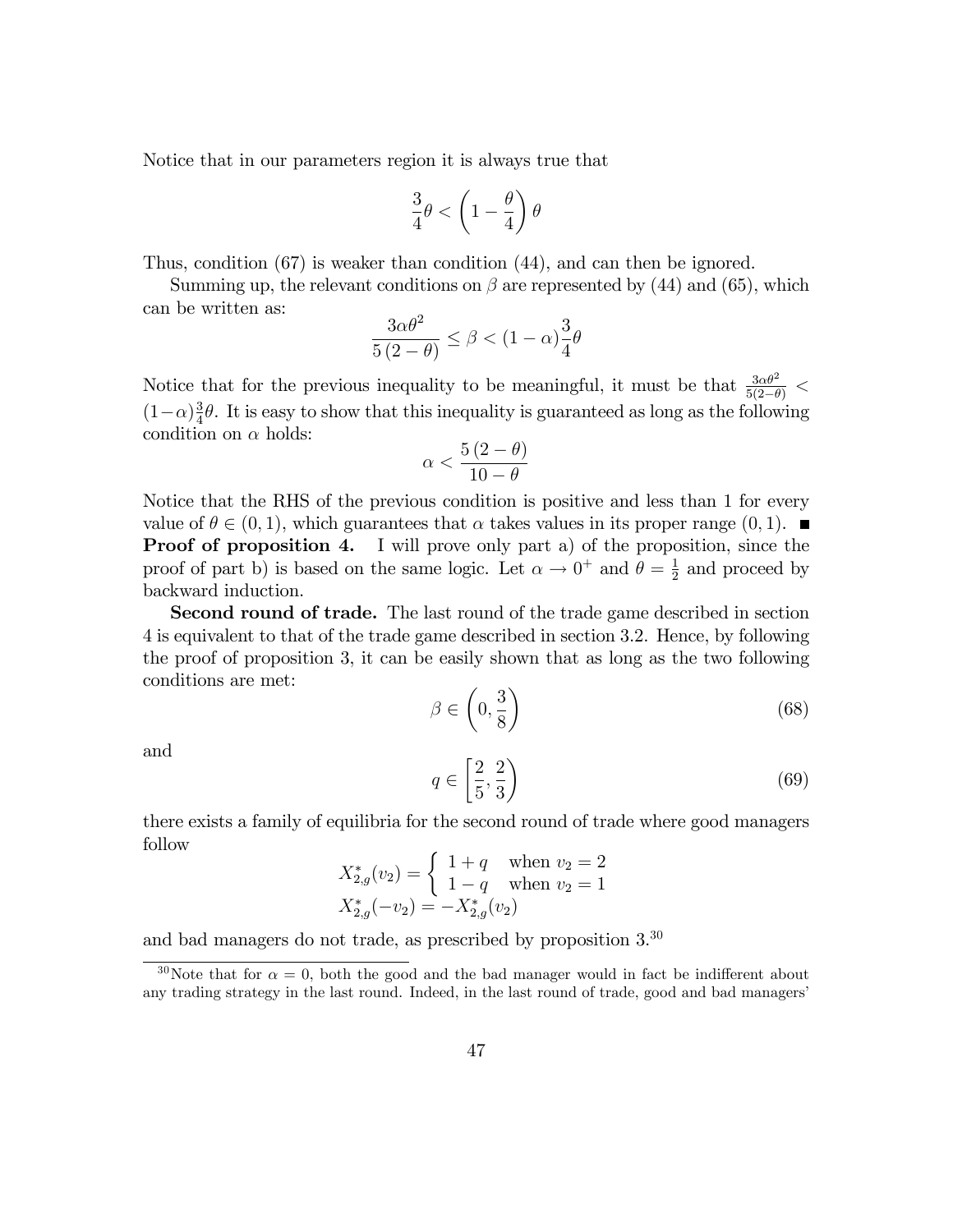Investor's retaining rule at the end of the first round of trade and investors' belief  $\theta$ . By following the arguments in the proof of proposition 3, it is easy to show that the investor retains the incumbent manager as long as  $\hat{\theta} > \theta$ , with  $\theta$  given by (45) and (46).

First round of trade. In the first round of trade, aggregate order for the asset reads:

$$
Z(u_1, v_1, i) = \begin{cases} 2+q & \text{when } \{u_1 = 1, v_1 = 2, i = g\} \\ 2-q & \text{when } \{u_1 = 1, v_1 = 1, i = g\} \\ & \text{or } \{u_1 = 1, i = b \text{ with } x_{1,b} = 1-q \} \\ q & \text{when } \{u_1 = -1, v_1 = 2, i = g\} \\ & \text{or } \{u_1 = 1, v_1 = -1, i = g\} \\ & \text{or } \{u_1 = 1, i = b \text{ with } x_{1,b} = -1+q \} \end{cases}
$$

By following the usual reasoning (see proof of proposition 3), it is easy to show that given bad and good managers' equilibrium strategies in the first round, market maker's pricing strategy in the first round of trade is described by the odd function  $P_1(z_1) = -P_1(-z_1)$ , with

$$
P_1(z_1) = \begin{cases} 2 & z_1 = 2 + q \\ \frac{1 - 2w}{2(1 - w)} & z_1 = 2 - q \\ \frac{6w - 1}{2} & z_1 = q \end{cases}
$$
(70)

As for the out of equilibrium aggregate orders, we assume that the market maker's pricing strategy is the usual one, that is:

$$
P_1(z_1) = \begin{cases} 2 & z_1 \ge 1, \ z_1 \ne 2 - q, 2 + q \\ 2z_1 & -1 \le z_1 \le 1, \ z_1 \ne -q, q \\ -2 & z_1 \le -1, \ z_1 \ne -2 - q, -2 + q \end{cases}
$$
(71)

expected profits from placing order  $x_2$  read respectively:

$$
E(\Pi_{2,g}(x_2)|v_2) = \alpha R_{2,g}^e(x_2) + \beta = \alpha x_2 [v_2 - P_2^e(x_2)] + \beta E(\Pi_{2,b}(x_2)) = \alpha R_{2,b}^e(x_2) + \beta = -\alpha x_2 P_2^e(x_2) + \beta
$$

Therefore, for  $\alpha = 0$ , any order  $x_2$  delivers the same profit  $\beta$ , both to good and bad managers. However, it also true that for any positive (whatever small)  $\alpha$ , the good manager follows  $X_{2,G}^*(v)$ and the bad manager does not trade. The case  $\alpha \to 0^+$  is meant to represent this situation in which the good manager's indifference is broken in favour of the strategy that maximizes investor's expected return (From a technical point of view, notice that both  $E(\Pi_{2,q}(x_2)|v_2)$  and  $E(\Pi_{2,q}(x_2))$ are continuous in  $\alpha \in (0, 1)$ .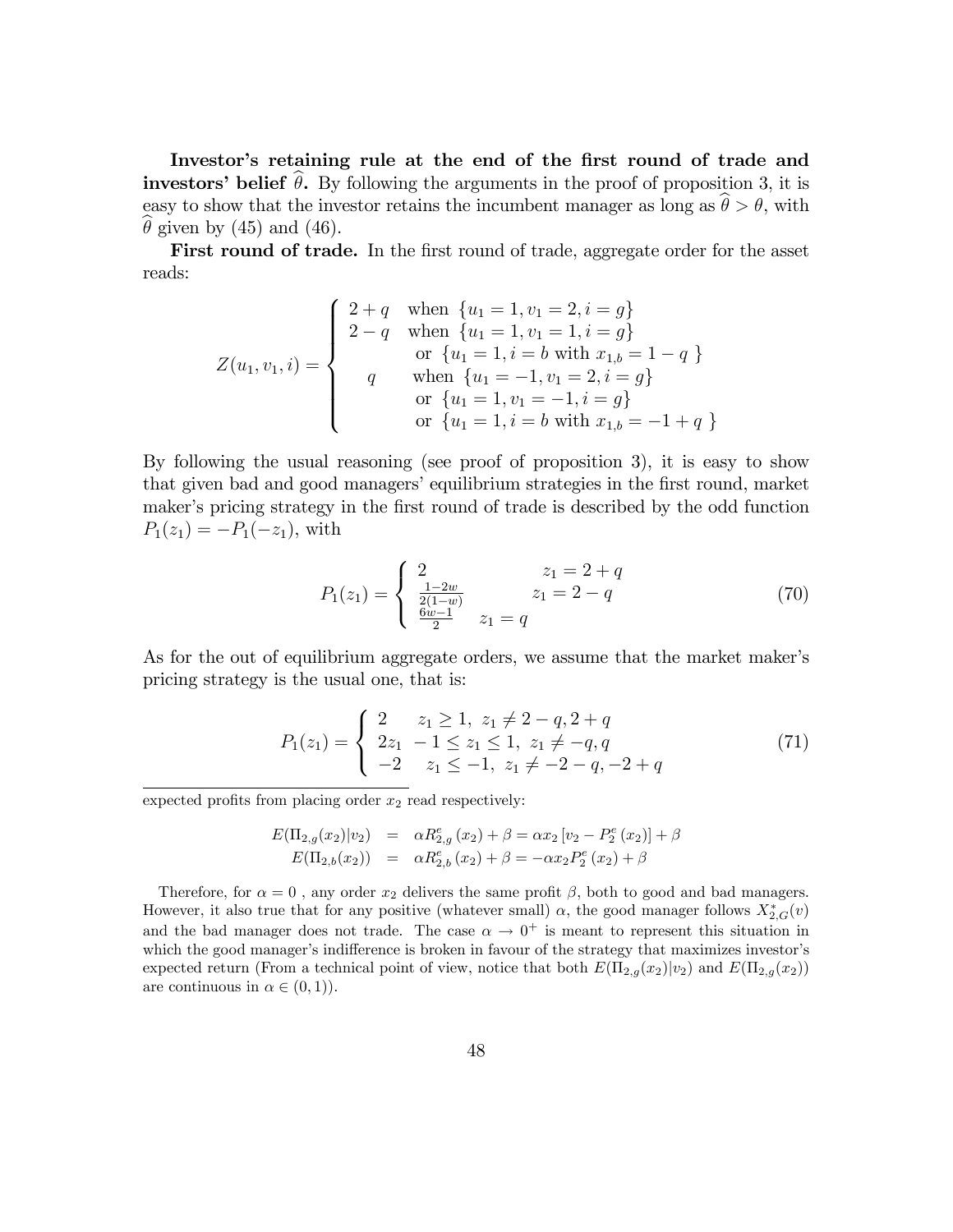Before going on, notice that given this market makers' pricing strategy, we can compute the prices expected by a manager when he places equilibrium orders  $1 + q$ ,  $1 - q$ ,  $-1 + q$  and  $-1 - q$ :

$$
P_1^e(1+q) = -P_1^e(-1-q) = 1 + \frac{1}{4}(6w - 1)
$$
  

$$
P_1^e(1-q) = -P_1^e(-1+q) = \frac{1}{4}\left(\frac{1-2w}{1-w}\right) - \frac{1}{4}(6w - 1)
$$

Good managers' strategy in the first round. Proposition 4 prescribes that good managers trade according to

$$
X_{1,g}^*(v_1) = \begin{cases} 1+q & \text{when } v_1 = 2\\ 1-q & \text{when } v_1 = 1 \end{cases}
$$
  

$$
X_{1,g}^*(-v_1) = -X_{1,g}^*(v_1)
$$

Let good manager's total expected profits from order  $x_1$  at the beginning of the first round be given by:

$$
\Pi_{tot,g}^{e}(x_1, v_1) = \Pi_{1,g}^{e}(x_1, v_1) + \Pr\left(\widehat{\theta} > \theta | x_1, v_1\right) \Pi_{2,g}^{*}
$$

For  $\alpha \to 0^+$ , order  $x_1$  does not affect good manager's payoff directly, and  $\Pi_{1,g}^e(x_1, v_1) =$  $\Pi_{2,g}^* = \beta$ . Therefore, we can write:

$$
\Pi_{tot,g}^{e}(x_1, v_1) = \left[1 + \Pr\left(\widehat{\theta} > \theta | x_1, v_1\right)\right] \beta
$$

In order to show that  $X_{1,g}^*(v_1)$  is optimal for the good manager in the first round, we have to show that for every  $v_1 = -2, -1, 1, 2$  and every  $x_1 \in \mathbb{R}$ , the following holds true:

$$
\left[1+\Pr\left(\widehat{\theta} > \theta | X_{1,g}^*(v_1), v_1\right)\right] \beta \ge \left[1+\Pr\left(\widehat{\theta} > \theta | x_1, v_1\right)\right] \beta
$$

Given investor's beliefs  $(45)$  and  $(46)$ , for a good manager it is true that:

$$
\Pr(\widehat{\theta} > \theta | x_1, v_1) = \begin{cases} 1 \text{ if } x_1 = X_{1,g}^*(v_1) \\ 0 \text{ if } x_1 \neq X_{1,g}^*(v_1) \end{cases}
$$

Thus, the optimality condition for  $X_{1,g}^*(v_1)$  is always trivially satisfied as long as  $\beta > 0$ .

In the present context, it important to note that since  $\alpha \to 0^+$ , the specific order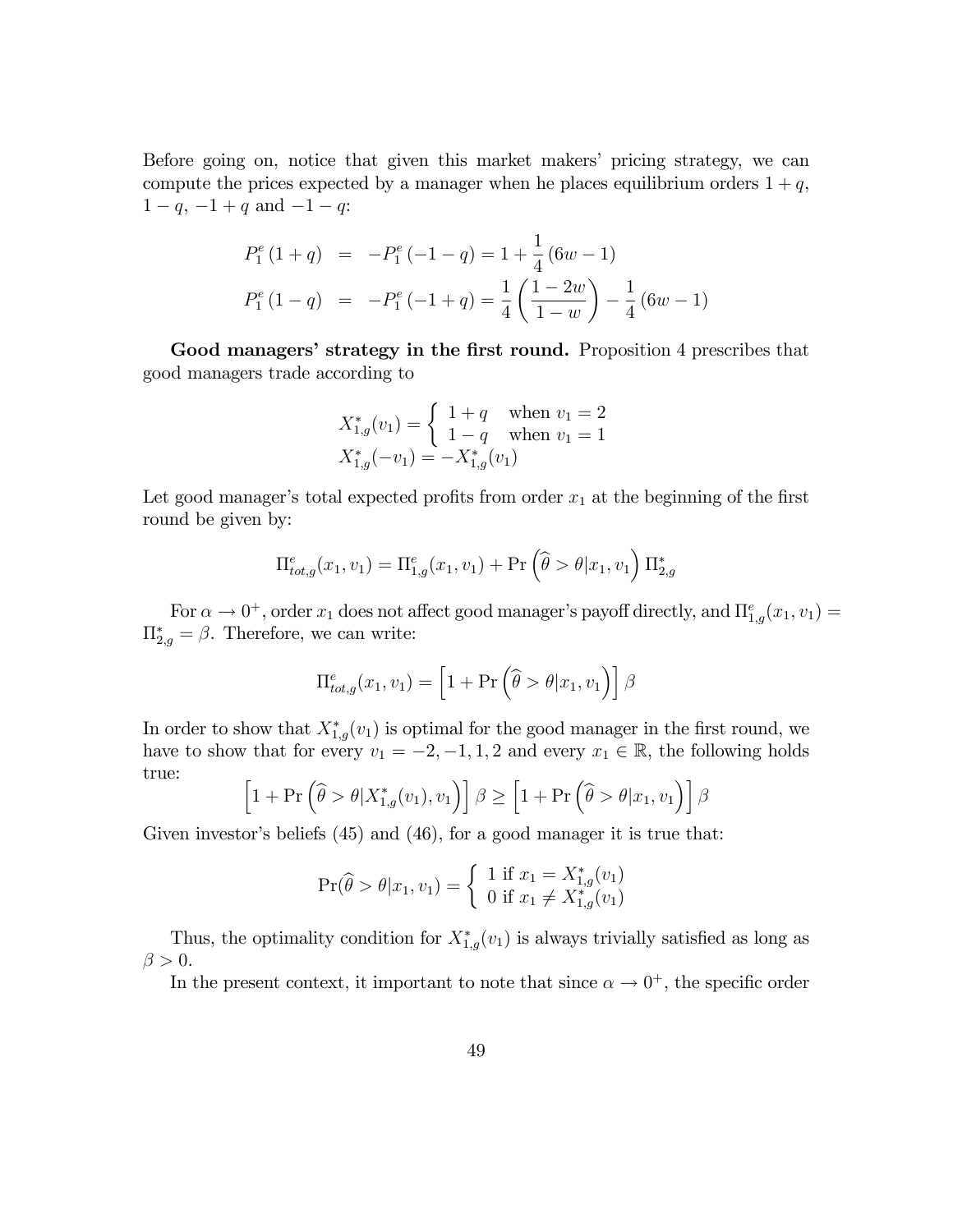placed by a good manager does not affect his payoff directly, and good manager's and investor's incentives are not obviously aligned. Order  $x_1$  affects the payoff by affecting good manager's probability of being retained. As we know, this probability crucially depends on investor's beliefs about the strategy that a good manager follows in equilibrium. Here, we are (reasonably) focusing on the class of equilibria in which the investor conjectures that in equilibrium good managers do follow the strategy that maximizes the expected return from trade,  $X_{1,g}^*(v_1)$ .

**Remark 6** For  $\alpha \to 0^+$ , the good manager follows his equilibrium strategies  $X^*_{1,g}(v_1)$ and  $X_{2,g}^*(v_2)$  as long as  $\beta > 0$  and condition (69) is satisfied, that is  $q \in \left[\frac{2}{5}\right]$  $\frac{2}{5}, \frac{2}{3}$  $\frac{2}{3}$ ).

Bad managers' strategy in the first round. We know that in equilibrium the bad managers does not trade in the second round. Furthermore, the bad manager does not observe  $v_1$ . Accordingly, we can write his total expected profits from order  $x_1$  at the beginning of the first round as follows:

$$
\Pi_{tot,g}^{e}(x_1) = \left[1 + \Pr\left(\widehat{\theta} > \theta | x_1\right)\right] \beta
$$

In order to show that strategy  $X_{1,b}^*$  of randomizing with equal probability over  $1 - q$  and  $-1 + q$  is the optimal strategy for the bad manager in the first round, we have to show that for every  $x_1 \in \mathbb{R}$ , the following holds true:

$$
\left[1 + \Pr\left(\widehat{\theta} > \theta | X_{1,b}^*\right)\right] \beta \ge \left[1 + \Pr\left(\widehat{\theta} > \theta | x_1\right)\right] \beta
$$

Again, given investors' beliefs  $(45)$  and  $(46)$ , we have that for a bad manager

$$
\Pr(\widehat{\theta} > \theta | x_1) = \begin{cases} \frac{1}{2} - w & \text{if } x_1 = 1 - q, -1 + q \\ w & \text{if } x_1 = 1 + q, -1 - q \\ 0 & \text{otherwise} \end{cases}
$$

and accordingly

$$
\Pr(\widehat{\theta} > \theta | X_{1,b}^*) = \frac{1}{2} - w
$$

Thus, it must be true that for every  $x_1 \in \mathbb{R}$ ,

$$
\left(1 + \frac{1}{2} - w\right)\beta \ge \left[1 + \Pr\left(\widehat{\theta} > \theta | x_1\right)\right]\beta
$$

The previous condition is always trivially satisfied for orders  $x_1 \neq 1+q$ ,  $1-q$ ,  $-1+q$ ,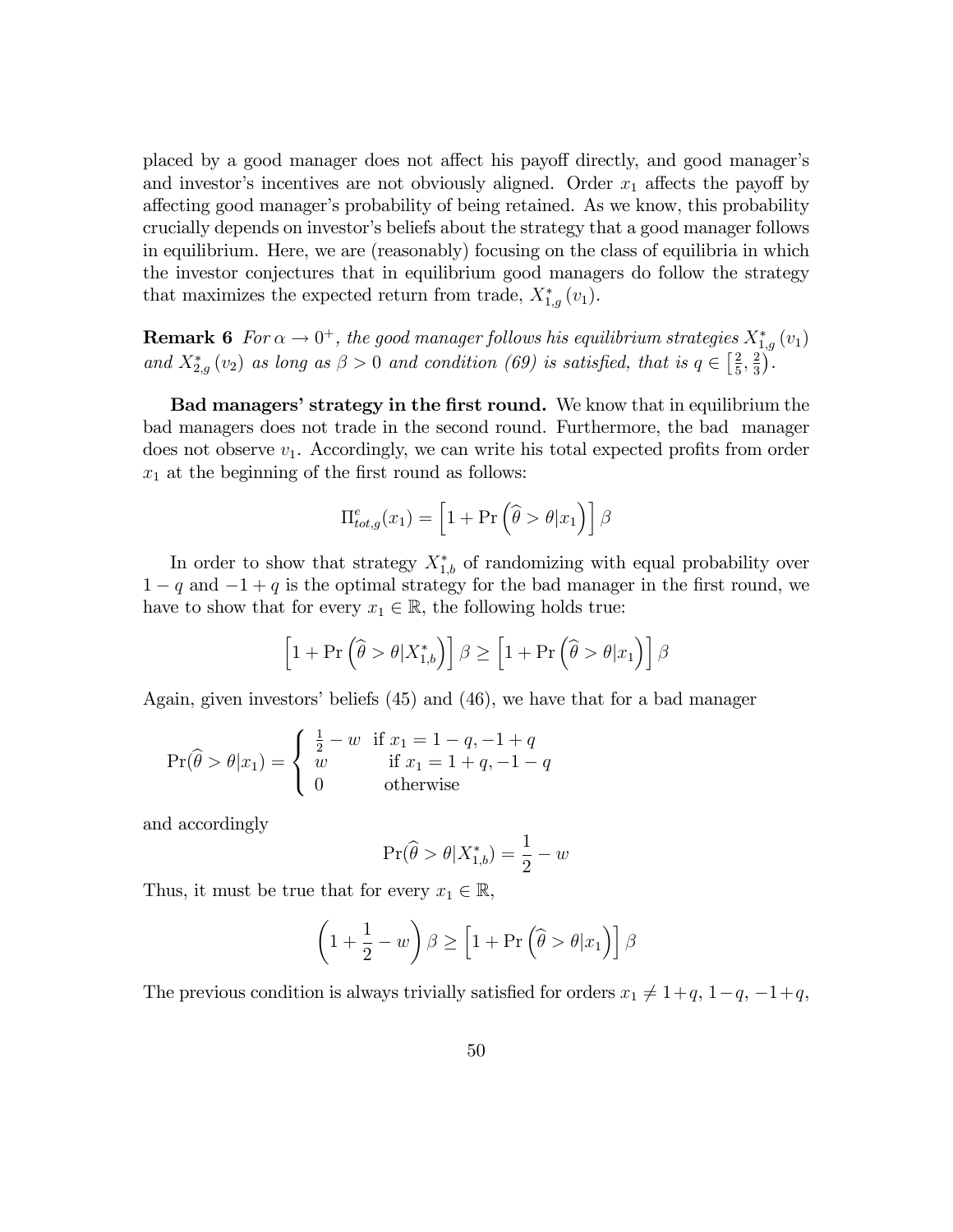$-1-q$ , for which  $Pr(\widehat{\theta} > \theta | x_1) = 0.31$  Let  $X_{1,b}^+$  denote a mixed strategy that consists in randomizing over the equilibrium orders  $1 + q$  and  $-1 - q$ . In this case

$$
\Pr(\widehat{\theta} > \theta | X_{1,b}^+) = w
$$

and the equilibrium condition must now satisfy

$$
\left(\frac{1}{2} - w\right)\beta \ge w\beta
$$

which is always satisfied as long as  $\beta > 0$  and  $w \in (0, \frac{1}{4})$  $\frac{1}{4}$ . Note that when w gets greater than  $\frac{1}{4}$ , the bad manager has an incentive to deviate to from the equilibrium mixed strategy  $X_{1,b}^*$  to  $X_{1,b}^+$ . Hence, the conjecture at the base of part b) of proposition 4 that for  $w \in \left(\frac{1}{4}\right)$  $\frac{1}{4}, \frac{1}{2}$  $\frac{1}{2}$ ) there exist equilibria in which bad managers randomizes over  $1 + q$  and  $-1 - q$ .

**Remark 7** For  $\alpha \to 0^+$ , the bad managers follows his mixed strategy of randomizing over  $1 - q$  and  $-1 + q$  in the first round and does not trade in the second round as long as  $\beta > 0$  and  $w \in \left(0, \frac{1}{4}\right)$  $\frac{1}{4}$ 

The investor's problem. An investor hires a fund manager at the beginning of the first round if the profits he expects to gain from delegating trade are higher than those he would get by staying out of the market. When  $\alpha \to 0^+$ , the investor finds it convenient to hire a fund manager in the first round of trade as long as:

$$
E\left(R_1^e\right) - \beta \ge 0
$$

where

$$
E(R_{1}^{e}) = \frac{1}{2}E(R_{1,g}^{e}) + \frac{1}{2}E(R_{1,b}^{e})
$$

and

$$
E\left(R_{1,g}^{e}\right) = 2w(1+q)\left[1-\frac{1}{4}(6w-1)\right] + (1-2w)(1-q)\left[1-\frac{1}{4}\frac{1-2w}{1-w}+\frac{1}{4}(6w-1)\right]
$$
  

$$
E\left(R_{1,b}^{e}\right) = -(1-q)\left[\frac{1}{4}\frac{1-2w}{1-w}-\frac{1}{4}(6w-1)\right]
$$

<sup>&</sup>lt;sup>31</sup>Clearly, also any mixed strategy  $X_{1,b}$  that randomizes over orders  $x_1 \in$  $\mathbb{R}\setminus\{1 + q, 1 - q, -1 + q, -1 - q\}$  gives rise to  $\Pr(\widehat{\theta} > \theta | X_{1,b}) = 0$  and thus is dominated by  $X^*_{1,b}$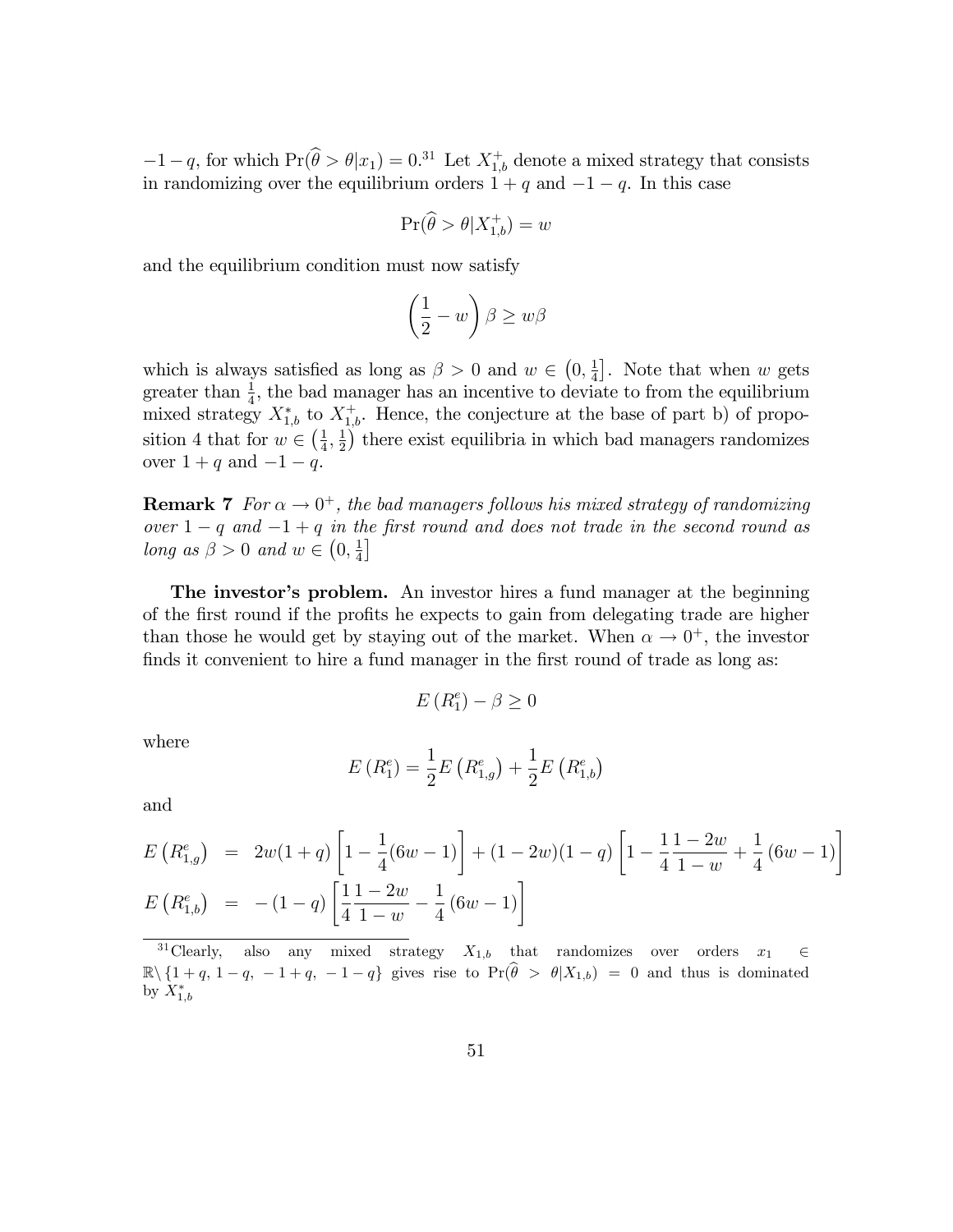After a bit of algebra, one can show that

$$
E(R_1^e) = \frac{5}{2}w - 3w^2
$$
\n(72)

Therefore, delegation occurs as long as  $E(R_1^e) - \beta \ge 0$ , or equivalently:

$$
\beta \le \frac{5}{2}w - 3w^2
$$

Notice that  $E(R_1^e)$  is strictly increasing in  $w \in (0, \frac{1}{4})$  $\frac{1}{4}$ . Furthermore, it is easy to compute that  $\lim_{w\to 0^+} E(R_1^e) = 0^+$ , while for  $w = \frac{1}{4}$  $\frac{1}{4}$ ,  $E(R_1^e) = \frac{7}{16}$ . Hence,  $E(R_1^e) \in (0, \frac{7}{16}].$ 

**Remark 8** When  $w \in \left(0, \frac{1}{4}\right)$  $\frac{1}{4}$  and  $\alpha \to 0^+$ , for any  $\beta \leq \frac{5}{2}w - 3w^2$  an investor finds it convenient to hire a fund manager at the beginning of the first round of trade.

 $\frac{3}{8}$ . Since  $\frac{5}{2}w - 3w^2 \in (0, \frac{7}{16}]$ , we can safely Note that condition (68) implies  $\beta \leq \frac{3}{8}$ conclude that a manager is hired in both periods as long as  $\beta \leq \min_{\delta} \left( \frac{3}{8} \right)$  $\frac{3}{8}, \frac{5}{2}w - 3w^2$  $\blacksquare$ 

# References

- [1] Allen, Franklin (2001), Do Financial Institutions Matter? Journal of Finance, 56 (4): 1165-75, 2001.
- [2] Berk, Jonathan and Richard Green (2004), Mutual Fund Flows and Performance in Rational Markets. Journal of Political Economy, forthcoming.
- [3] Biais, Bruno and Jean-Charles Rochet (1997), Risk Sharing, Adverse Selection and Market Structure, in Financial Mathematics, ed. by Bruno Biais, Tomas Bjork, Jaksa Cvitanic, N. El Karoui and M. C. Quenez, pp. 1-51. Springer-Verlag, Berlin.
- [4] Chevalier, Judith and Glenn Ellison (1997), "Risk taking by mutual funds as a response to incentives." Journal of Political Economy, 105, 1167–1200.
- [5] Chevalier, Judith and Glenn Ellison (1999). Career concerns of mutual fund managers. Quarterly Journal of Economics 114(2), 389-432, 1999.
- [6] Dasgupta, Amil and Andrea Prat (2006), Career Concerns in Financial Markets, Theoretical Economics, 2006.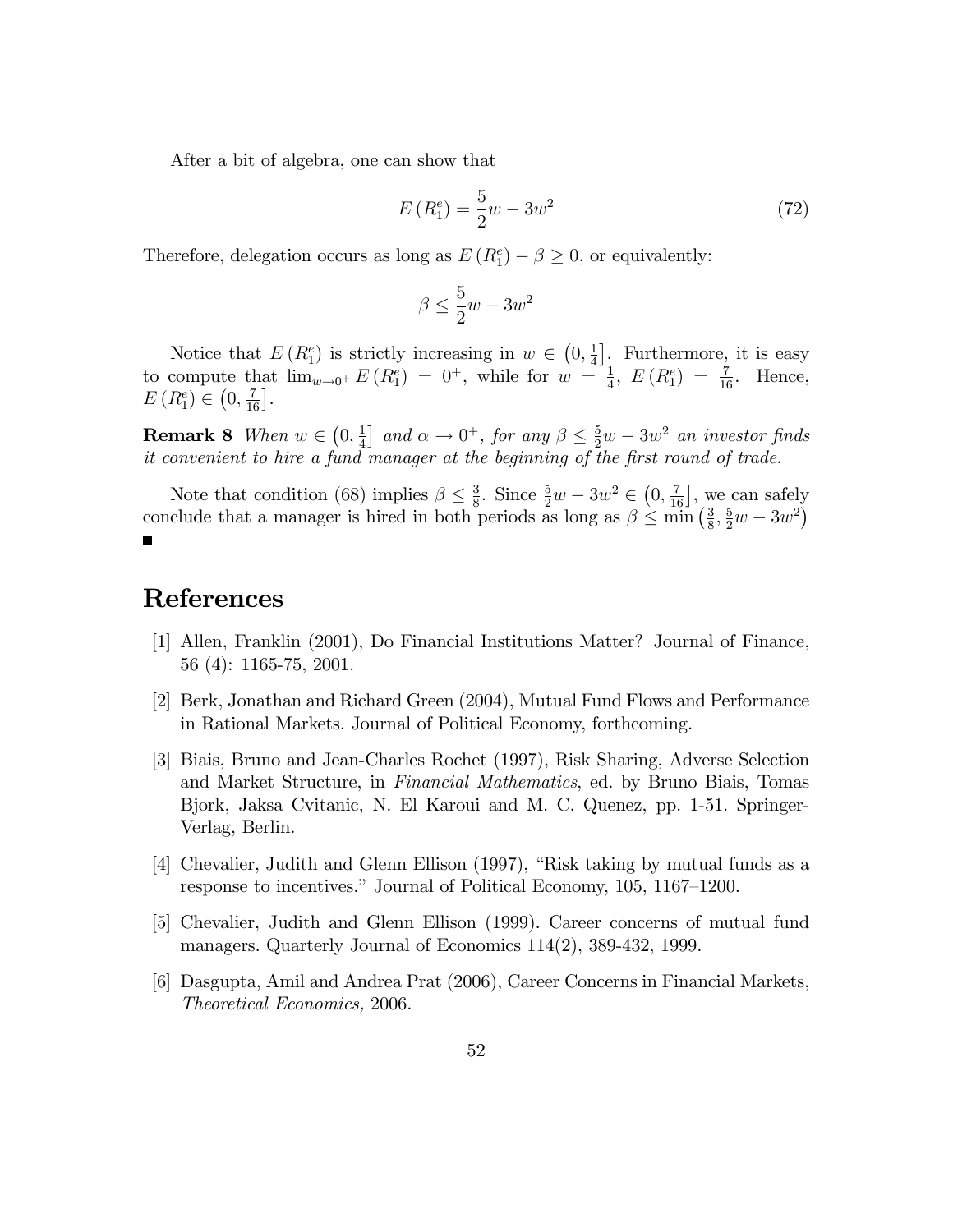- [7] Dasgupta, Amil and Andrea Prat (2008), Information Aggregation in Financial Markets with Career Concerns, Journal of Economic Theory, 2008
- [8] Dow, James and Gary Gorton (1997), Noise trading, delegated portfolio management, and economic welfare. Journal of Political Economy  $105(5)$ :  $1024-1050$ , 1997.
- [9] Glosten, Lawrence R. and Paul R. Milgrom (1985), Bid, Ask and Transaction Prices in a Specialist Market with Heterogeneously Informed Traders, Journal of Financial Economics 14(1): 71-100, 1985.
- [10] Heinkel, R. and N. Stoughton (1994), The Dynamics of Portfolio Management Contracts, Review of Financial Studies 7, 351-387.
- [11] Hu, Ping, Jayant R. Kale, Marco Pagani, and Ajay Subramanian (2009), Fund Flows, Performance, Managerial Career Concerns, and Risk-Taking, Working Paper
- [12] Huberman, Gur and Shmuel Kandel, On the Incentive for Money Managers. A Signalling Approach. European Economic Review, 37, 1065-1081, 1993
- [13] Huddart, Steven (1999), Reputation and Performance Fee Effects on Portfolio Choice by Investment Advisers, Journal of financial Markets 2, 227-271, 1999
- [14] Investment Company Institute (ICI). Investment Company Fact Book. 45rd edition, 2005.
- [15] Investment Company Institute (ICI) and Securities Industry Associations (SIA). Equity Ownership in America, 2005.
- [16] Ippolito, Richard A.  $(1992)$ , "Consumer reaction to measures of poor quality: evidence from the mutual fund industry." Journal of Law and Economics, 35,  $45 - 70.$
- [17] Kyle, Albert S. (1985), Continuous Auctions and Insider Trading, Econometrica, 53, 1315-1335, 1985.
- [18] Malliaris, Steven and Hongjun Yan (2009),Nickels versus Black Swans: Reputation, Trading Strategies and Asset Prices, Working Paper.
- [19] NYSE Facts & Figures, 2005, http://www.nysedata.com